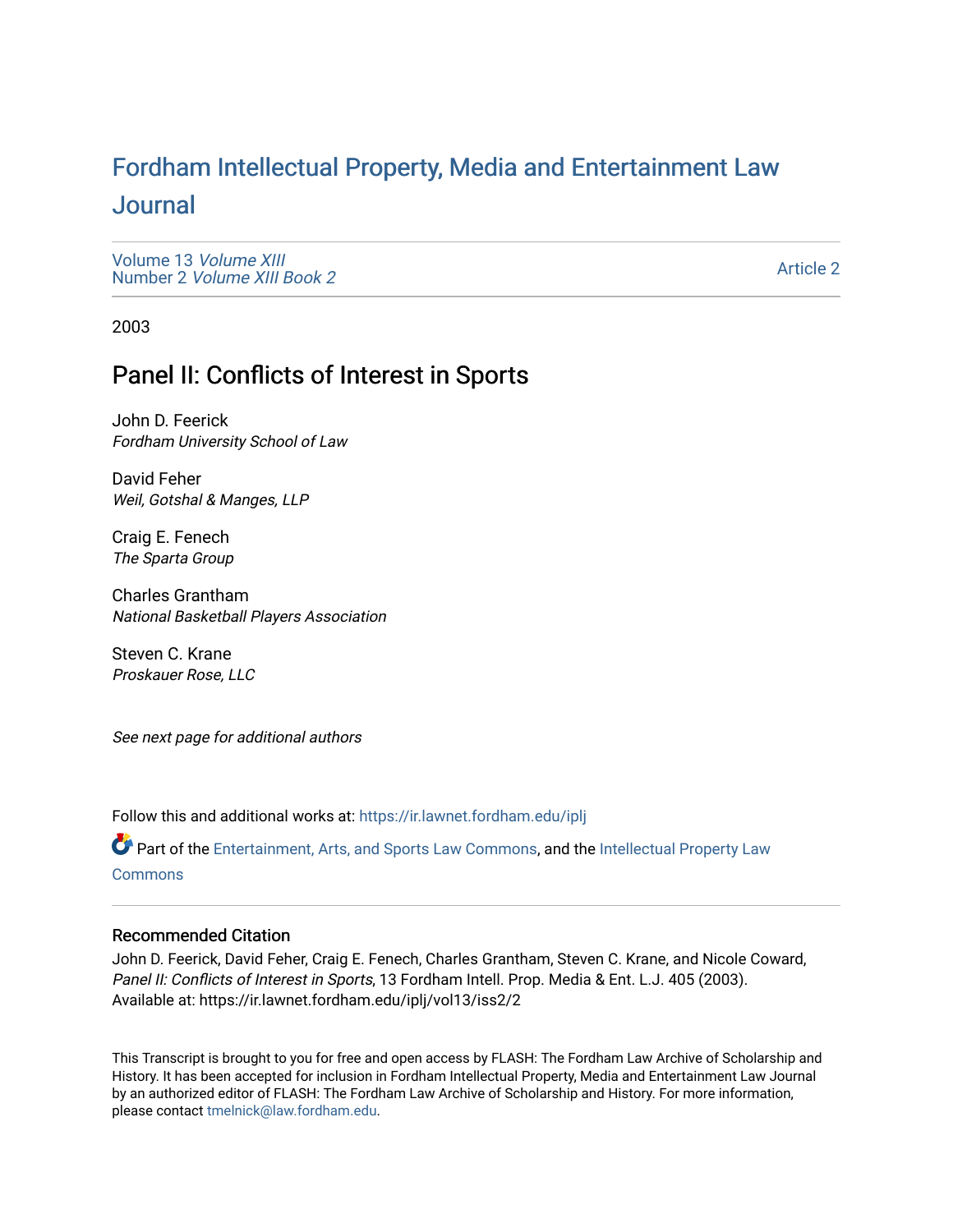# Panel II: Conflicts of Interest in Sports

# Authors

John D. Feerick, David Feher, Craig E. Fenech, Charles Grantham, Steven C. Krane, and Nicole Coward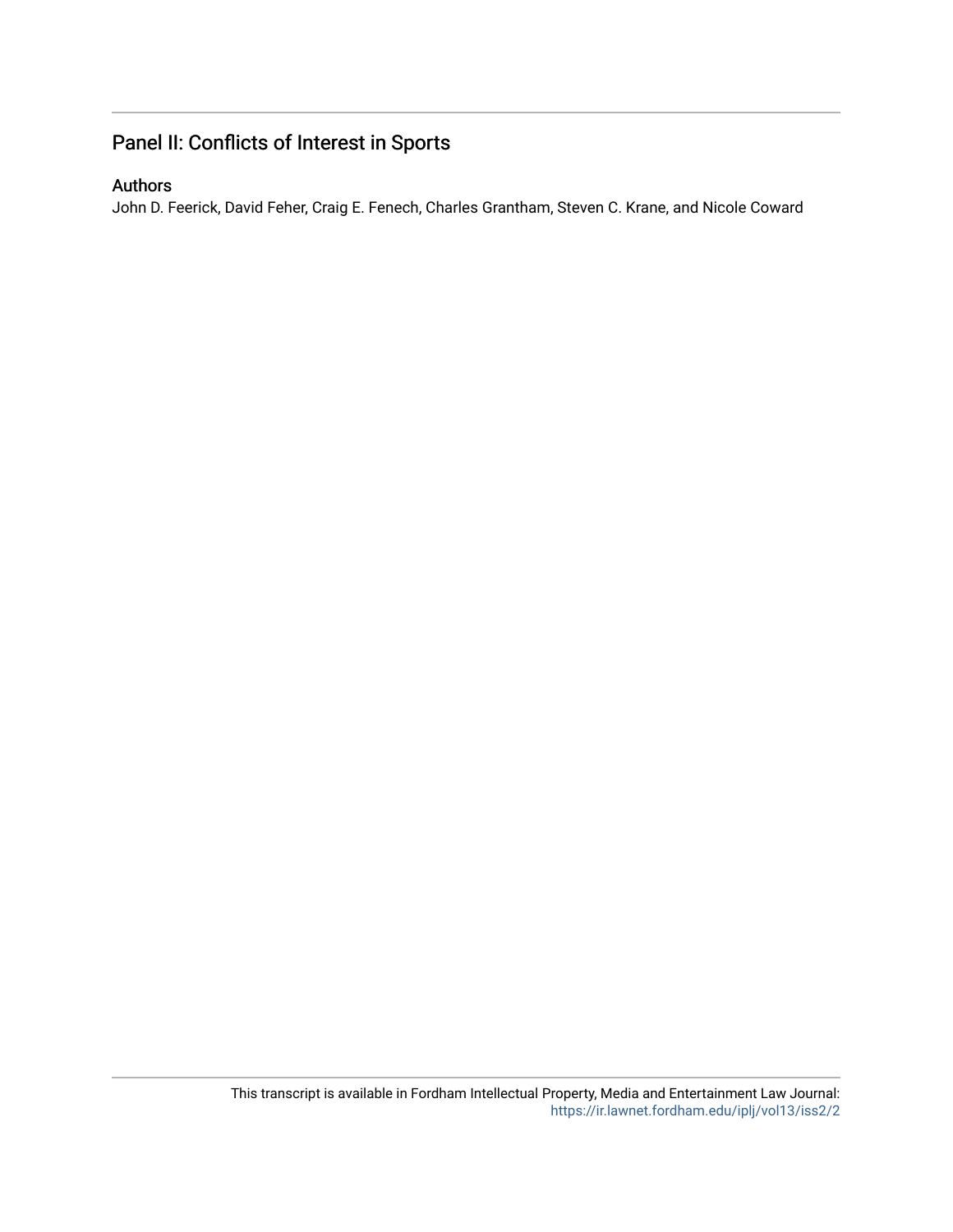# PANEL II: Conflicts of Interest in Sports

Moderator: John D. Feerick*\** Panelists: David Feher<sup>†</sup> Craig E. Fenech‡ Charles Grantham§ Steven C. Krane<sup>||</sup>

\* Dean, Fordham University School of Law, 1982–2002. Partner, Skadden, Arps, Slate, Meagher & Flom, LLP, 1968–82; Associate, Skadden, Arps, Slate, Meagher & Flom, LLP, 1961–68. Captain, Judge Advocate General's Corps., U.S. Army, 1962–69. New York City Representative, New York City Office of Collective Bargaining, 1980– 87. Chairman, New York State Commission on Government Integrity, 1978–90. Special New York State Attorney General, 1987–90. President, Association of the Bar of the City of New York, 1992–94. Chair, New York State Committee to Review Audiovisual Coverage of Court Proceedings, 1996–97. Chair, Standards Review Committee, American Bar Association [ABA] Section on Legal Education & Admissions to the Bar, 1996–98. Director, American Arbitration Association, 1998–2001. Member, Task Force to Develop the Twenty-fifth Amendment to the U.S. Constitution. B.S., Fordham College, 1958; LL.B., Fordham University School of Law, 1961, LL.D. (Honorary), Fordham University School of Law, 2002.

<sup>†</sup> Of Counsel, Weil, Gotshal & Manges, LLP. Adjunct Professor of Law, Benjamin Cardozo School of Law. Member, National Football League [NFL] Salary Cap Revenue Accounting Committee. Member, NBA Salary Cap Revenue Accounting Committee. B.A., *magna cum laude*, Georgetown University, 1980; J.D., Duke University School of Law, 1984.

<sup>‡</sup> President, The Sparta Group. Staff Attorney, IBM Corp., 1973–77. Attorney, Federal Defenders of San Diego, Inc., 1977–80. Director, Sports Lawyers Association. Co-chair, Sports Lawyers Association Committee on the Federal Regulation of Agents. Adjunct Professor of Law, Management Institute of New York University, 1955. B.A., *cum laude*, University of Notre Dame, 1969; J.D., Boalt Hall School of Law, University of California at Berkeley, 1973.

<sup>§</sup> Executive Director & Executive Vice President, National Basketball Players Association [NBPA], 1980–95. Emmy-Winning Co-Executive Producer, *Whatever Happened to Michael Ray?* (TNT documentary, Feb. 2000). Board Member & Selection Committee Member, USA Olympic Basketball, Dream Teams I & II, 1990–95. Board Member & Selection Committee Member, Naismith Memorial Hall of Fame, 1988–95. Board Member, Basketball Alumni Foundation, 1988–95.Board Member, Women's Sports Foundation, 1988–94. Board Member, Sports Careers, Inc., 1988–95.Teacher & Coach, Darby-Colwyn High School, 1965–68.B.S., Cheney State University, 1965; M.B.A., Wharton School of Business Administration, University of Pennsylvania, 1973; Ph.D. Candidate, Administration & Organizational Management, University of Pennsylvania, School of Education, 1973–78.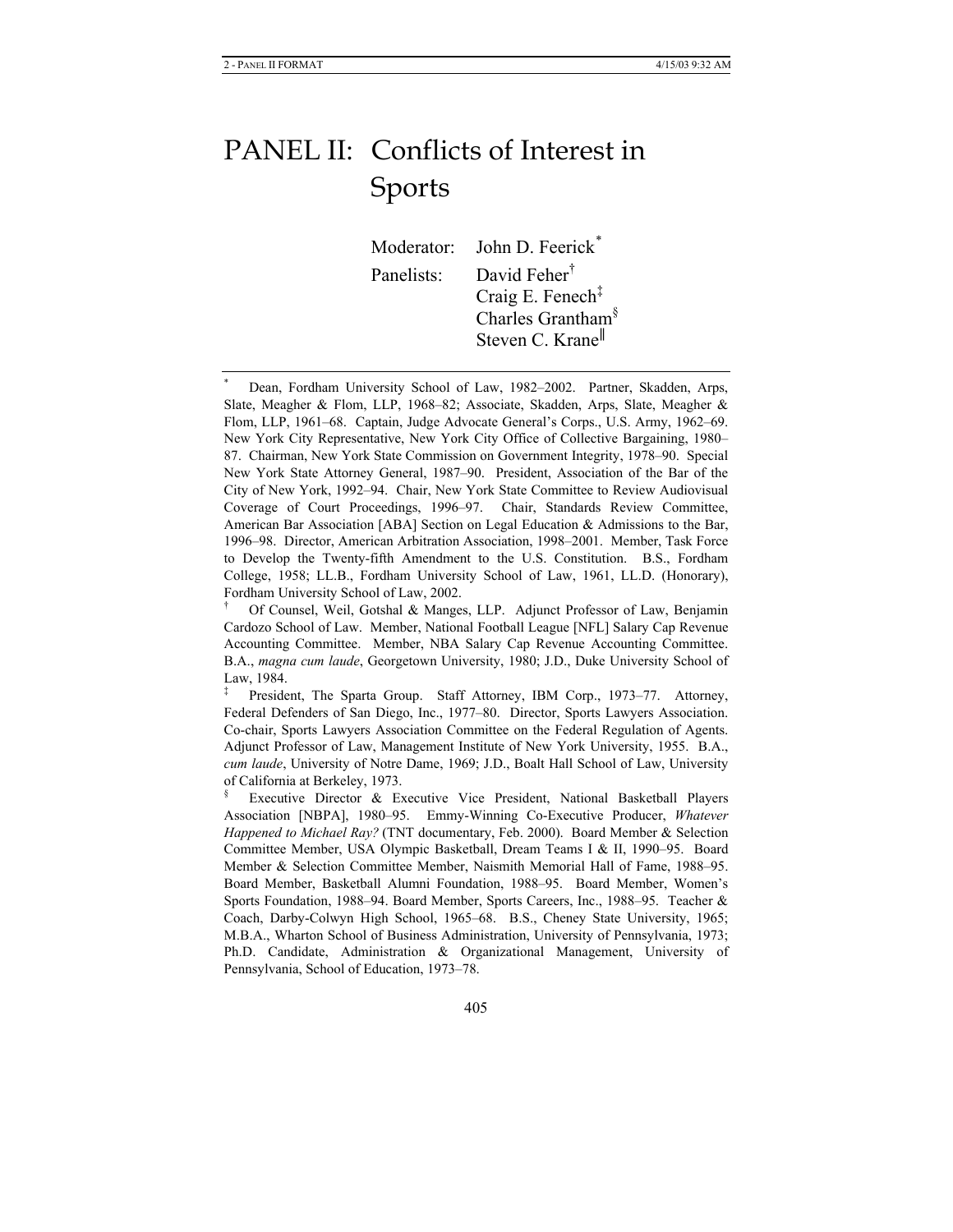MS. COWARD:# This panel will focus on the potential conflicts of interest that arise when different sports interests are represented by the same individual.

DEAN FEERICK: Thank you very much.

Why don't I go to the panelists? Mr. Feher?

MR. FEHER: I would like to start out by talking just a little bit about the basic labor structure and the roles that different actors in all this play, because unless you have a basic sense of that, you really cannot tell where the conflicts may or may not arise.

I will start with a simple question, which is: If any one of you wanted to go out tomorrow and sign up with an NFL player or any Major League Baseball player to become a sports agent, could you do that?

The short answer is, unless you have been registered by the union in that sport, the answer is no, because in each of the major league sports in the United States there is a union that represents all of the players in that sport.<sup>1</sup>

Now, you may say: Well, what difference does that make?

<sup>||</sup> Partner, Proskauer Rose, LLP. Associate, Proskauer Rose, LLP, 1981–84 & 1985– 89. Law Clerk to Judge Judith S. Kaye, New York Court of Appeals, 1984–85. President, New York State Bar Association [NYSBA], 2001–02. Member, NYSBA Committee on Standards of Attorney Conduct, 1999–present. Chair, NYSBA Committee on Professional Ethics, 1990–94. Hearing Panel Chair, Departmental Disciplinary Committee, First Judicial Department, New York, 1996–99. Hearing Panel Chair, Committee on Grievances, U.S. District Court, Southern District, New York, 1995–2001. Special Prosecutor, First Department Disciplinary Committee, New York, 1991–93. Adjunct Professor, Georgia Institute of Technology, 1990–93. Adjunct Professor of Legal Ethics, Columbia University School of Law, 1990–93. B.A., State University of New York at Stony Brook, 1978; J.D., New York University School of Law, 1981.

<sup>#</sup> Nicole Coward, Co-Symposium Editor, Fordham Sports Law Forum, Fordham University School of Law. B.A., University of Virginia, 1999; J.D. expected, Fordham University School of Law, 2003.

<sup>1</sup> For example, professional football players in the NFL are represented by the NFL Players Association [NFLPA], professional hockey players in the National Hockey League [NHL] are represented by the NHL Players Association [NHLPA], professional basketball players in the National Basketball Association [NBA] are represented by the National Basketball Players Association [NBPA], and professional baseball players in Major League Baseball [MLB] are represented by the MLB Players Association [MLBPA]. *See* http://www.nflpa.org/main/default.asp; http://www.nhlpa.com; http:// www.nbpa.com; http://bigleaguers.yahoo.com.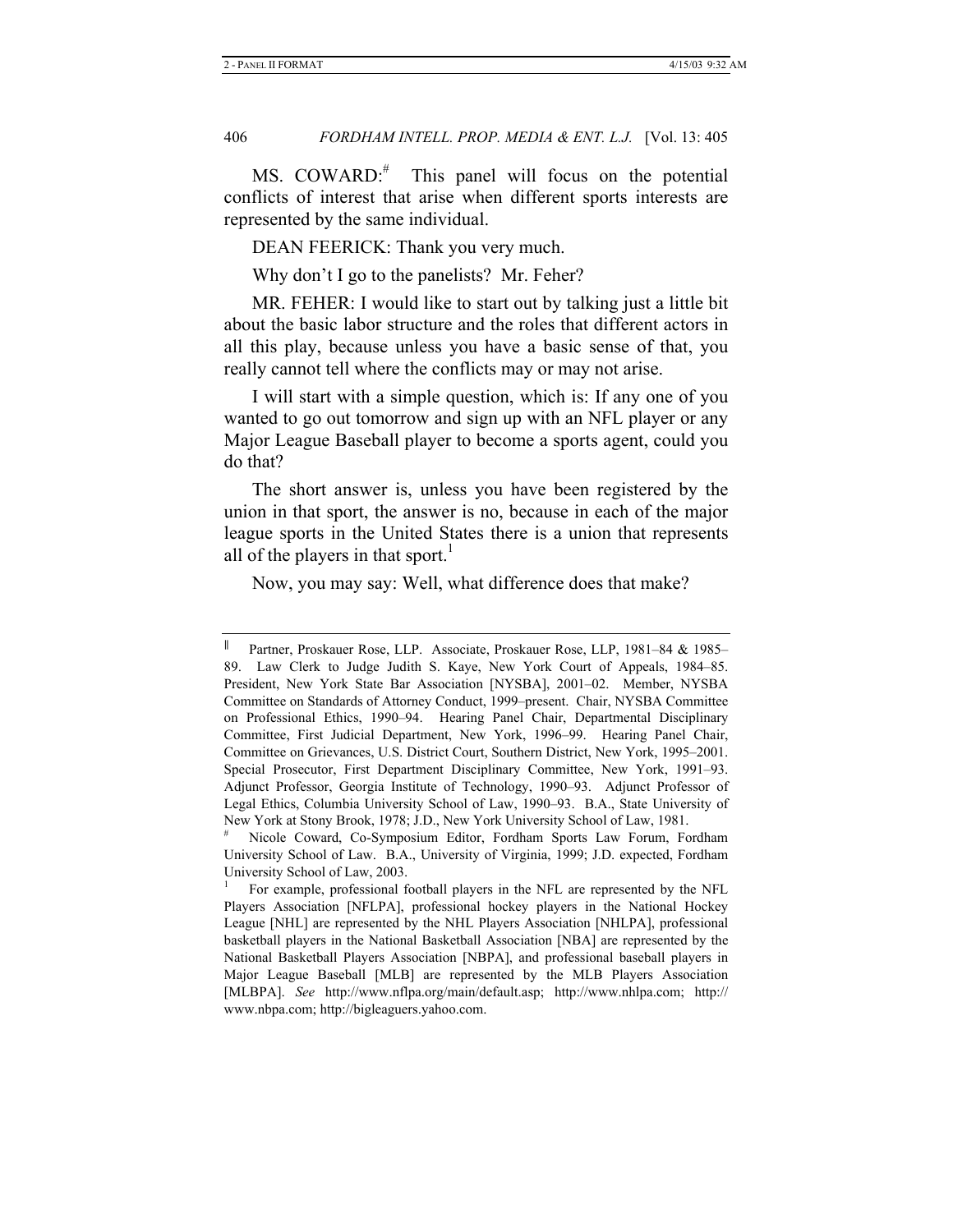Well, there is a fundamental point there, because once you have a union in place, under federal labor law, the union, under the National Labor Relations  $Act<sub>1</sub><sup>2</sup>$  has the exclusive authority to bargain on behalf of all of those employees on all terms and conditions of employment.<sup>3</sup>

If the unions wanted to, just like the United Auto Workers does with respect to General Motors or Ford or Chrysler, they could sit down with the National Basketball Association (NBA), the National Football League (NFL) and the others, with each of their respective unions, and not negotiate a system where players bargain individually together with agents, but instead have a wage scale where shortstops get, just hypothetically, \$20,000, first basemen get \$30,000, et cetera, et cetera.<sup>4</sup> And I have to admit that the owners in the various sports have tried to have that done because it is a lot easier and simpler, given the marketplace for professional athletes, to have a situation where there is no competition for these players who are very sought after.<sup>5</sup>

But the unions in each of these sports have decided that they do not want to do that. In the exercise of their authority under federal labor law, they delegate a portion of their bargaining authority to

<sup>2</sup> National Labor Relations Act, 29 U.S.C. §§ 151–169 (2000) [hereinafter NLRA].

<sup>3</sup> *Id.* § 159(a) (providing that representatives selected to bargain for employees in a collective bargaining unit "shall be the exclusive representatives of all the employees in such unit for the purposes of collective bargaining").

<sup>4</sup>  *See* United Auto Workers [UAW], *About UAW: Who We Are*, *at*  http://www.uaw.org/about/uawmembership.html (last visited Mar. 25, 2003) (demonstrating that the UAW is one of the largest and most diverse unions in North America); UAW, *About UAW: Departments*, *at* http://www.uaw.org/about/barg.html#gm (last vited Mar. 25, 2003) (providing examples of the wage-scale concept, as utilized in the UAW-GM National Agreement, the UAW-Saturn 1999 Agreement and the UAW-DaimlerChrysler 1999 Agreement).

<sup>5</sup>  *See, e*.*g*., Fraser v. Major League Soccer, 284 F.3d 47 (1st Cir. 2002) (holding that the teams comprising Major League Soccer [MLS] do not violate antitrust laws in functioning as a single entity when negotiating employment contracts with players, thereby preventing players from negotiating contracts with individual teams, restricting player mobility, and facilitating a hard salary cap, which players claim prevents them from attaining market value for their services), *cert*. *denied*, 123 S. Ct. 118 (2002); Robert Wagman, *MLS, Players Are No Closer to Settlement; Trial Set for September 18*, Soccer Times, *at* http://www.soccertimes.com/wagman/2000/feb24.htm (Feb. 24, 2000) (explaining the history of the antitrust dispute between MLS and professional soccer players in the league).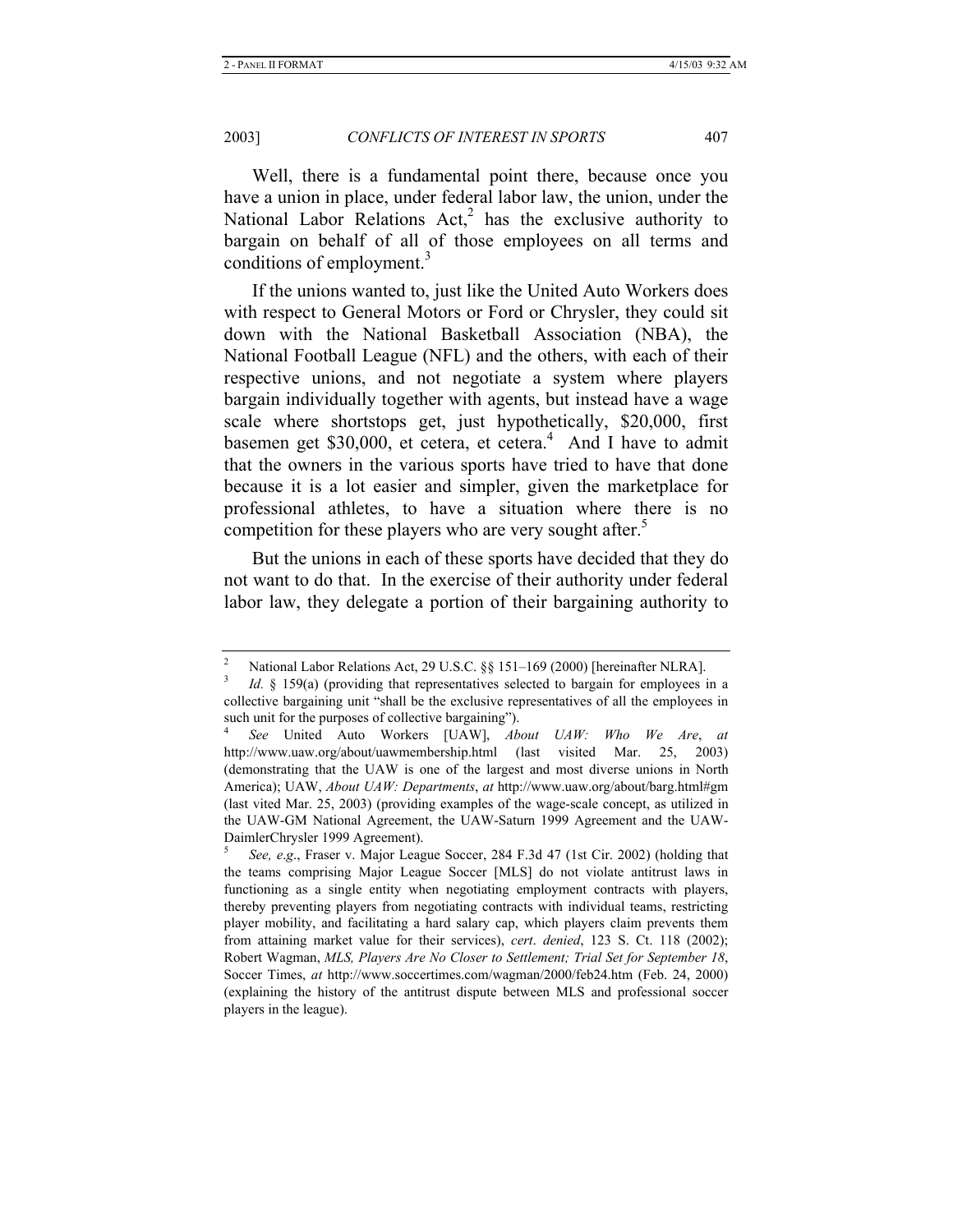the players with the agents who represent the players, or the players individually if the players decide they want to represent themselves.<sup>6</sup>

You may ask, why? Part of it is a basic function of economics, because if you are a coal miner or an auto worker, it is generally easy for your employer to find a replacement for you if you say that you are going to leave the job unless your wages are increased.7 That is why unions in the various industrial areas sought the right to unionize for so long, so that there would not be individual bargaining.<sup>8</sup> If you look back in history, in the 1920s and 1930s, before the Wagner  $Act^9$  came into place, all of the

<sup>6</sup> As the bargaining representative for a group of professional ballplayers, players' unions have the exclusive right to bargain with the relevant league on players' behalf. 29 U.S.C. § 159(a). Players' unions allow individual athletes to bargain with team owners through the use of agents, as this system enables players to seek the greatest available compensation for their unique skills and services. In order to, among other things, promote quality among the players' individual representatives, the unions demand that players use only certified agents who are properly qualified to engage in contract negotiation. *See, e.g.*, NBA-NBPA COLLECTIVE BARGAINING AGREEMENT art. XXXVI ("The NBA shall not approve any Player Contract between a player and a Team unless such player . . . is represented in the negotiations . . . by an agent or representative duly certified by the Players Association in accordance with the Players Association's Agent Regulation Program."), http://www.nbpa.com/cba/articleXXXVI.html; NFLPA, *Agent Regulations*, *at* http://www.nflpa.org/agents/ main.asp?subPage=Agent+Regulations (last visited Mar. 25, 2003) (explaining that agents must be certified by the NFLPA in order to represent NFL athletes); NHLPA, *Labour & Licensing*, *at* http://www.nhlpa.com/ Content/ABOUT\_THE\_NHLPA/Labour\_And\_ Licensing.asp (last visited Mar. 25, 2003) (explaining that agents must be certified by the NHLPA in order to represent NHL athletes); MBLPA, *Frequently Asked Questions*, *at* http://bigleaguers.yahoo.com/mlbpa/ faq (last visited Mar. 25, 2003) (explaining that agents seeking to represent professional baseball players must have at least one client on a MLB team's forty man roster and apply to the MLBPA for certification).

<sup>7</sup>  *See generally* UAW, *United Auto Workers Local 2166: The History of Organized Labor*, *at* http://www.uaw2166.org/labor.html (last visited Mar. 25, 2003) (describing the history of the organized labor movement).

<sup>8</sup>  *See* 29 U.S.C. §§ 158–59 (providing that an employer may not "refuse to bargain collectively with the representatives of his employees" and that these representatives "shall be the exclusive representatives of such employees . . . for the purposes of collective bargaining").

<sup>9</sup> National Labor Relations Act, 29 U.S.C. §§ 151–169. *See also* ABA, THE FIRST SIXTY YEARS: THE STORY OF THE NATIONAL LABOR RELATIONS BOARD, 1935–1995, at 10 (1995), http://www.nlrb.gov/publications/first60yrs/60yrs.html*.*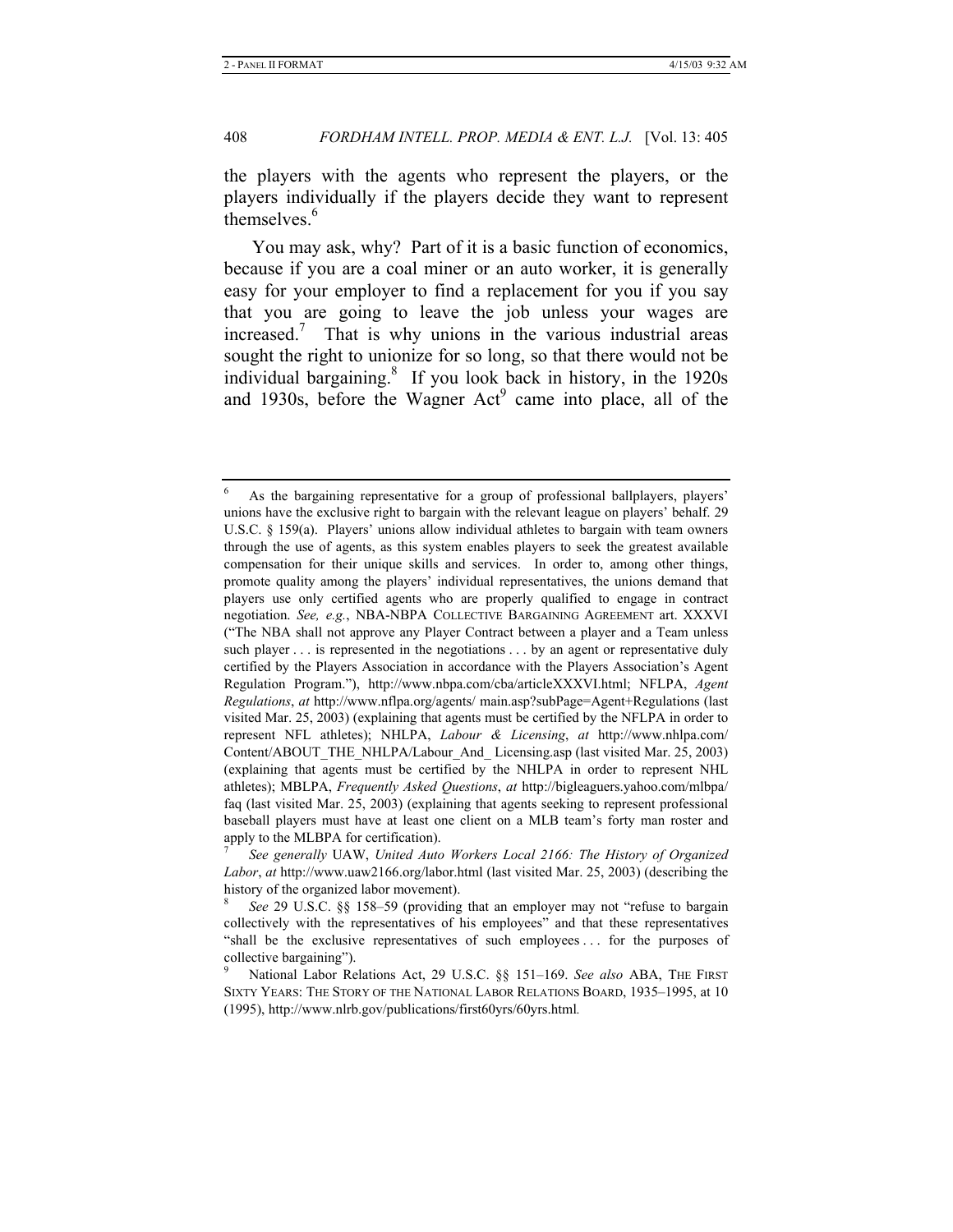major industries did not want the unions, they wanted to individually negotiate.<sup>10</sup>

In sports it is almost a complete mirror image, because the economics of sports are such that the individual employees have such unique individual talents, and the structure of the league is such where you have different people competing for those athletes, so it is more advantageous to have competition for the services of the individual players. $<sup>11</sup>$ </sup>

And so the unions representing all those players say, it is better for us not to negotiate a wage scale but to have the different owners competing for the individual players.<sup>12</sup>

And so when you look at agents, what does that mean in terms of what they do and how they function?

The bottom line is that if the National Football League Players Association (NFLPA) decided, even with sports agents, that with individual bargaining it wanted to have a hundred, ten, a thousand or even one agent representing all these players, the NFLPA could do that.<sup>13</sup> There is a series of court cases, including one involving the National Basketball Players Association, the *Collins*14 case, where an agent challenged the whole system of agent regulation that was in place, where the agent got suspended. It went to federal court and on appeal to the Tenth Circuit; the federal court

<sup>10</sup> *See* ABA, *supra* note 9, at 9–20 (describing the history of the NLRA); UAW, *supra* note 7 (describing the history of the organized labor movement).

<sup>11</sup> *See generally* Wagman, *supra* note 5 (explaining the dispute between MLS and professional soccer players in the league over whether each team should have to negotiate as an individual entity with individual players for services; the players are of the opinion that only such a structure will allow them to attain full market value for their services).

Teams in the NFL, NHL, NBA, and MLB do compete against one another for players' services. These players' respective unions have determined that the players can best attain market value for their services via individual negotiations. Hence, the unions have guidelines permitting individual players to negotiate on their own behalf or through

the use of agents. *See supra* note 6 and accompanying text.<br><sup>13</sup> Pursuant to 29 U.S.C. § 159(a), which provides that representatives selected to bargain for employees in a collective bargaining unit "shall be the exclusive representatives of all the employees in such unit for the purposes of collective bargaining," a certified union has exclusive control over the manner in which employees are represented.

<sup>14</sup> Collins v. Nat'l Basketball Players Ass'n, No. 92-CV-1022, 1992 U.S. App. LEXIS 24069 (10th Cir. Sept. 21, 1992).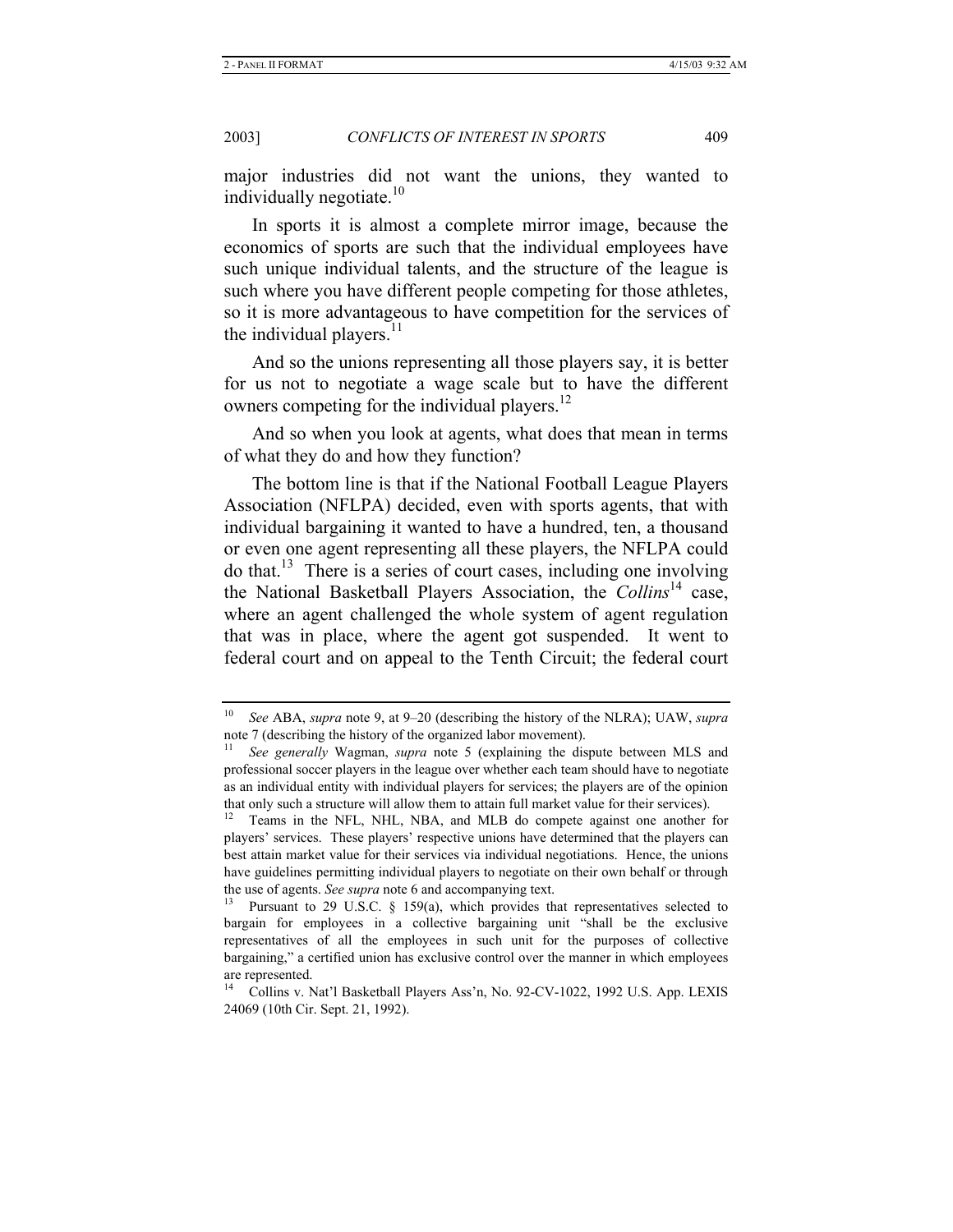said: No, you can't challenge this under the antitrust laws because, as a matter of federal labor law, the decision as to what to do in terms of delegating this authority is completely up to the union.<sup>15</sup>

As a result, there are extensive agent regulation programs in each of the sports.<sup>16</sup> So, for example, in the NFL, if you want to represent an agent, not only do you have to pay a fairly substantial fee at the outset to fund the agent program, but you also have to take and pass a test.<sup>17</sup> If you do not take and pass the test, you cannot serve as an agent. $18$ 

One of the reasons the union does that in the NFL is because the NFL salary cap is incredibly complicated.<sup>19</sup> If the NFLPA allowed agents who had no knowledge at all as to what the system was about to represent players, the agents could do an awful lot of harm. $^{20}$ 

It is difficult to police the agents when you have as many agents as you do. I am not going to say that any system is perfect, but at the same time, the NFLPA has done periodic examinations of the agents to try to ensure that the agents know what they are doing, so that the players are not hurt.<sup>21</sup>

Within a very, very large area, the union has discretion to pick and choose who they want to represent the players and the qualities

 $\frac{15}{16}$  *Id.* 

<sup>&</sup>lt;sup>16</sup> See supra note 6 and accompanying text.<br><sup>17</sup> NET BA *Agent* Amendments: 2003

<sup>17</sup> NFLPA, *Agent Amendments: 2002 Agent Regulation Amendments*, *at*  http://www.nflpa.org/agents/main.asp?subPage=Agent+Amendments (last visited Mar.

<sup>16, 2003).</sup> *See also* NFLPA, *supra* note 6. 18 NFLPA, *supra* note 17. *See also* NFLPA, *supra* note 6.

<sup>19</sup> *See* NFL-NFLPA COLLECTIVE BARGAINING AGREEMENT [CBA] art. XXIV–XXV (1998), http://www.nflpa.org/members/main.asp?subPage=CBA+Complete. *See generally* PAUL C. WEILER & GARY R. ROBERTS, SPORTS & THE LAW 314–21 (2d ed. 1998) (discussing the evolution of the NFL salary cap, which the NFL players agreed to in 1993, and explaining the economic trade-offs that take place in order to accommodate the owners desire for a salary ceiling and the players unions' desire to promote competition for player services and to establish a salary floor).

See NFLPA, *supra* note 6 (stating that to ensure that agents have sufficient understanding of the league's financial structure, all agents are required to "[a]ttend an NFLPA seminar on individual contract negotiations each year."); NFLPA, *supra* note 17. 21 NFLPA, *supra* note 17.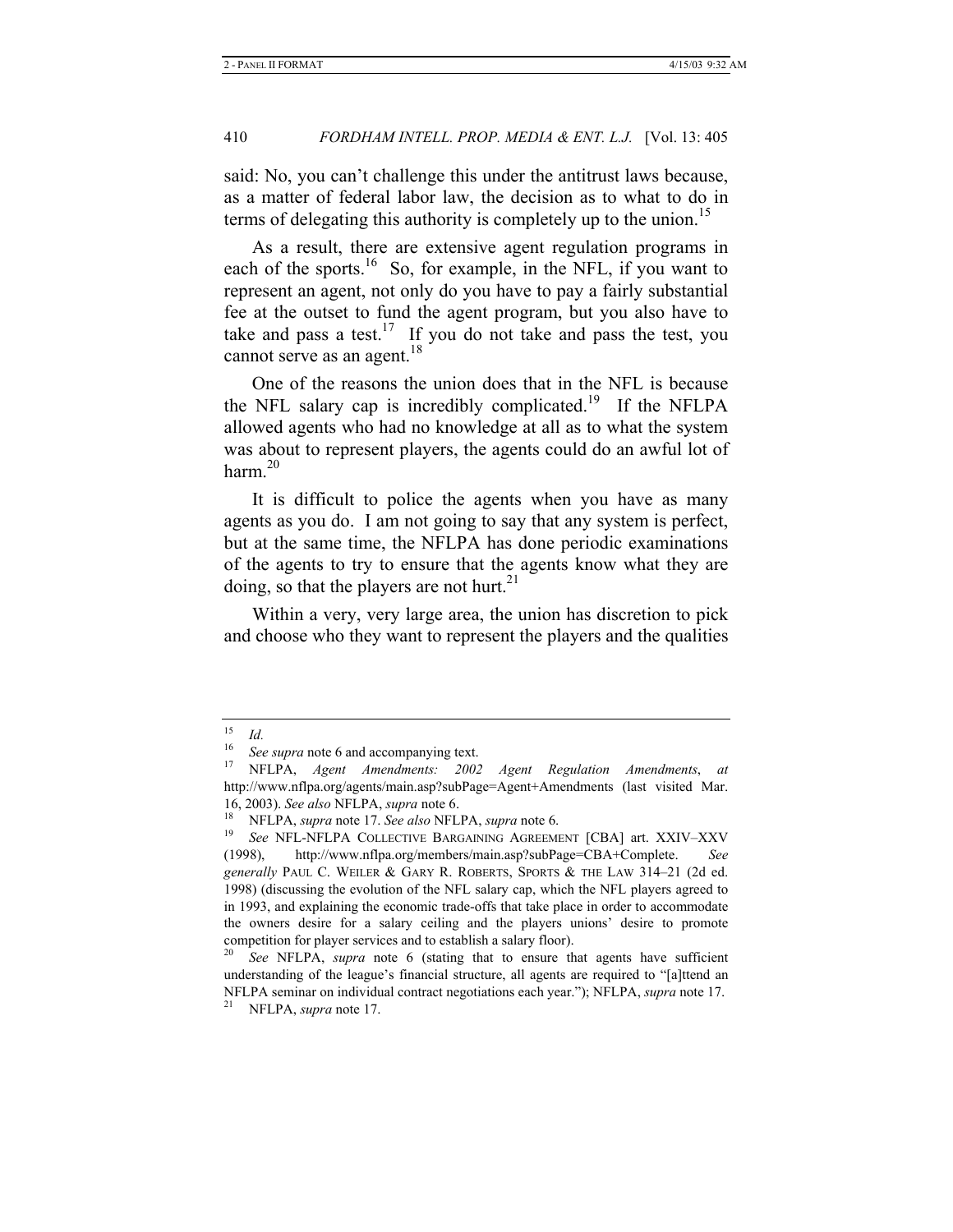of those folks.22 These are not just things that are in the legal books that do not make a difference day to day.

On Monday I am going to be in Los Angeles with one of my colleagues, Jeff Kessler, $^{23}$  who is almost always involved in these things with me, as some of the folks on the podium and in the audience know. There is going to be an oral argument in a case involving a dispute between Leigh Steinberg and David Dunn.<sup>24</sup> This has been very much in the papers.<sup>25</sup>

Leigh was considered for many years, and I do not want to say he is not equally considered today, because these things are always subjective, but for the longest while, Leigh was considered the preeminent agent in the NFL.<sup>26</sup> He represented a series of firstround draft picks and quarterbacks. $27$ 

He sold his sports agency to a Canadian company, Assante, in a fairly complicated transaction.<sup>28</sup> But in selling the sports agency, there was a basic question of what you can sell if the union can basically decide at any given time who can or cannot represent the players.29 If you are an agent and you sell for \$100 million or \$50 million your right to represent the players, but at the same time the union has regulations in place that say the players can change their mind at any time as to who is going to represent them, then there are obviously limits as to what you can buy and sell. $30$ 

<sup>22</sup> *See supra* notes 13–16 and accompanying text. 23 Jeffrey L. Kessler is a partner at Weil, Gotshal & Manges LLP. *See WGM Directory*, Weil, Gotshal & Manges, *at* http://www.weil.com/weil/pd\_frames.html (last visited Mar.  $\frac{25}{24}$ , 2003).

<sup>&</sup>lt;sup>24</sup> See Steinberg Sues Former Associate, L.A. BUS. J., June 4, 2001, at 29.

 $\frac{25}{26}$  *E.g.*, *id.*<br> $\frac{26}{26}$  *See Pig* 

<sup>26</sup> *See* Richard Weiner, *Steinberg Sells Agency for \$120 Million; Other Groups May Follow*, USA TODAY, Oct. 28, 1999, at 7C (describing Steinberg as "one of the NFL's most powerful agents").

<sup>27</sup> *See* E. Scott Reckard, *Steinberg to Sell Firm for \$120 Million*, L.A. TIMES, Oct. 28, 1999, at C1; Weiner, *supra* note 26, NFLPA, *Agent Profile: Steinberg, Leigh*, *at* http://www.nflpa.org/agents/agentProfile.asp?ID=07396 (last visited Mar. 16, 2003) (listing Steinberg as having negotiated fifteen active contracts).

<sup>28</sup> *See* Reckard, *supra* note 27; Weiner, *supra* note 26. 29 *See* Ron Borges, *No Vick up Their Sleeve*, BOSTON GLOBE, Feb. 27, 2001, at C7; *supra* notes 13–16 and accompanying text.<br><sup>30</sup> Attorneys acting as agents are automatically employed at-will, subject to dismissal at

the client's discretion. MODEL RULES OF PROF'L CONDUCT R. 1.16, cmt. 4 (2001) ("A client has a right to discharge a lawyer at any time, with or without cause, subject to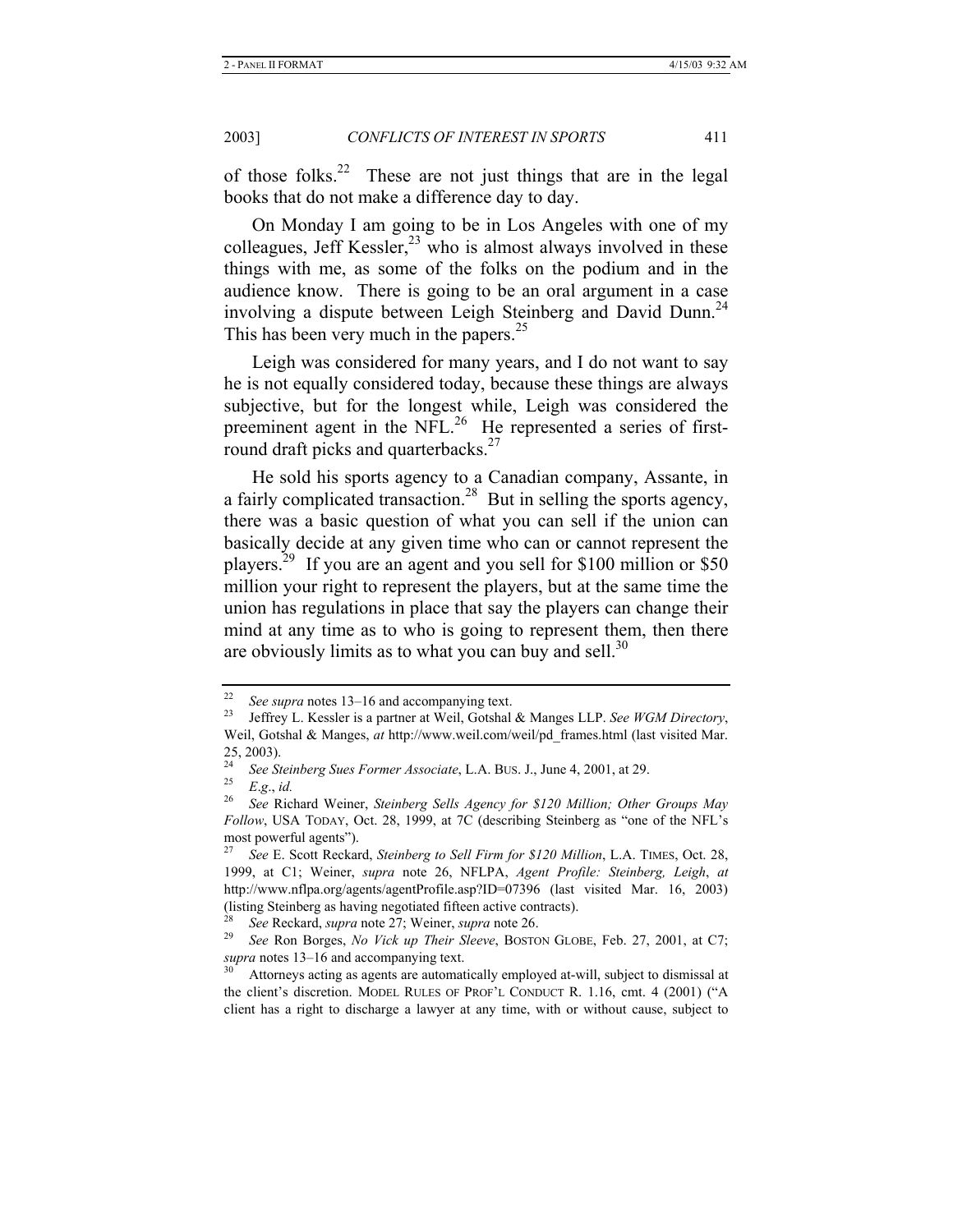What is going on in this federal litigation right now is that David Dunn, who was a senior person within the Steinberg firm and who was principally involved with client relations over the years, decided he was going to leave. He left and took all sorts of clients with him. $31$ 

Leigh Steinberg's firm, Steinberg, Moorad, and Dunn [SMD], went to court to try to seek an injunction under state law to basically force, directly or indirectly, the clients to come back to Mr. Steinberg.<sup>32</sup> We are saying that cannot be done because, as a matter of federal labor law, state law cannot determine who is going to represent this player or that player.<sup>33</sup> So, our position is that it is absolutely clear under labor law that the union decides.<sup>34</sup> But because of this, all sorts of issues as to who represents whom also arise.35

When you talk about the agents, they generally do not represent only a single player.<sup>36</sup> If the NFLPA wanted to, it could say every agent could only represent one player, which would not make sense for anyone. You want people who have broad negotiating experience, so you have agents representing a number of players.

And you have it in a sport where there is a salary cap, where, at least within certain rules, there are limits as to how much money

liability for payment for the lawyer's services."); MODEL CODE OF PROF'L RESPONSIBILITY DR 2-110(b)(4) (2001). In addition, NFLPA policy guarantees that all player representatives are subject to discharge at-will. *See* Borges, *supra* note 29. 31 *See* Jonathan E. Kaplan, *Show Me the Subpoena!*, AM. LAW., June, 2002 (stating that

Dunn left the firm in early 2001, taking sixty-eight clients with him).

<sup>&</sup>lt;sup>32</sup> See Steinberg Sues Former Associate, *supra* note 24, at 29.<br><sup>33</sup> See 29 U.S.C. § 159(a) (2000); Collins v. Nat'l Basketball Players Ass'n, No. 92-CV-1022, 1992 U.S. App. LEXIS 24069 (10th Cir. Sept. 21, 1992).

<sup>34</sup> *See* 29 U.S.C. § 159(a); *Collins*, 1992 U.S. App. LEXIS 24069, at \*1. The NFLPA's motion to deny Steinberg, Moorad, and Dunn's [SMD] requested injunctive relief was granted, after a jury trial that awarded SMD more than \$40 million in damages against Mr. Dunn and his co-defendants. *See* Brenda Samdburg, *Brobeck Team Scores \$2.7 Mil.*  in Attorney Fees, LEGAL INTELLIGENCER, Feb. 12, 2003, at 4.<br><sup>35</sup> See Kaplan, *supra* note 31; Steinberg Sues Former Associate, supra note 24, at 29.<br><sup>36</sup> See, e.g., NFLPA, *supra* note 27 (listing Steinberg as having fifte

negotiated).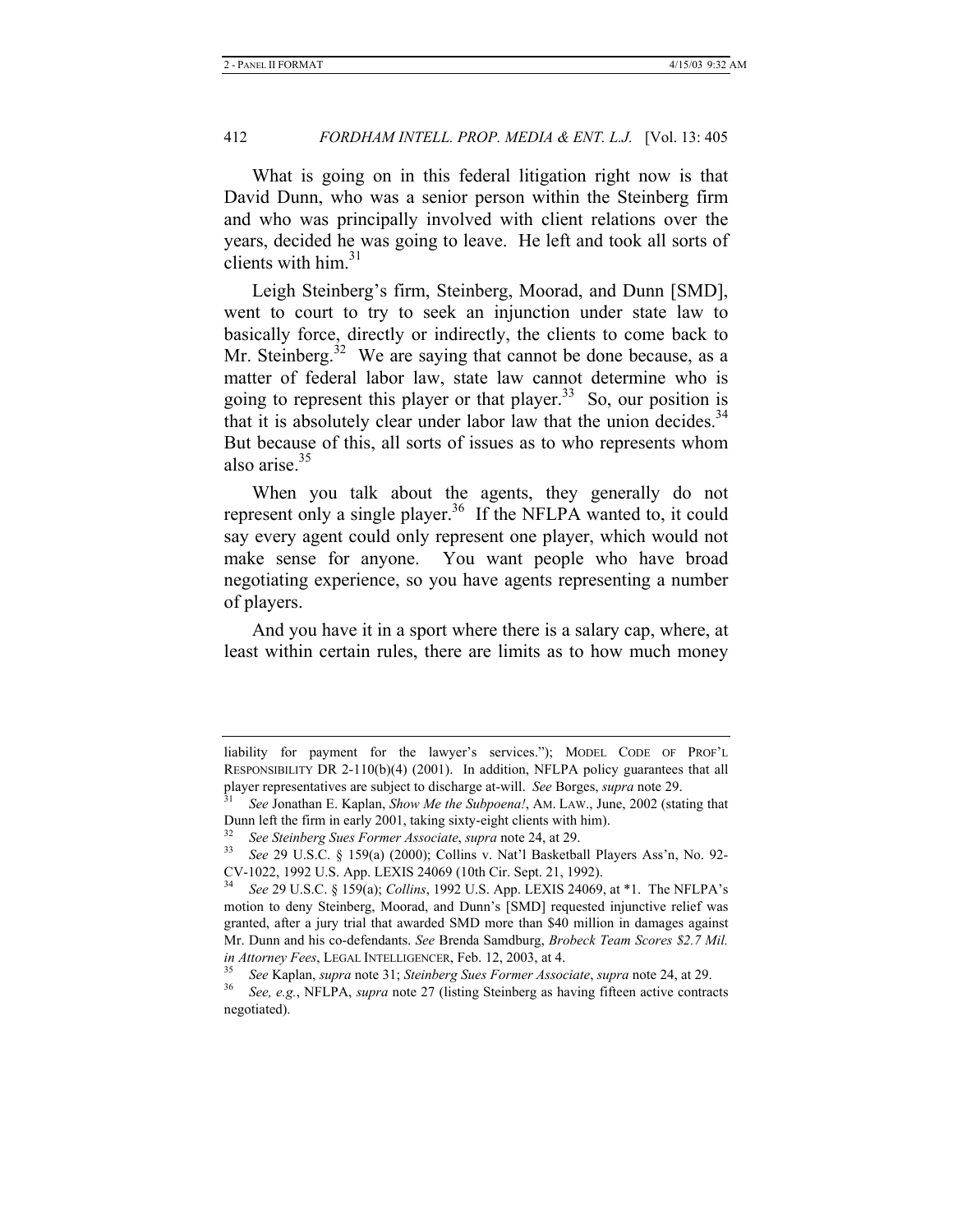you can pay certain players, although teams can go over the cap in various circumstances.<sup>37</sup>

But if you have an agent who is representing two players and the team only has a certain amount of money left under the salary cap and the agent is trying to negotiate contracts simultaneously with those two players, what does the agent do? There may be \$2 million under the cap that needs to be split between two players and that agent represents both players.<sup>38</sup>

So in terms of a basic question—is there a conflict or isn't there a conflict? That is certainly something to talk about.<sup>39</sup> But the way the system is constructed, the NFLPA has said that so long as those possible situations are disclosed and known to everyone, if players can change their representation when they want, then that is fine. $40$ 

There are certain limits as to what unions can or cannot do. In terms of conflicts in what agents do, I will just mention one thing that is in the news.

<sup>37</sup> *See* NFL-NFLPA COLLECTIVE BARGAINING AGREEMENT art. XXIV, *supra* note 19. 38 *See* Robert E. Fraley & F. Russell Harwell, *The Sports Lawyer's Duty to Avoid Differing Interests: A Practical Guide to Responsible Representation*, 11 HASTINGS COMM. & ENT. L.J. 165, 185 (1989) ("[A] conflict could arise if a lawyer represents multiple clients who seek remuneration from a limited fund. For example, a lawyer may represent two NBA players on the same team, where the aggregate salaries of each team in that league must not surpass a 'salary cap.'"). *See, e*.*g*., Len Pasquarelli, *Adams Still Searching for a New Home*, ESPN, *at* http://espn.go.com/nfl/columns/pasquarelli\_ len/1400183.html (June 28, 2002) (noting that agents Eugene Parker and Roosevelt Barnes together represent both linebackers Ray Lewis and Peter Boulware in contract renegotiations with the Baltimore Ravens).

MODEL RULES OF PROF'L CONDUCT R. 1.7(a) (2001) ("A lawyer shall not represent a client if the representation of that client will be directly adverse to another client, unless . . . each client consents after consultation."); MODEL CODE OF PROF'L RESPONSIBILITY EC 5-16, DR 5-105(a)–(c) (2001).<br><sup>40</sup> In this respect, NFLPA policies require basic compliance with the rules of legal

ethics, which bind attorneys, for all player representatives, whether or not they are members of the bar. Hence, agents must disclose any potential conflicts of interest arising out of their representation of multiple clients. MODEL RULES OF PROF'L CONDUCT R. 1.7; MODEL CODE OF PROF'L RESPONSIBILITY EC 5-16, DR 5-105(a)–(c) In addition, agents may only serve clients as at-will employees, subject to discharge at their clients' discretion. MODEL RULES OF PROF'L CONDUCT R. 1.16, cmt. 4 ("A client has a right to discharge a lawyer at any time, with or without cause, subject to liability for payment for the lawyer's services."); MODEL CODE OF PROF'L RESPONSIBILITY DR 2-110(b)(4).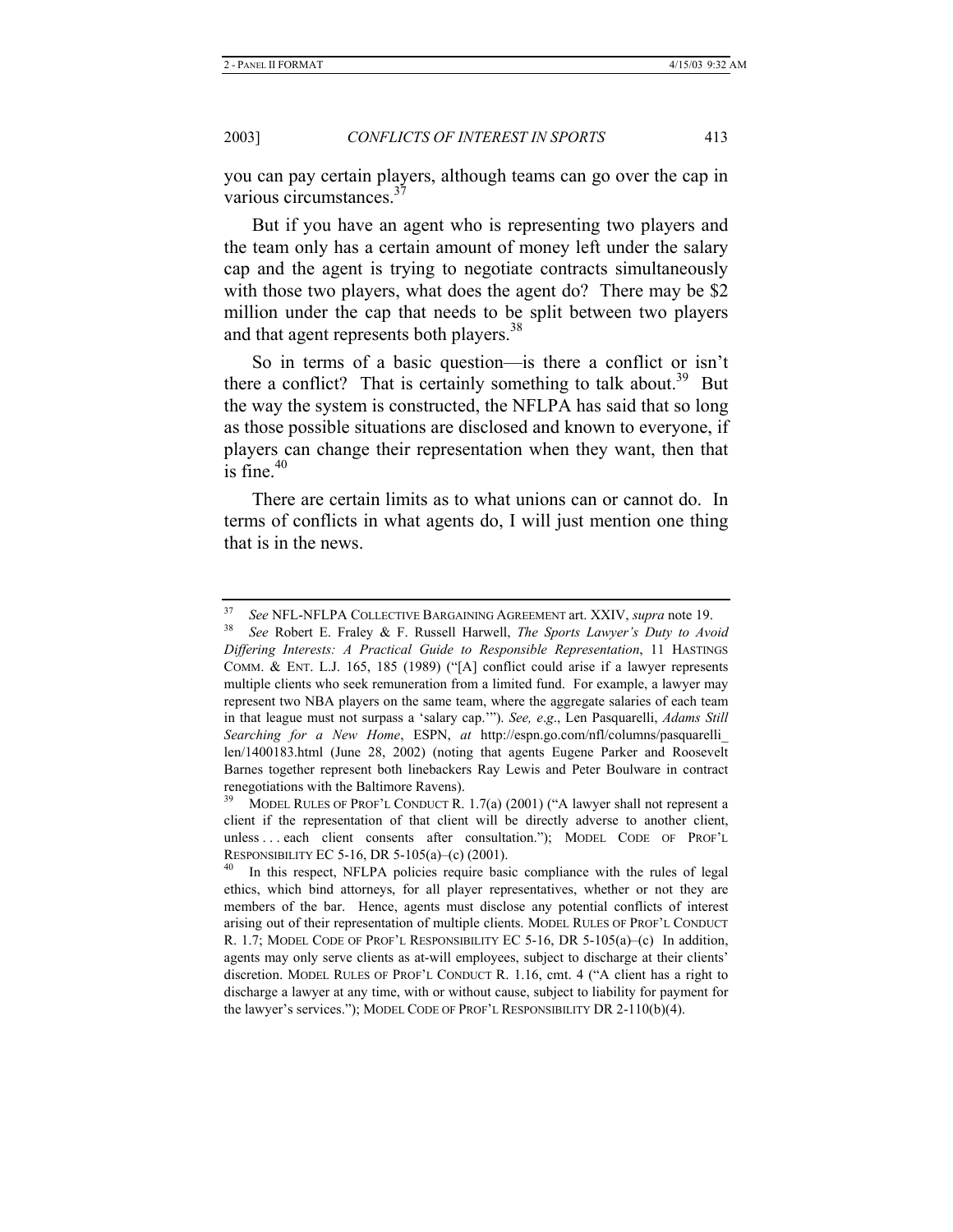*U.S. News & World Report* recently had a cover story about frauds that had been committed on NFL players over the years by their financial advisors.<sup>41</sup> In this case, the NFLPA, as the union, is very much concerned about these sorts of issues.<sup>42</sup> In one case, there was an agent, Tank Black, who engaged in various frauds on players<sup> $43$ </sup> where he was representing them in the negotiations with the teams but at the same time was giving them advice on their finances and investing their money.<sup>44</sup>

The NFLPA has just implemented a financial advisors program so that financial advisors can be registered by the NFLPA as to whether they have complied with various regulations under the program.<sup>45</sup>

But I want to note that there are certain limits as to what unions can or cannot do.

The NFLPA is the union, but in terms of what an employee is going to do with his money after he gets it from his employer, that is not generally a term or condition of employment.<sup>46</sup>

And so this program that the NFLPA is undertaking, which is very important, is not mandatory. It is something in which advisors can participate if they choose, but the players will know the agent's choice one way or the other. $47$ 

In terms of how this sort of program deals with potential conflicts, the basic principle is generally one of disclosure. If you

<sup>41</sup> *See* Edward T. Pound, *Money Players*, U.S. NEWS & WORLD REP., Feb. 11, 2002, at 30.

<sup>&</sup>lt;sup>42</sup> See generally id. (showing that the NFLPA is very concerned with financial advisors defrauding players).

<sup>43</sup> *See id.*; *Agent Tank Black Gets Five-Year Sentence for Swindling Players*, SPORTING NEWS, May 7, 2002, http://www.sportingnews.com/nfl/articles/20020507/401934.html. 44 *See* Pound, *supra* note 41. 45 *See* Michelle Singletary, *Giving the Boot to Bad Financial Advice*, WASH. POST,

May 2, 2002, at E3 (explaining that in 2002, the NFLPA initiated a "Financial Advisors Program" to establish a code of conduct and check the backgrounds and credentials of those proffering services to protect NFL players from financial fraud); NFLPA, *Financial Advisors*, *at* http://www.nflpa.org/financial/main.asp (last visited Jan. 18, 2003).<br><sup>46</sup> *See* 29 U.S.C. § 159(a) (2000) (noting that employee representatives are empowered

by the NLRA to bargain with employers concerning only "rates of pay, wages, hours, or other conditions of employment").

See id.; *supra* note 45 and accompanying text.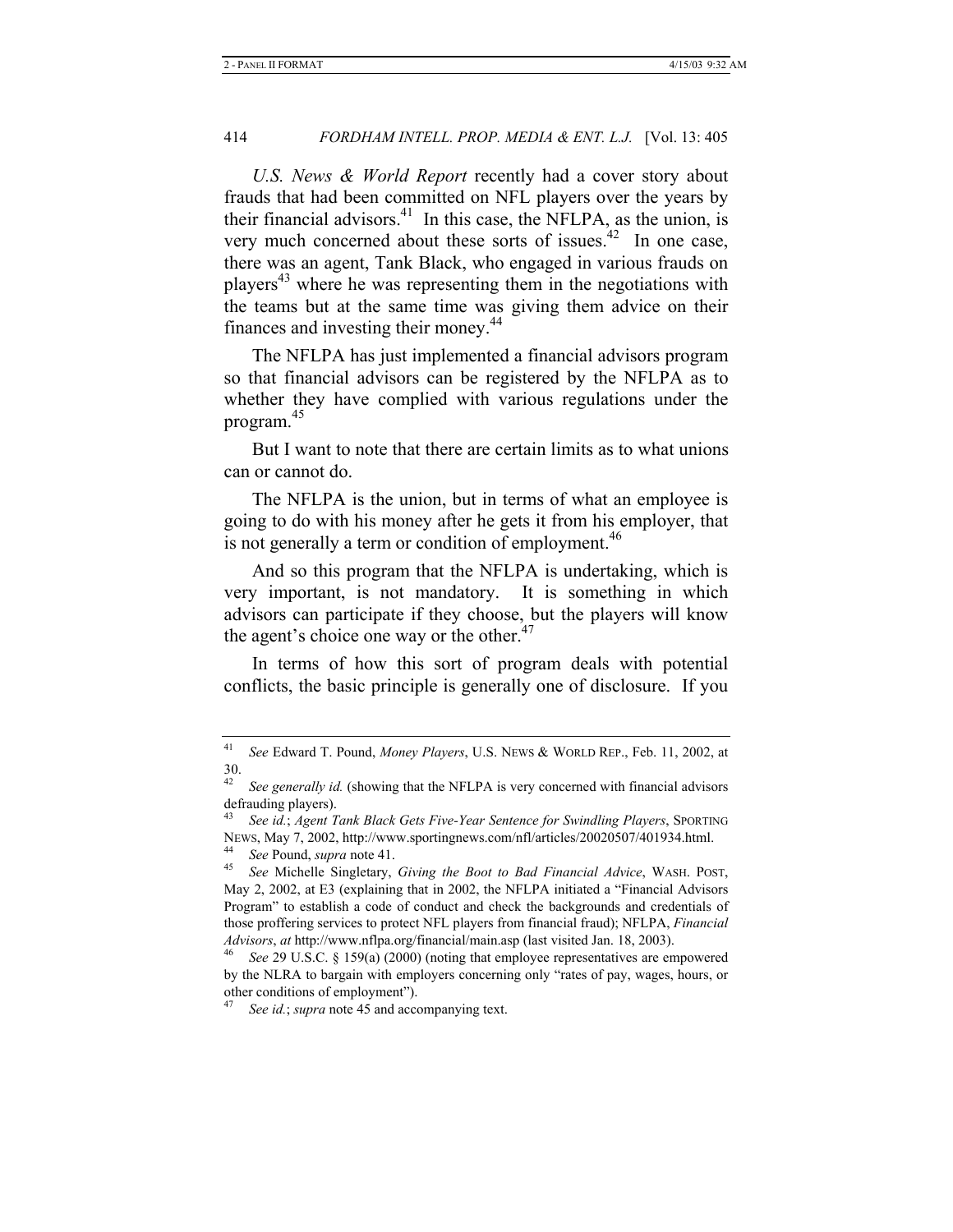have a situation with a financial advisor recommending investments, it is difficult. You can not just suggest an investment in a company in which you have an interest. $48$  I think this is the case across-the-board. Many solutions for conflicts require that the person on the other end is fully advised of the conflict and is an adult in a position to have the information to make the decision.<sup>49</sup>

DEAN FEERICK: Thank you very much, Dave. That is very helpful.

Craig?

MR. FENECH: The business of representation, obviously, is much broader than that. It involves people in individual sports. In fact, a good part of the last month or so of my time has been taken up with two Canadian figure skaters.<sup>50</sup> If you had said that to me a year ago, I would have laughed at you, but that is the way it has been.

"Conflicts of interest," it is almost like a magic phrase. People say "conflict of interest" and everybody gasps, they shrink in horror—"this is terrible."

I think that there are real and apparent conflicts of interest and there is a big difference between the two. There are conflicts which are acceptable and waivable by your clients and then there are others that are not.<sup>51</sup> Let me give you some examples of what I am talking about, real-life examples.

<sup>48</sup> It is a conflict of interest for an attorney-agent proffering financial advice to encourage a client to invest in an entity in which the attorney has an interest without disclosing that fact. MODEL CODE OF PROF'L RESPONSIBILITY DR 5-101(a) (2001) ("Except with the consent of his client after full disclosure, a lawyer shall not accept employment if the exercise of his professional judgment on behalf of his client will be or reasonably may be affected by his own financial, business, property, or personal interests."). *See also* MODEL RULES OF PROF'L CONDUCT R. 1.8(a) (2001); MODEL CODE OF PROF'L RESPONSIBILITY EC 5-1 (2001). The NFLPA program for Financial Advisors imposes similar requirements. See Financial Advisors, supra note 45.<br><sup>49</sup> See supra note 48 and accompanying text.<br><sup>50</sup> See generally Man Accused in Figure Skating Fix Attempt to Be Extradited to U.S.,

CNN, *at* http://www.cnn.com/2002/LAW/08/01/figure.skating.fix (Aug. 1, 2002) (describing the scandal at the 2002 Olympics in Salt Lake City in which judges allegedly conspired to deprive Canadian skaters Jamie Sale and David Pelletier of gold medals).

If an attorney does not have a "reasonable belief that the representation" of one client "will not adversely affect the relationship with the other client" or "be materially limited by the lawyer's responsibilities to another client," or if it is not "obvious that he can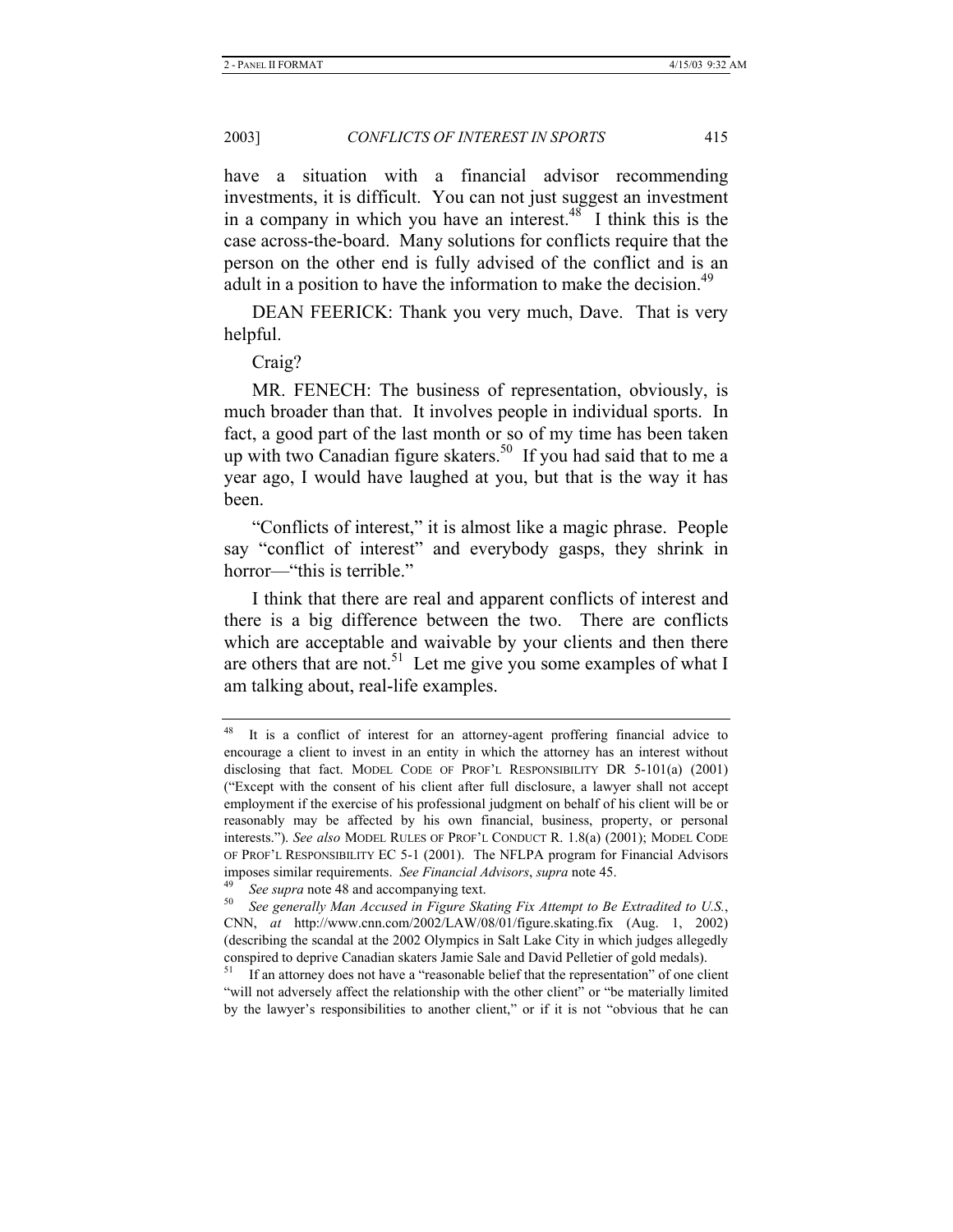I represented two radio disc jockeys in another part of the country. I represented both of them in the first negotiation, and I talked to them about whether their interests were congruent with one another, and determined that they were.<sup>52</sup> The fact that their contract expired the day before I met with them probably had something to do with their view in that particular case. So, I did the contract, and it was about three years long. I represented them over the course of the three years, during which time they would proceed to carp about one another to me and made my life kind of miserable.

It developed that one of them felt that he should be paid more money than the other. To me that is an irreconcilable conflict unless the other fellow says, "Yes, I agree," and you will wait a long time to hear those words.<sup>53</sup>

In that particular instance, I considered that to be an irreconcilable conflict. Therefore, either the clients had to choose what they wanted to do, or I had to choose whom I wanted to represent.

As it turned out, it was sort of a mutual thing. The guy who did not want to earn as much money wanted to get a local lawyer, and he did so, and I wound up representing the guy who wanted to earn more money, and indeed he wound up earning more money.

So that, to me, is a conflict. All conflicts must be disclosed, but that is one that could not be reconciled, and therefore one of them had to go. $54$ 

Now, often it will happen that you represent two people who are seeking the same position. Let me give you an example.

adequately represent the interest of each," a conflict is unacceptable and cannot be waived. MODEL RULES OF PROF'L CONDUCT R. 1.7(a)–(b); MODEL CODE OF PROF'L RESPONSIBILITY DR 5-105(c). *See also* MODEL CODE OF PROF'L RESPONSIBILITY EC 5-16.<br><sup>52</sup> After full disclosure, clients may consent to dual representation, provided that the

conflict of interests is waivable. MODEL RULES OF PROF'L CONDUCT R. 1.7; MODEL CODE OF PROF'L RESPONSIBILITY EC 5-16, DR 5-105(c). 53 Hence, the conflict will probably not be waivable. *See* MODEL RULES OF PROF'L

CONDUCT R. 1.7; MODEL CODE OF PROF'L RESPONSIBILITY EC 5-16, DR 5-105(c). 54 If an unacceptable conflict arises after the commencement of representation, the

lawyer should withdraw from the representation. MODEL RULES OF PROF'L CONDUCT R. 1.7, cmt. 2.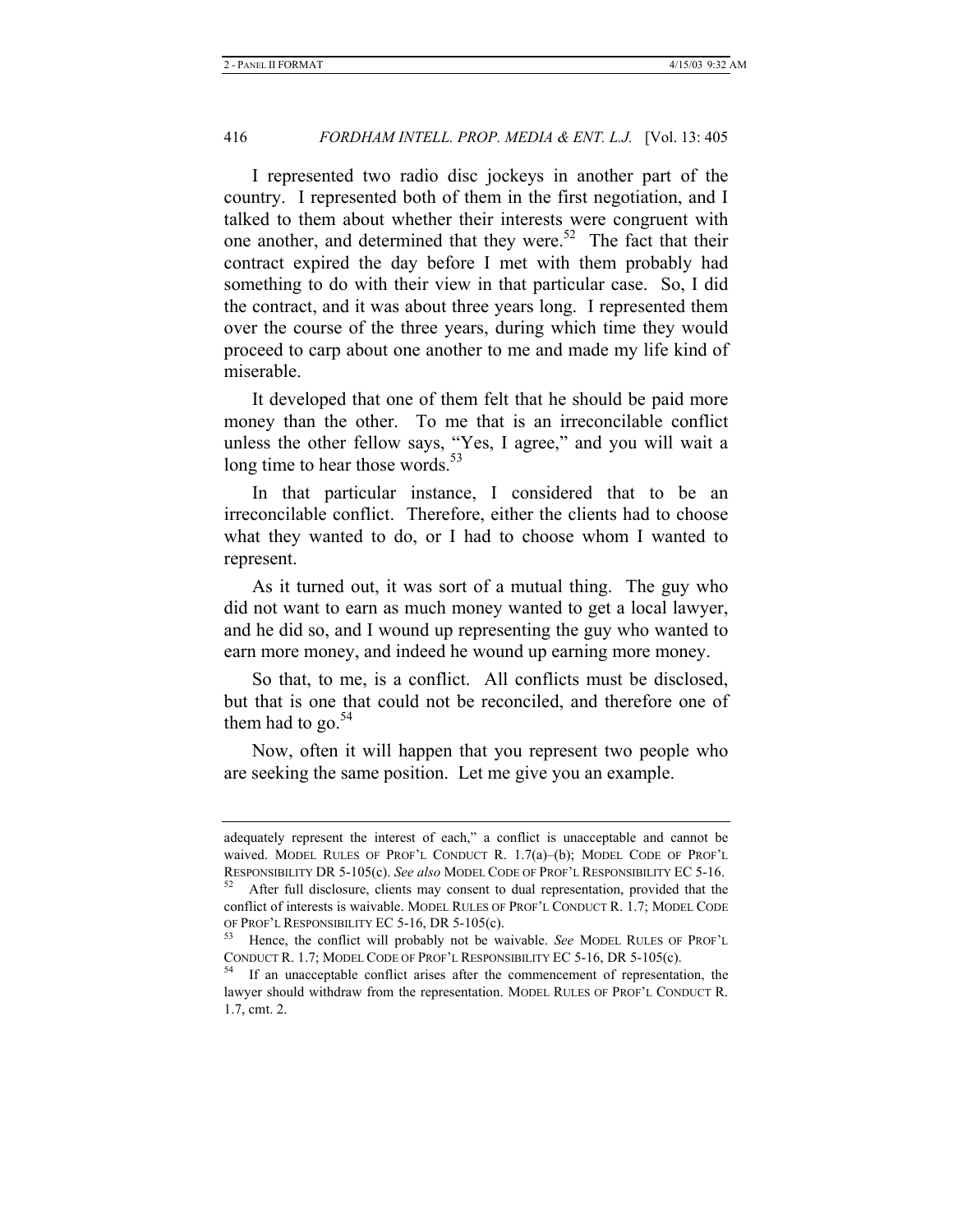Years ago, I represented three pitchers on the same Major League team. One pitcher I had represented for years, the other one I had picked up as a client a couple of years earlier by referral, and he referred me to a third guy who was in the minors who wound up making the club.

Well, the middle guy called me. His career had not gone as well as the other two. The truth is, he was not as good a pitcher. He called me one day and he said, "Craig, you know, I think you have done a great job for me, I really like you, and I am going to fire you."

I said, "Well, why?"

He said, "I think you have a conflict of interest."

I said, "I don't think that is really the case." I would have had a conflict of interest if I could have made the determination, or even had a substantial influence on the determination, as to who made the club.<sup>55</sup> But, first of all, the club was keeping ten pitchers, not three; and secondly, no general manager has ever asked me, "Gee, Craig, which of your clients should I keep with the ball club?" In point of fact, they do not want to hear from me on that subject.

So the conflict in that case, in my opinion, was more apparent than real.<sup>56</sup> I said this to him at the time, "Look, let's be honest. You know why I am being fired. You guys called me and said, 'We want to buy a house in Seattle. Do you think that is a wise thing to do?' and I said, 'No, because I think that you are on the bubble as to whether or not you make the club. I'm picking up rumors that you may in fact be traded, and there is a work stoppage

<sup>55</sup> If an attorney-agent could determine that one of her clients would succeed at the expense of another client, she could not possibly hold a "reasonable belief that the representation" of one client would "not adversely affect the relationship with the other client" or "be materially limited by the lawyer's responsibilities to [the other] client." In addition, it would not be "obvious that [s]he [could] adequately represent the interest of each," and the conflict would not be waivable by either client. MODEL RULES OF PROF'L CONDUCT R. 1.7(a)–(b); MODEL CODE OF PROF'L RESPONSIBILITY DR 5-105(c). *See also*  MODEL CODE OF PROF'L RESPONSIBILITY EC 5-16.<br><sup>56</sup> It is important to remember that even when an attorney-agent is comfortable with

multiple representation, he should advise his clients of "any circumstances which might cause [them] to question his undivided loyalty." MODEL CODE OF PROF'L RESPONSIBILITY EC 5-19.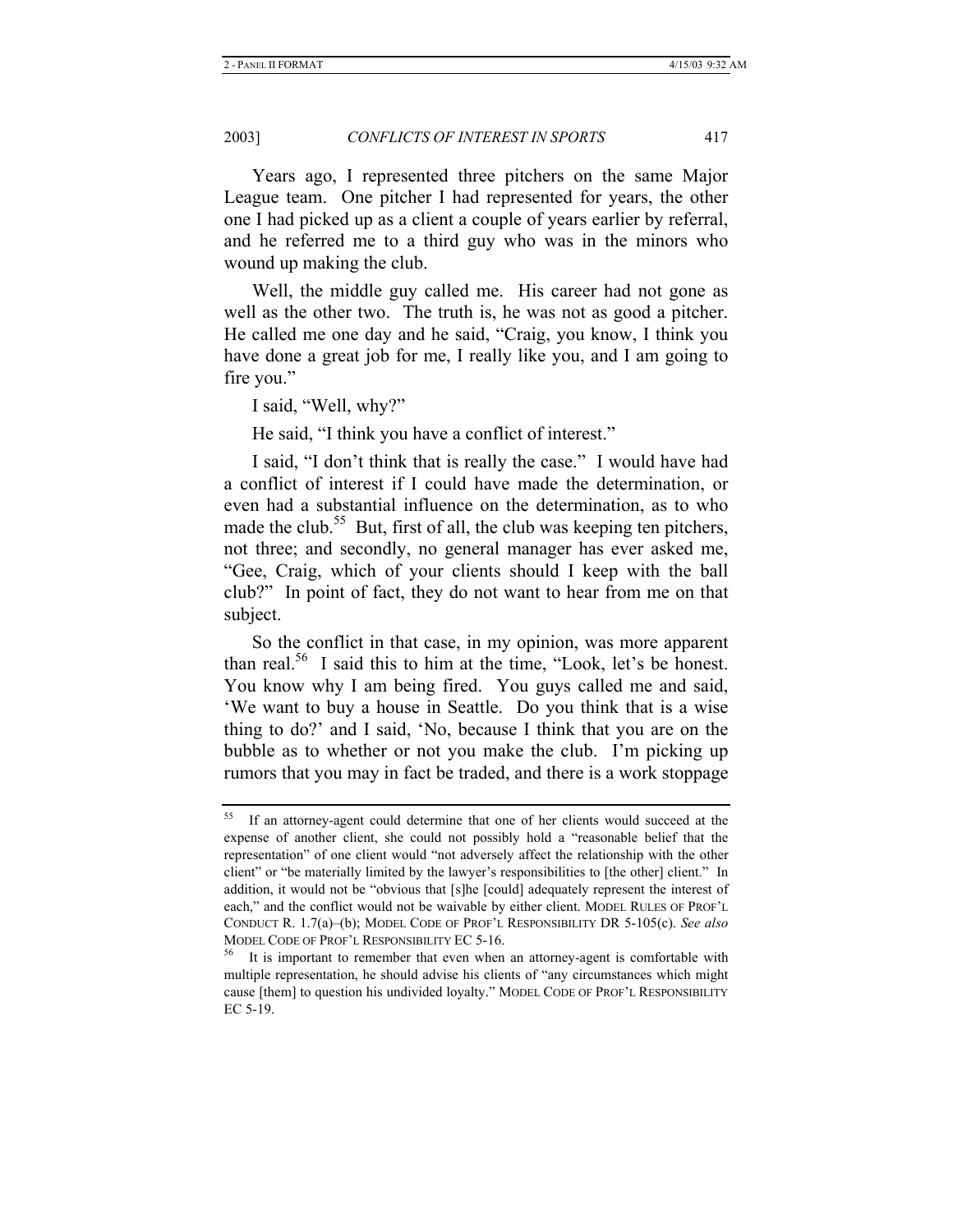looming in the next twelve months, so for all those reasons I don't think it's a good thing to put all your assets into a house and encumber yourself with a heavy mortgage."

That was not what his spouse wanted to hear. That was the wrong answer as far as she was concerned, and that is why I was being fired. Okay, you live with that, and he did fire me, and I guess he used the conflict of interest argument.

He said to me, "I've talked to other agents who say that no reputable agent would represent more than one player on a given team."

I said, "That is nonsense. First of all, you can't control it. What are you going to say to me tomorrow if in fact you are traded?" By the way, about a month later, he was traded to a team where I do not have any players.

A lot of the time people employ arguments like conflict of interest when really what they are saying is, "My career isn't going as well as I think it should." So that to me is an example of an apparent conflict of interest rather than a real one.

However, the client retains the right to view it differently.<sup>57</sup> It is his career, and if that is what he wants to do, then that is what he has to do, whatever the reason. He does not even have to give you a reason. You are employable at will.<sup>58</sup>

I remember one agent who called me one day and he said, "What kind of deal is that? The guy can fire you at any time."

I said, "I think that it behooves you then to make sure that you are always on the same page as your client and that he is aware of what your efforts are and that he has some appreciation for those efforts. But you are right. If job security is what you are looking for, this is the wrong business."

So there are those kinds of conflicts of interest.

Id. ("Regardless of the belief of a lawyer that he may properly represent multiple clients, he must defer to a client who holds the contrary belief and withdraw from representation of that client.").

<sup>58</sup> MODEL RULES OF PROF'L CONDUCT R. 1.16, cmt. 4 ("A client has a right to discharge a lawyer at any time, with or without cause, subject to liability for payment for the lawyer's services."); MODEL CODE OF PROF'L RESPONSIBILITY DR 2-110(b)(4).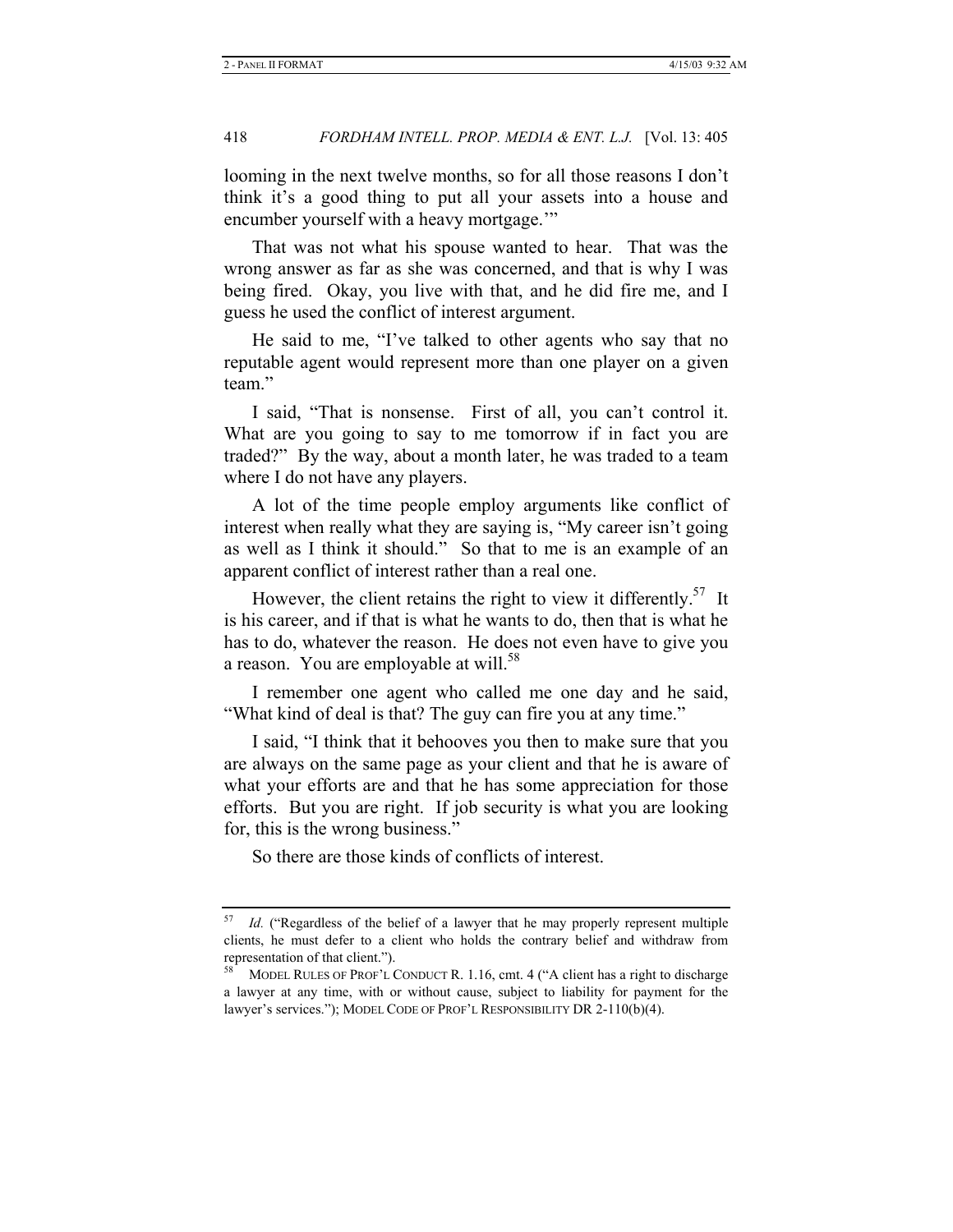Now I will give you another example. At one point, I represented three collegiate basketball coaches in the United States. I do not know how many Division I programs there are, but I had coaches at three of them.

Two of them decided that they wanted the same job that opened up. I was thinking to myself, "What do I have to do, have one client in each sport in order to avoid a conflict?" That was a tricky one.

The *New York Post* was talking daily, speculating as to whether this guy or that guy was ahead or who the candidates were, and they did that very effectively. They named about twelve candidates, and at one point, named each one of them as the front runner, so that no matter who got the job, they would be able to announce that they had correctly predicted a month earlier that he was the front runner. It is an interesting journalistic technique.

The way it works is that athletic directors do not even want to hear from agents. They think that agents are vermin, and I think the agent who directly calls an athletic director and says, "Hey, Joe Jones is my client and he really wants the job," has pretty much stuck a dagger in the heart of Joe Jones' chances. But it is true that you can have some influence on the process from the outside, depending on your relationship with the media, your relationship with alumni or other coaches. So, I told them, "I will do whatever you want on this. I will stay out altogether or either one of you can fire me, hopefully not both."

Anyway, the bottom line was they both asked that I give my honest evaluation of each of their chances. Really, in that case you function more as sort of a counselor.

The guy will say, "I have a friend who has a friend who dated the president of the university. Do you think I should reach out to them?" You say, "No, I think that would be a bad idea" or a good idea, whatever. That is what you do.

In that case, neither of them fired me. One of them indeed got the job. The other one fell out rather quickly. I found out afterwards when I was negotiating the contract for the guy who got the job that the other guy did not have a chance, because in fact the university had considered suing him some years earlier, before I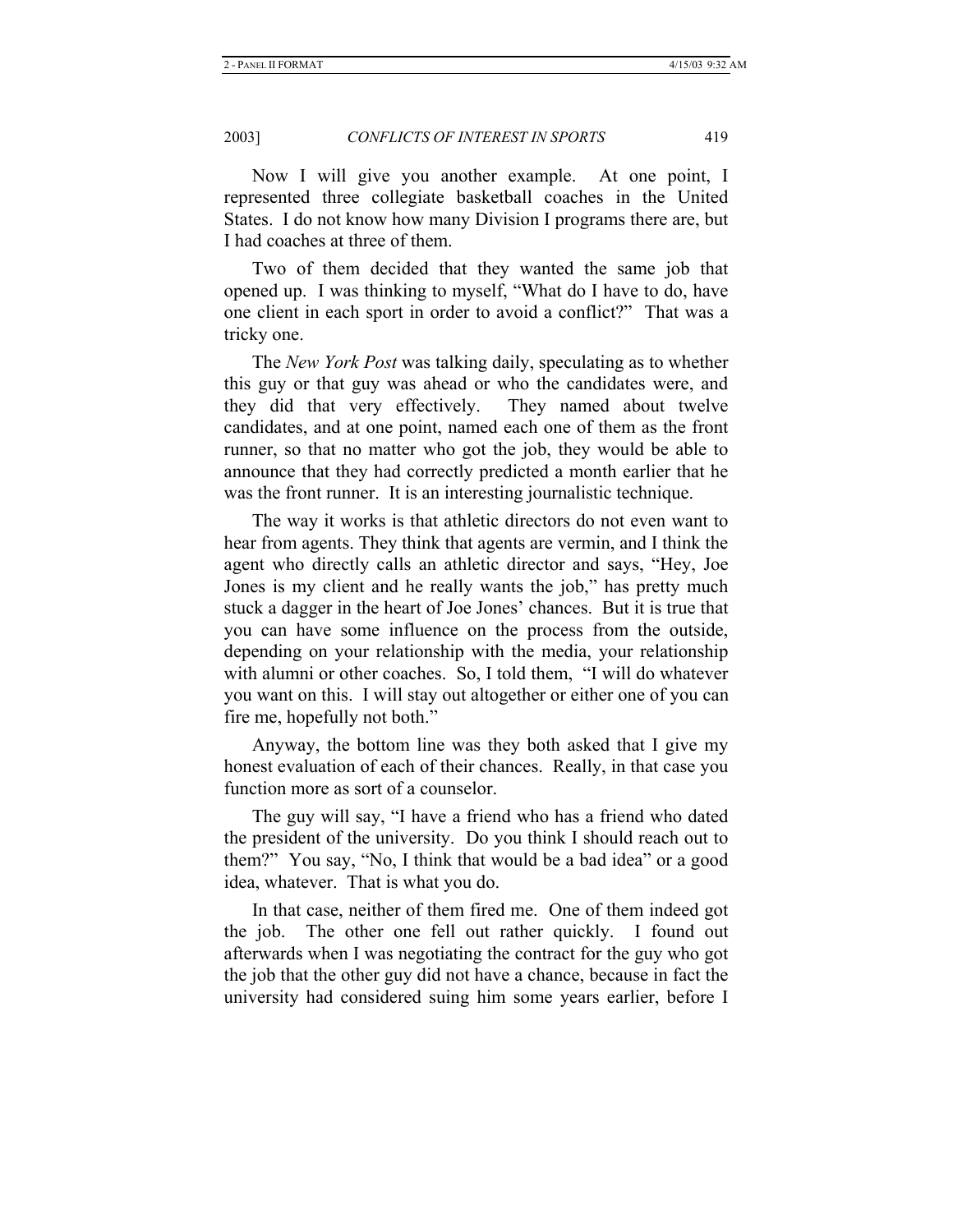was representing him. Although there were certain media people promoting his candidacy, he never had a shot.

So that to me is an example of where there is a potential conflict. You have a duty to fully disclose to your clients what the conflict is and what your role will be, but they are free to resolve that in whatever fashion they deem appropriate.

The final thing I will talk about is when I was representing two broadcasters who wanted the same position. This comes up all the time. But what never comes up is what happened next—I guess it does not "never" come up, it just rarely comes up.

The executive producer sat there and said to me, "So, Craig, which one of these guys should I hire?" Now, both of them currently worked for this organization, so he knew everything there was to know about them.

I looked at him and I said, "I'll tell you what. I'll answer that question if you tell me that my answer is dispositive of the issue, because I think you are yanking my chain just to watch me wiggle, and I am not about to give you an answer to that question. You know both guys, you know what you want from this particular position, and you are not about to cede the authority to make that decision to me. But if you are, I will answer the question."

I was bluffing, because had he asked me to, I couldn't have answered that question. That would have been to me an irreconcilable conflict. I would have had to step out and say to both my clients, "either you have to get somebody else, or you can keep me, but I can't continue to represent both of you in this regard."

However, I was pretty sure that he was bluffing, and indeed he was. He laughed and he said, "So you won't even admit you have a conflict?"

So he just laughed and moved on. In that case, neither of them got the job. So that is an example of a conflict that was real, but turned out to be illusory, in that neither guy got the job.

But it depends on what your role is in securing the job. People misapprehend what the role of an agent is. I mean, you watch these movies on television and you think the agent walks in and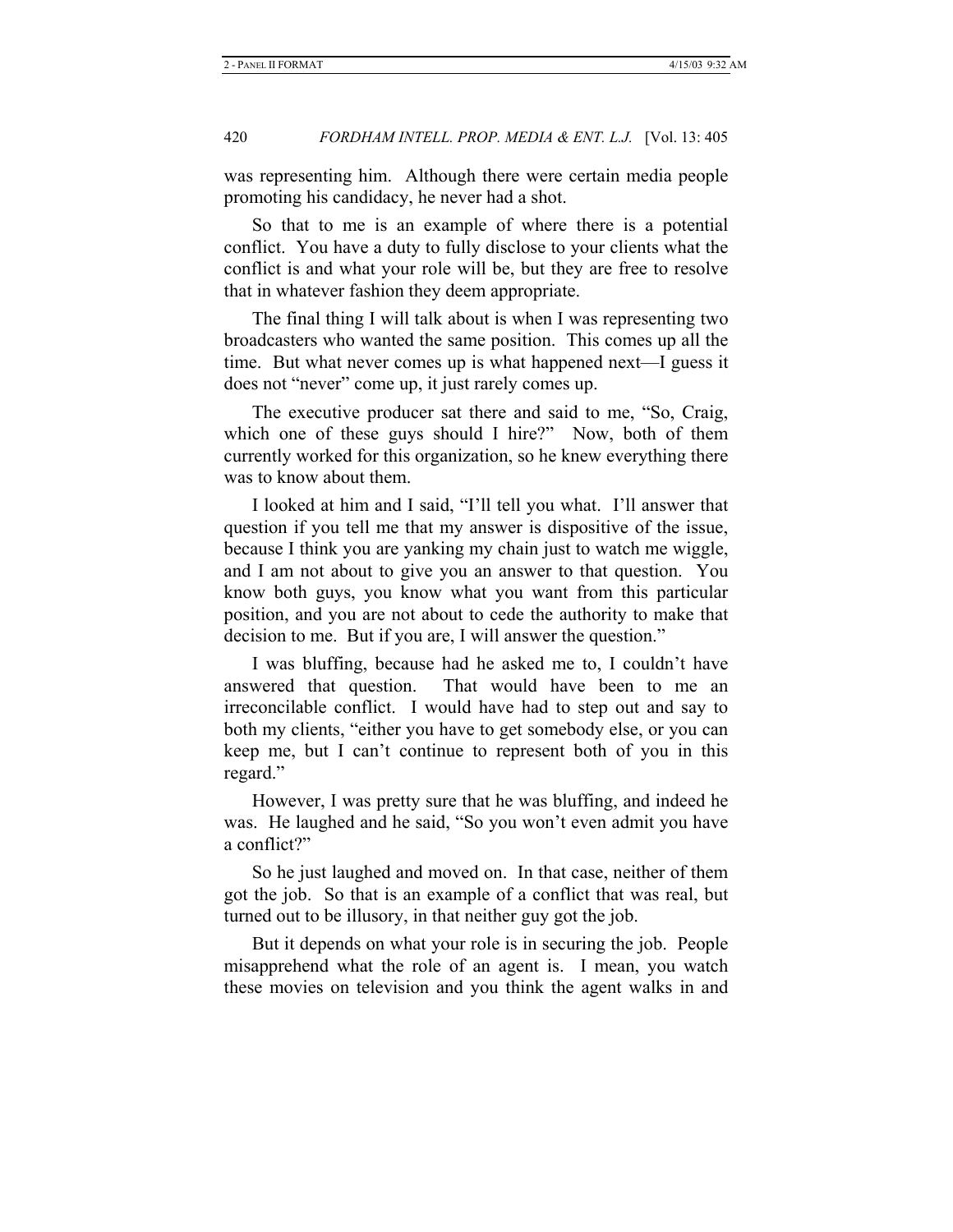says, "I demand that my guy get hired for this." It is just nonsense. *Jerry Maguire*<sup>59</sup> was an amusing movie, but, frankly, it bore the same relationship to reality that most movies do, a distant one.<sup>60</sup>

By the way, I am one of the few agents who did not claim to be the prototype for Jerry Maguire, and I did not think he was a better person at the end of the movie than he was at the beginning of the movie. It seemed to me that his big concern for the wide receiver was when the guy got hurt, and that was his only meal ticket. How does that differ from when he started?

DEAN FEERICK: Thank you for that very interesting presentation.

Charles Grantham?

MR. GRANTHAM: Thanks to David and Craig for providing an outline of what potential conflicts exist. I will share a few things and give you a historical perspective about why we created agent regulations in the first place.

We initiated the agent regulatory program back in the early 1980s, quite frankly, as a result of players complaints about the excessive fees charged for the representation of players.<sup>61</sup> At that time, they were being charged from ten to twenty percent for contract negotiations. $62$  And, from a selfish perspective, players were asking, "What can you do about these enormous fees?"

That got me thinking as to how we, as an exclusive bargaining unit, could regulate player agents. That was back in the early  $1980s.<sup>63</sup>$ 

JERRY MAGUIRE (Tristar 1996) (feature film about a premier sports agent who opens his own business after he is dismissed from his firm).

<sup>60</sup> *Cf.* Reckard, *supra* note 27 (claiming that Leigh Steinberg "was the model for the agent portrayed in *Jerry Maguire*").<br><sup>61</sup> See Sam Goldaper, *Plan to Certify Agents and Limit Fees*, N.Y. TIMES, May 13,

<sup>1986,</sup> at B9 (discussing the NBPA's agent regulation program, initiated in 1986, which requires that agents wishing to negotiate contracts with NBA teams be certified by the union and agree to fee limitations).

<sup>62</sup> *See generally id.* (noting that the 1986 NBPA agent regulation program limits agent fees to an annual maximum of four percent).

<sup>63</sup> *See* Danny Robbins & Manny Topol, *Certification Denied for Agent*, NEWSDAY (N.Y.), May 30, 1988, at 74.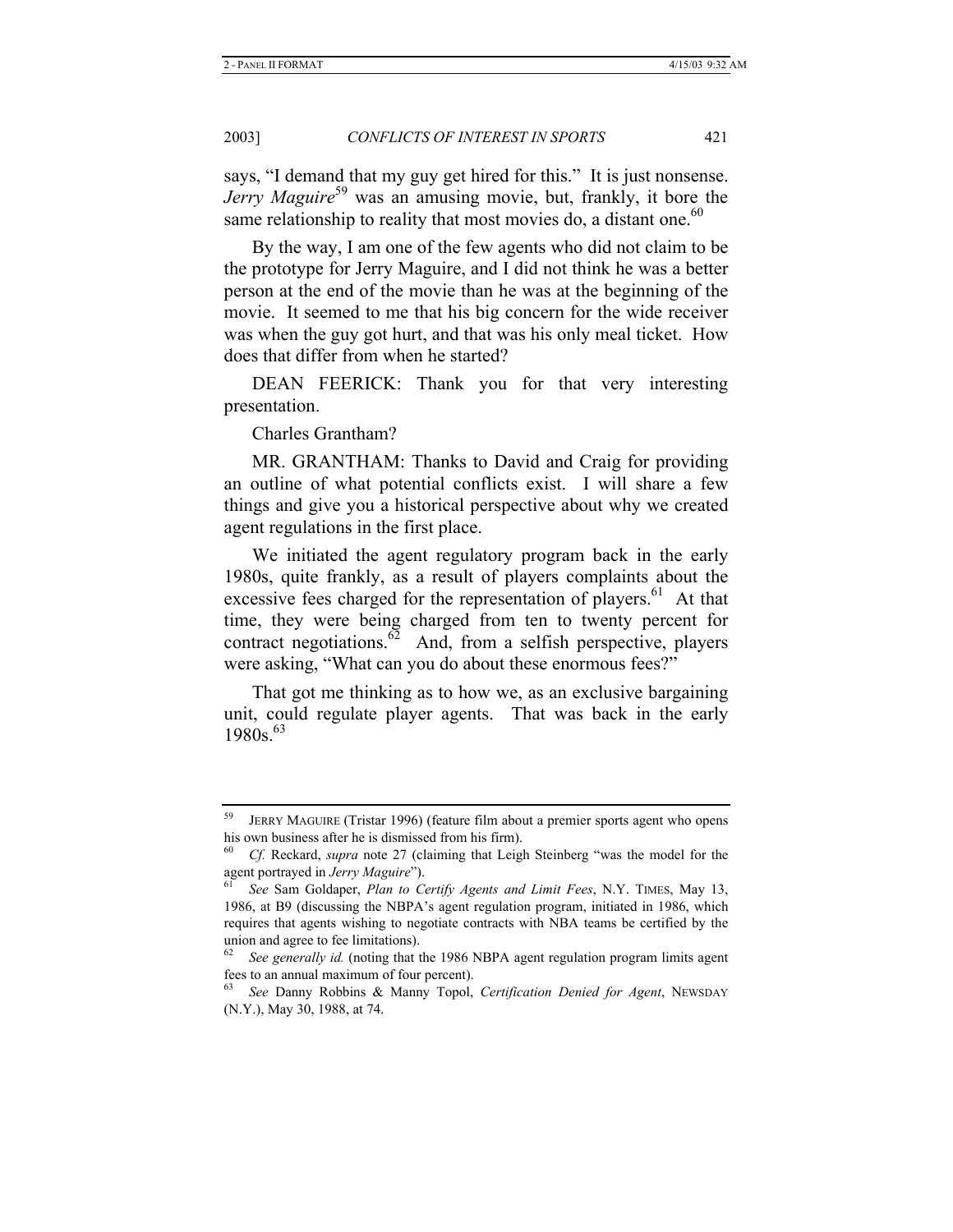Also, in the early 1980s came the introduction of revenue sharing and salary caps in professional sports.<sup>64</sup> We were the first to engage in such an arrangement with management.<sup>65</sup> However, if I had to do it again, I would say that we would not agree to a revenue-sharing arrangement which included hard salary caps.<sup>66</sup> This first agreement had exceptions that allowed teams to exceed the agreed upon cap. This first agreement had exceptions that allowed teams to exceed the agreed upon cap.

So there are two perspectives, one from just being the advocate of players' rights and two, those potential conflicts which would arise from the agreement.<sup>67</sup>

But the reality of it is very simple, and that is that any of you in this room could be an agent tomorrow if you had a son or a brother or a cousin who was seven-feet, three-inches, who averaged fortyfive points a game in college, and had a very adept left-handed hook shot. You could be his agent and probably none of the unions would prevent that from happening.<sup>68</sup>

I mean, we can talk about the regulatory process: the test, the application, but the reality is you need a client. If you can get yourself a client: a football player, a baseball player, or a basketball player, then I guarantee you that you can become an agent very quickly.

I guess the other area of interest to me, is one that represents a conflict with the NCAA.<sup>69</sup> Of course, all of us on this panel could complain about the potential conflicts that they face.

<sup>64</sup> *See* Cerisse Anderson, *Players Seek End to NBA Salary Cap*, L.A. TIMES, Mar. 22, 1987, § 3, at 12 (noting that the NBA negotiated a revenue-sharing agreement with its players in 1983, guaranteeing them fifty-three percent of the league's revenues under the CBA and noting that salary caps imposing minimum and maximum team revenues were instituted in the 1984–85 season to promote competitive parity).

<sup>65</sup> *See id.*

<sup>66</sup> *See generally* Steve Ashburner, *Wanna Beat Magic? Put 'Em on the Line; O'Neal Clangs Iron the Loudest*, STAR TRIB. (Minn.), Apr. 23, 1995, at C6 (explaining that "hard" salary caps differ from "soft" caps in that soft caps allow teams to spend over the cap in order to re-sign free agents, while hard caps strictly limit a team's spending).

<sup>&</sup>lt;sup>67</sup> See supra note 38 and accompanying text.<br><sup>68</sup> But see unions' various regulations of agents, *supra* note 6 and accompanying text.<br><sup>69</sup> See Greg Garber & Lyn Bixby, Should We Pay College Players? Camby Case Puts

*Focus on Agents' Giving of Gifts*, HARTFORD COURANT (Conn.), June 23, 1996, at A1.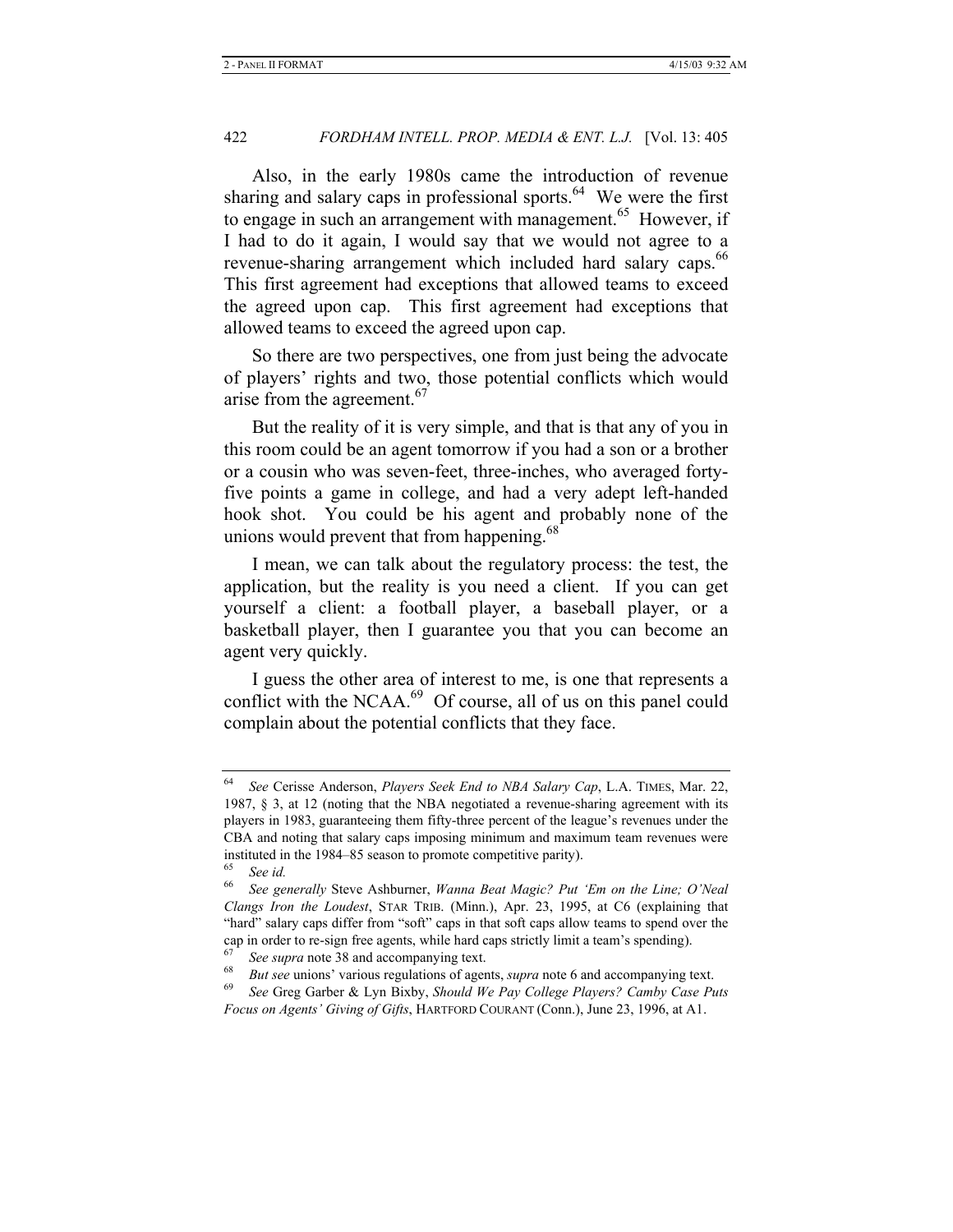I wrote an article some ten years ago regarding giving some college players a share of the economic pie.<sup>70</sup> What was present then is clearly present today, which is that the television networks have someone representing their interests, the athletic directors have someone representing their interests, the college coaches have someone representing their interests, and the players have no one.<sup> $1$ </sup>

As we watch "March Madness" today—a multibillion-dollar contract for CBS to present the games in March—we begin to wonder again: the issue of education,<sup>72</sup> is it a priority or is it a distraction? At this point, it is clear that in March, academics become a distraction.<sup>73</sup> I have a keen interest in seeing that college athletes are represented, and represented fairly.

The whole conflict of interest question and understanding the issues relating to conflicts of interest, in most cases, is too sophisticated for some of your potential clients to totally understand.<sup>74</sup>

Prior to 1980, for example, before there were regulations, the NBA was like the "Wild West." You had agents representing the coach, the general manager, and the player, and you had players say, "I want that agent because he represents the coach, the general manager and another player on the team," not understanding that

<sup>70</sup> Charles Grantham, *It's Time to Give Players a Cut*, N.Y. TIMES, Mar. 18, 1990, § 8, at 10.

<sup>71</sup> *See* Garber & Bixby, *supra* note 69 (discussing the problem of "improper inducements by agents" and questioning whether agent representation of college athletes should be permitted).

<sup>72</sup> *See generally* Barry Temkin, *Duncan Asks Why Colleges Don't Educate*, CHI. TRIB., Mar. 31, 2002, at 18 (addressing the issue of poor academic performance by college athletes). *See* Peter Alfano, *The Tug of War Between Athletics and Academics*, N.Y. TIMES, Mar. 27, 1983, § 5, at 1 (discussing the conflict between academic eligibility and success, and the pressures of athletic performance and success faced by student-athletes).

<sup>73</sup> *See* Tom McMillen, *March Madness Really About Frenzy for Money*, USA TODAY, Apr. 1, 2002, at 13A (discussing the influence of money on college sports in light of the \$6 billion contract signed between CBS and the NCAA for television rights to eleven years of basketball coverage, the deleterious effect of money on the education of studentathletes, and the inability of the NCAA to effectively reform this system).

Where clients are unable to fully comprehend the nature of potential conflicts, disclosure requirements cannot serve their intended purpose. *See* MODEL RULES OF PROF'L CONDUCT R. 1.7 (2001); MODEL CODE OF PROF'L RESPONSIBILITY EC 5-16, DR 5- 105(c) (2001).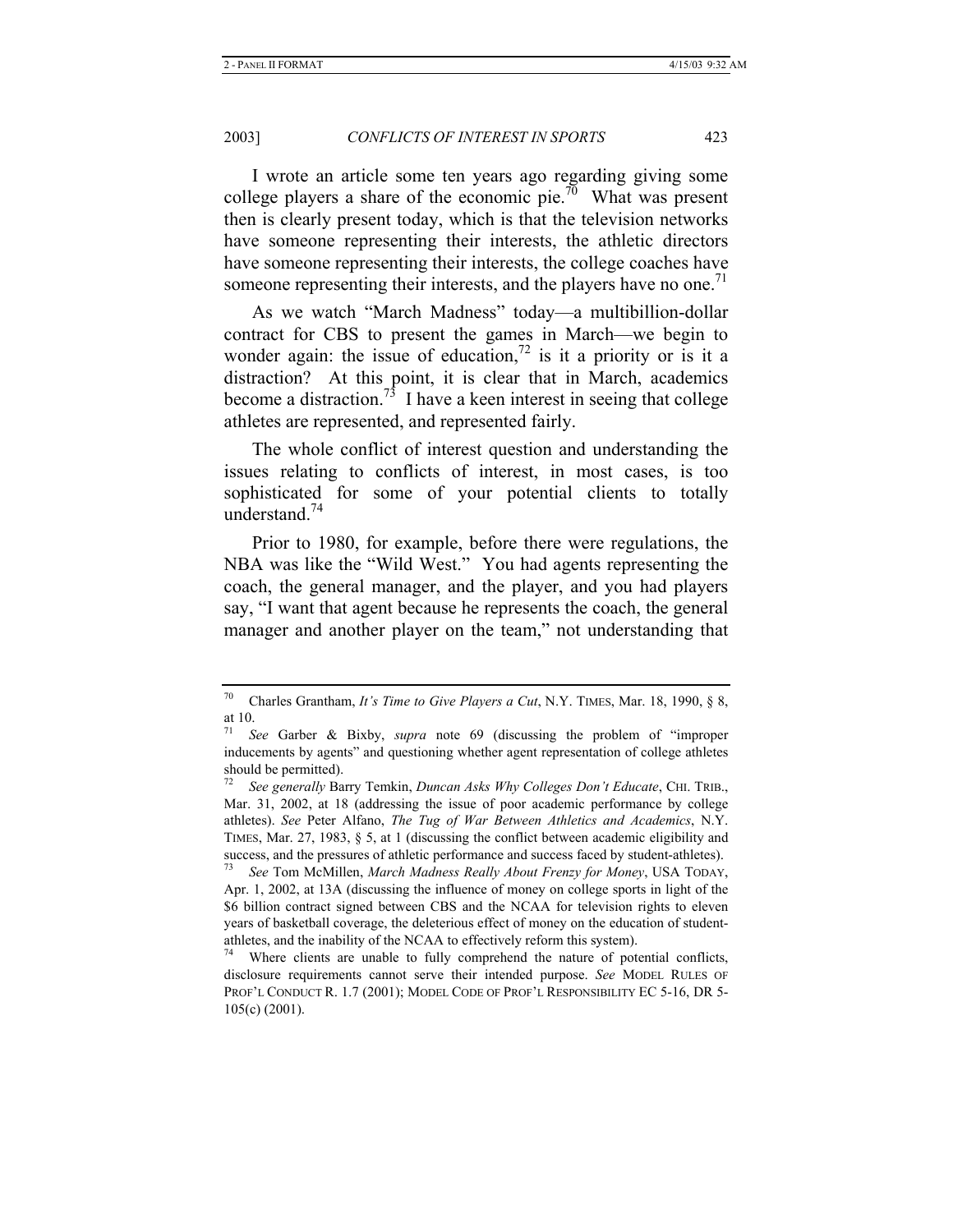down the road that conflict could be damaging to their potential careers.

So in many cases, it really will rely on how well you communicate with your client so that he understands what a conflict of interest is—whether it is perceived, whether it is real.<sup>75</sup> These issues are practical, the ones that you have to confront with your client.

DEAN FEERICK: Thank you very much. It is very helpful.

Steve Krane?

MR. KRANE: I think it is accurate to say that player agents frequently run into real or perceived conflicts that have to be dealt with in one way or another. Sometimes agents try to deal with these conflicts by saying, "I am not functioning as a lawyer for this particular player or for any of my clients. I am functioning just as their agent. You do not have to be a lawyer to be an agent. I am doing something that any non-lawyer could do if they pass the test or go through the registration process or whatever."

But an important thing to remember if you are a lawyer is that you are subject to the ethical rules of the legal profession whether you are functioning as a lawyer or not, or whether you think you are functioning as a lawyer or not, and you will be held to those standards. So do not think you can avoid the conflict of interest rules when representing players with conflicting interests just by saying, "I am not providing legal services to them at this particular moment, or at all."<sup>76</sup>

We have had a number of instances over the years of agents who got raked over the coals in the press, the back pages of the tabloids, for representing what were perceived to be conflicting

<sup>75</sup> *See generally* MODEL CODE OF PROF'L RESPONSIBILITY EC 5-19 ("Regardless of the belief of a lawyer that [s]he may properly represent multiple clients," she must disclose even the potential perception of a conflict of interest and "defer to a client who holds the contrary belief" as to whether representation should continue.).

<sup>76</sup> Once admitted to the bar, attorneys must comply with ethical standards in all dealings, whether or not they are of a specifically legal nature. MODEL RULES OF PROF'L CONDUCT R. 8.4(a); MODEL CODE OF PROF'L RESPONSIBILITY DR 1-102(a)(1). *See also*  MODEL CODE OF PROF'L RESPONSIBILITY EC 1-5.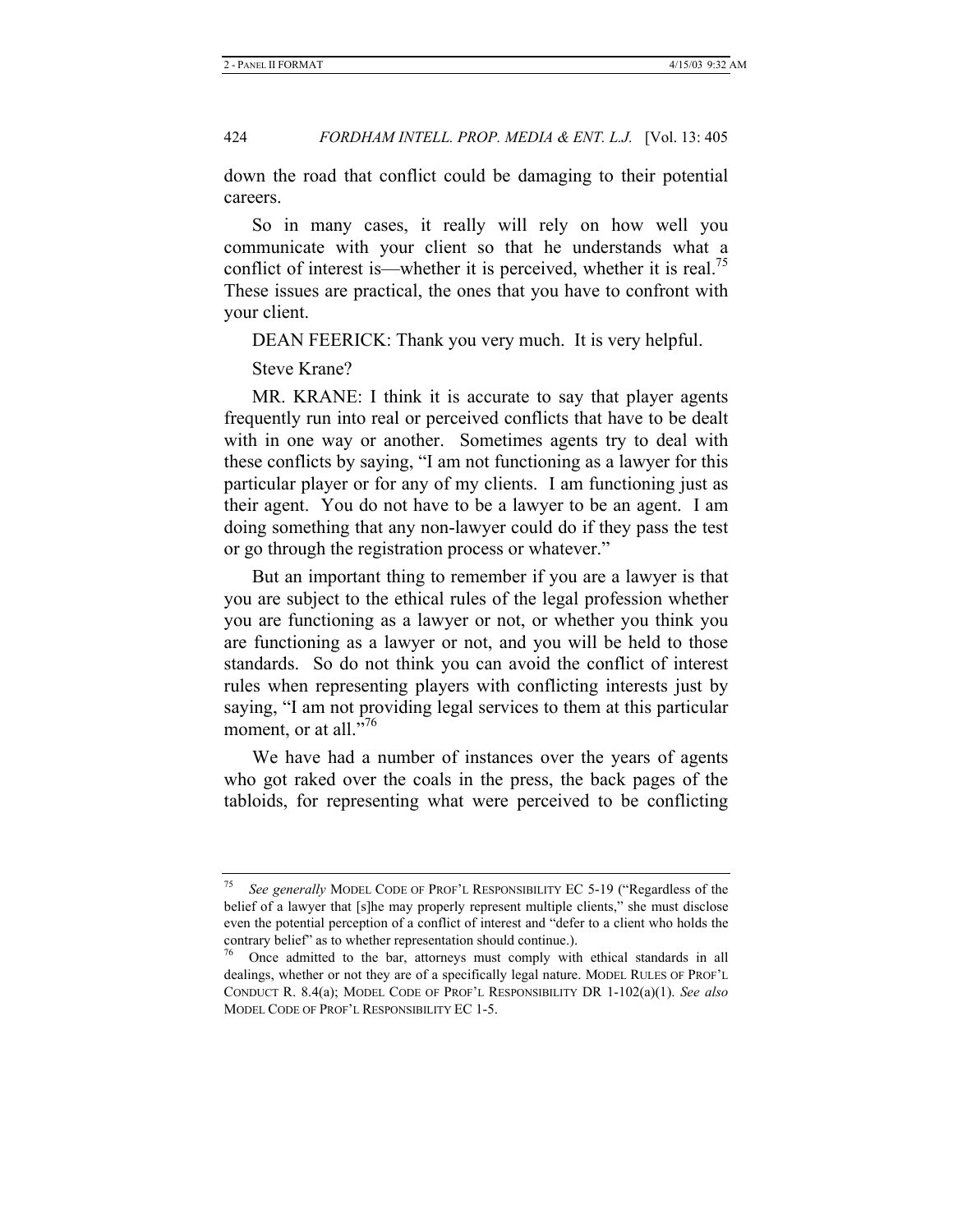interests. And sometimes a perception is reality and they are indeed doing things that perhaps they should not do.

Money drives the sports world like it drives everything else. It drives agents, and it is very hard to say, as a lawyer, as an agent, as any kind of professional, to a potential client, "I cannot take you on; go somewhere else." Nobody likes to say those words ever, because you are losing out on whatever up-side potential may exist for representing them. $^{77}$ 

But sometimes you have to say that. Sometimes, as you have heard from the panelists so far, conflicts are irreconcilable. That comes out of the concept in the *Model Rules of Professional Conduct* that governs lawyers in most places in the country, or the *Code of Professional Responsibility*, which governs lawyers in New York, that sometimes even the informed consent of a client is not sufficient to allow you to take on a representation in the face of a conflict of interest. There will be some conflicts that are so extreme that, no matter what you tell a client and no matter what they say, you should not take on that representation. So bear that in mind.

This is not something that is just a sports issue. This is something that all lawyers face in various contexts, particularly when, in the sports context, you have team sports where there are salary caps in place, so any negotiation that you have for multiple players on a team is, in effect, a zero-sum game—somebody wins, somebody loses; somebody is going to get more, and if that somebody gets more, another somebody gets less.<sup>78</sup>

That happens a lot in the commercial setting too, where, for example, you have an insolvent defendant in a litigation and you are representing two claimants against a single finite insurance policy. There is only so much money there that is available to pay these two claimants. How can you represent both of them? Can

<sup>77</sup> *See* Goldaper, *supra* note 61 and parenthetical accompanying note 62 (explaining that an agent can earn up to four percent commission on each player contract negotiation under NBPA rules).

<sup>78</sup> *See* Fraley & Harwell, *supra* note 38, at 185 ("[A] conflict could arise if a lawyer represents multiple clients who seek remuneration from a limited fund. For example, a lawyer may represent two NBA players on the same team, where the aggregate salaries of each team in that league must not surpass a 'salary cap.'").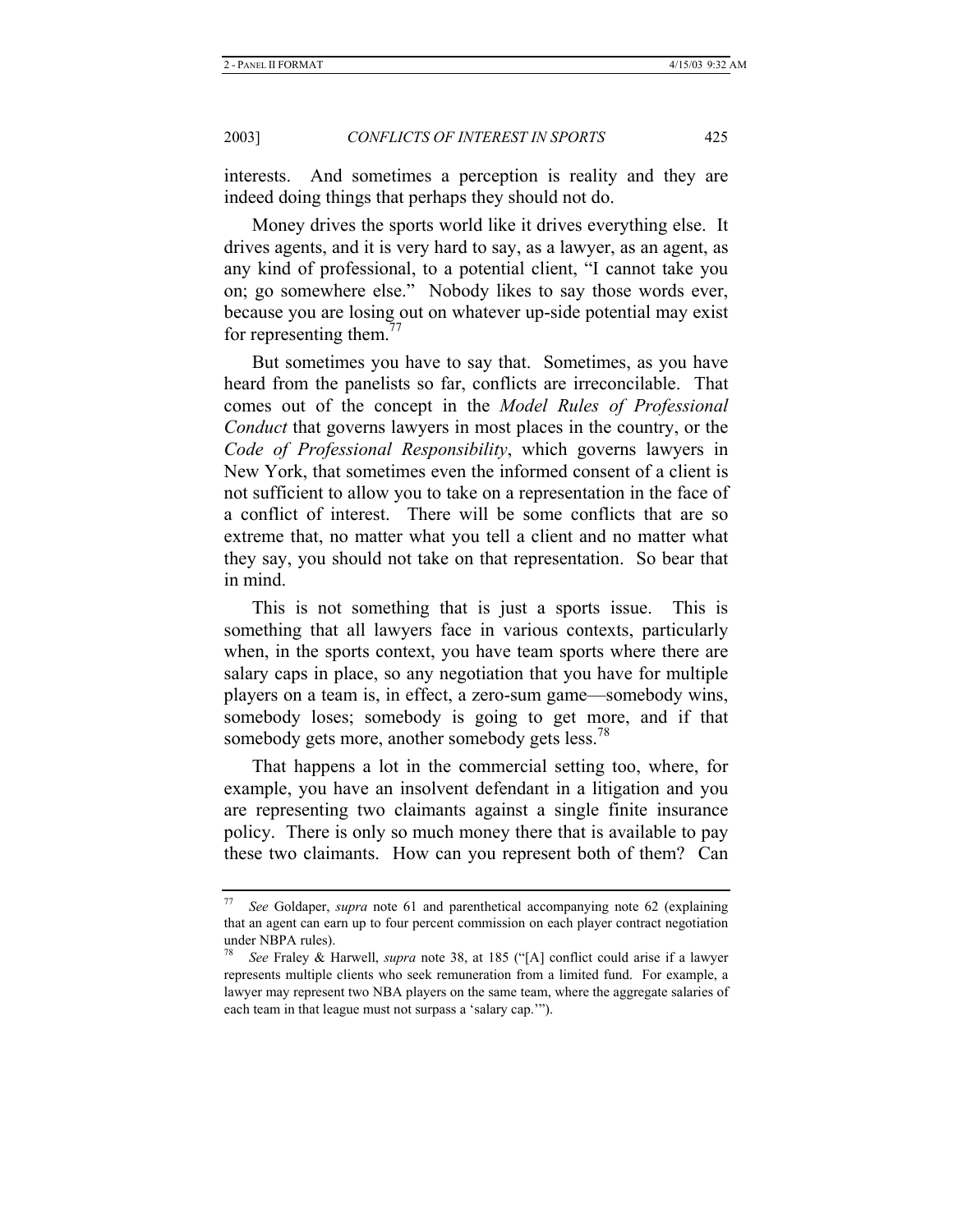you really effectively represent both, even if they both agree upfront to the simultaneous representation?<sup>79</sup> That is a difficult question that gets talked about quite a bit in ethics circles.

The adequacy of disclosure is something else to keep in mind. Are you really telling the clients everything they need to know, even in the context of a waivable conflict, for them to make an informed decision, a reasoned decision, as to whether you are the best person to represent them or whether they should go somewhere else?

It is a hard thing to do, to sit down with a client and tell them: this is the conflict, this is what could happen down the line, these are the implications of your waiving the conflict and agreeing to be represented by me because of these other interests that I have.<sup>80</sup>

Sometimes you may not be in a position even to make that disclosure because it would require you to reveal confidential information that relates to another client. And if you cannot make that kind of disclosure, if there is something secret going on for one of these other clients that you have a conflicting interest with, you are not going to make to be able to make the effective disclosure that you need to even ask for a waiver. $81$ 

So these are all concerns that come up in every aspect of legal practice whenever you represent more than one client. Someone once asked me, "How do you avoid conflicts of interest?" I said, "Never have a client," because as soon as you have one client, there is the potential for a conflict between your business interests,

<sup>79</sup> *See*, *e*.*g*., Pasquarelli, *supra* note 38 (noting that agents Eugene Parker and Roosevelt Barnes together represented both linebackers Ray Lewis and Peter Boulware in contract negotiations with the Baltimore Ravens).

Such a discussion would constitute full disclosure as required by the rules of legal ethics. *See* MODEL RULES OF PROF'L CONDUCT R. 1.7 (2001); MODEL CODE OF PROF'L RESPONSIBILITY EC 5-16, DR 5-105(c) (2001).<br><sup>81</sup> Attorney-client confidentiality requires that each client consent to all details of his

representation before disclosure. MODEL RULES OF PROF'L CONDUCT R. 1.6(a). If one client refuses to consent to the disclosure of information which another client would need to make an informed decision as to whether to waive a potential conflict of interest, the attorney may not attempt to seek a waiver in absence of full disclosure, and must instead decline or withdraw from representation. MODEL RULES OF PROF'L CONDUCT R. 1.7, cmt. 5.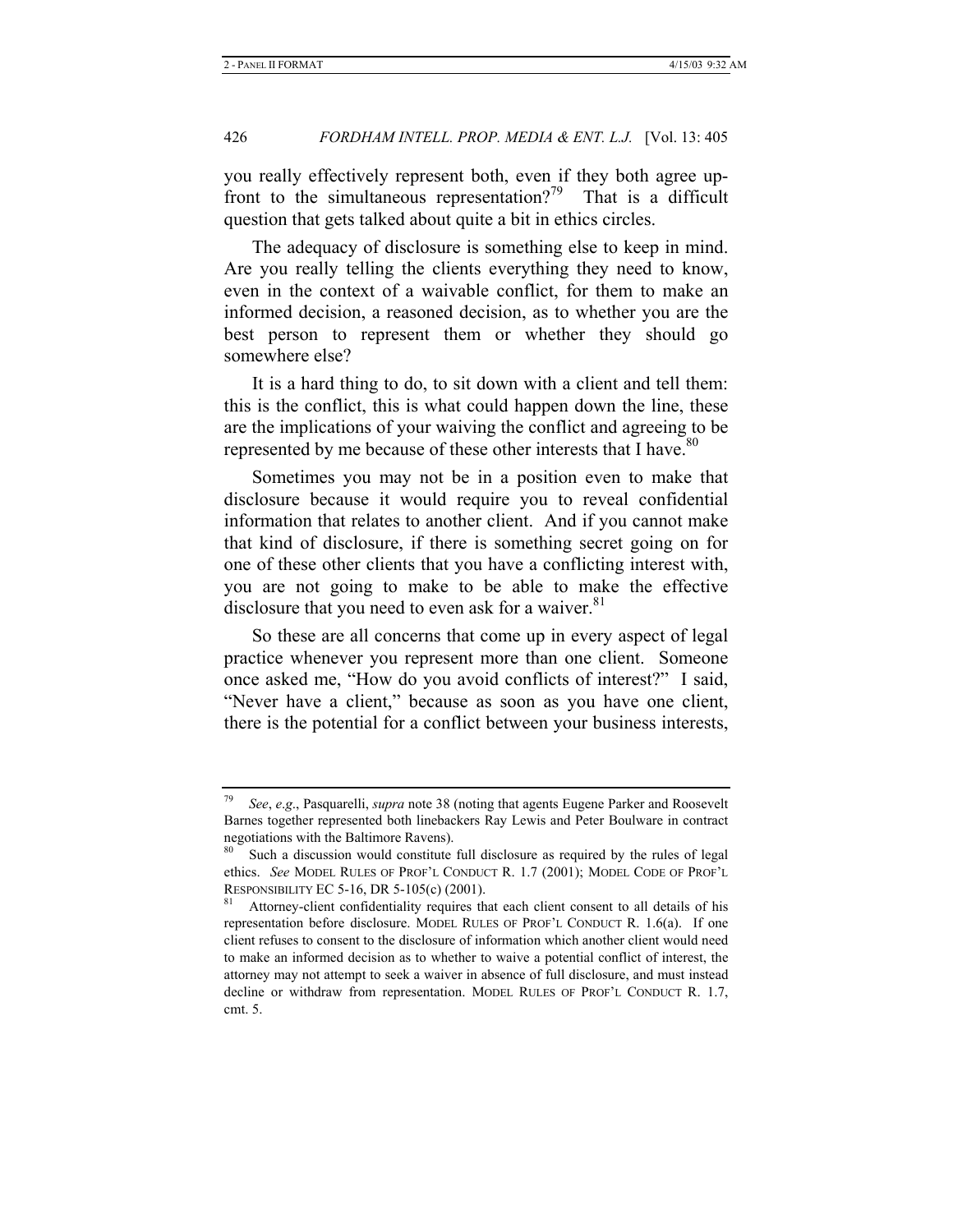your personal interests and their interests.<sup>82</sup> When you have two clients, you might as well hang it up. You are never going to avoid conflicts of interest.

The way to deal with that is to detect them quickly, talk to the client, and sometimes make the judgment that this is not something that you should be doing.

Now, this is not something that is peculiar to representation of individual athletes or entertainment personalities. My practice has been almost exclusively representing sports leagues. As you probably know, the major sports leagues are either joint ventures or unincorporated associations,  $83$  or in the case of Major League Soccer a single corporate entity—although we are still waiting for the First Circuit to tell us a little bit more information about that.<sup>84</sup> But, by and large, the leagues are associations of individual businesses that agree to come together in a joint venture or an unincorporated association to play a sport and have a schedule and officials and so on.

If you represent these leagues, you always end up representing the league entity and the individual franchises in the league. When the league gets sued, the complaint names the NBA and a list of all

See MODEL CODE OF PROF'L RESPONSIBILITY DR 5-101(a) ("Except with the consent of his client after full disclosure, a lawyer shall not accept employment if the exercise of his professional judgment on behalf of his client will be or reasonably may be affected by his own financial, business, property, or personal interests."). *See also generally* MODEL RULES OF PROF'L CONDUCT R. 1.8(a); MODEL CODE OF PROF'L RESPONSIBILITY EC 5-1.<br><sup>83</sup> A joint venture consists of "an association of persons or companies jointly

undertaking some commercial enterprise." BLACK'S LAW DICTIONARY 839 (6th ed. 1990). An unincorporated association is a "voluntary group of persons, without a charter, formed by mutual consent for purpose of promoting common enterprise." *Id.* at 1531.<br><sup>84</sup> In 1997, eight professional soccer players sued MLS, investor/owners who controlled

some of the teams, and the United States Soccer Federation [USSF] for antitrust violations under the Sherman and Clayton Acts. *See* Wagman, *supra* note 5 (describing the dispute between MLS and professional soccer players in the league over whether each team should have to negotiate as a separate entity with players for services or whether the league should be permitted to continue operating all of the teams as single entity). In March 2002, the First Circuit decided that the existence of MLS as a single entity was not unlawful. *See* Fraser v. Major League Soccer, 284 F.3d 47 (1st Cir. 2002), *cert. denied*, 123 S. Ct. 118 (2002).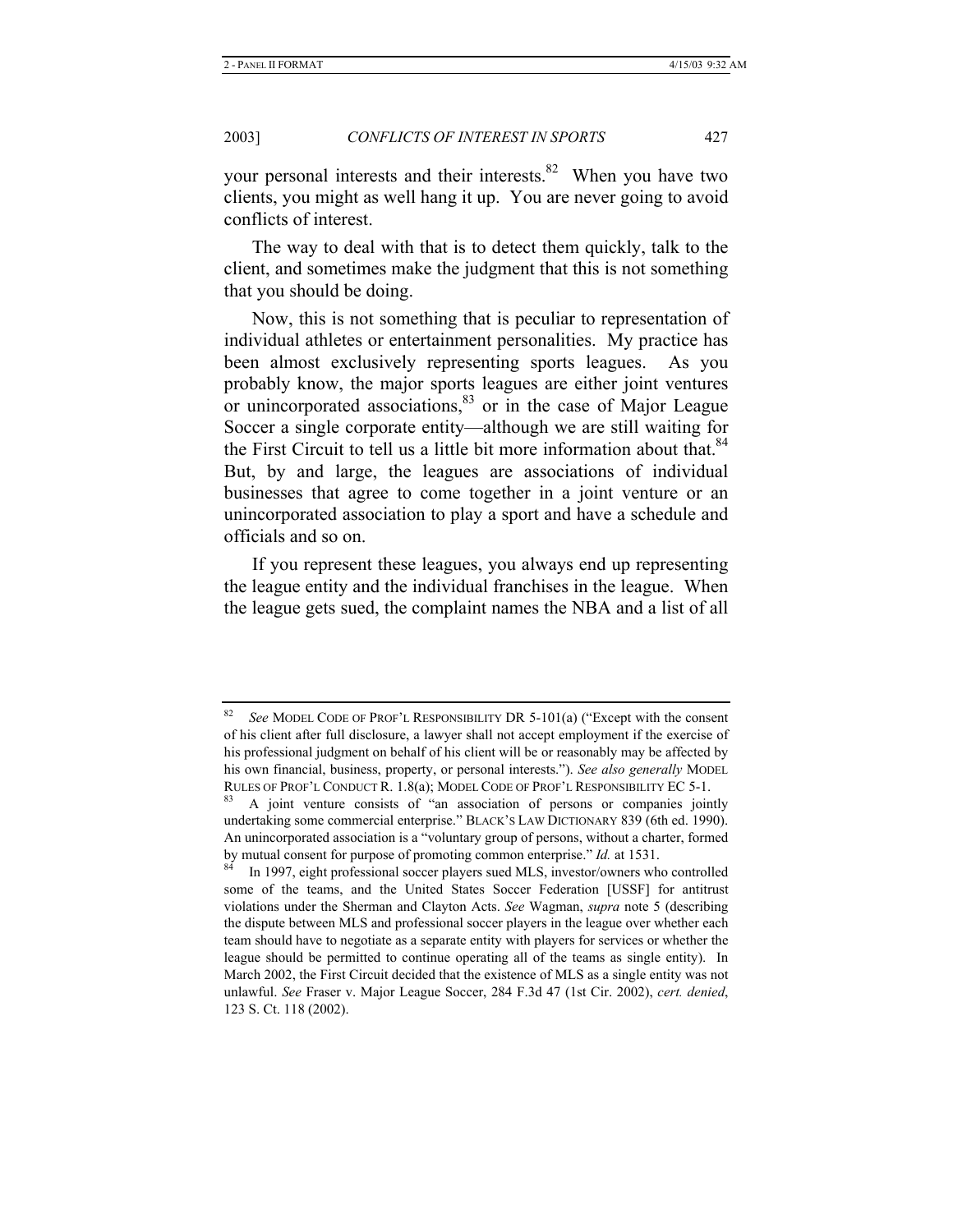of the franchise owners in the league, and you appear for all of them.<sup>85</sup>

What then happens when a dispute arises between a team and a league, like a franchise relocation situation, $86$  or a dispute over local TV rights like the Chicago Bulls litigation that went on for six and a half years in the early  $1990s$ ?<sup>87</sup> What do you do when the team then says, "Hey, you cannot be adverse to me, you represent me. You represent me in six other ongoing litigations, plus you advise me constantly by sitting with the Board of Governors and talking to us on legal issues?" How do you deal with that issue?

Fortunately, most of the time it does not get raised, and if it does not get raised, you sort of blink at it and go on. But it is an issue that has arisen.

It is dealt with in some leagues by the adoption of by-laws that involve an advance waiver by the individual teams that they will not object to the league being represented by a law firm that represents the league and the teams in other matters when and if it happens that they have a dispute with the league. So you get the advance consent to a conflict of interest.<sup>88</sup> That has held up so far. It has not been challenged, so it has held up very nicely. But it

<sup>85</sup> *See, e.g.*, Bridgeman v. Nat'l Basketball Ass'n, 838 F. Supp. 172 (D. N.J. 1993) (listing the NBA and all the franchise owners as defendants).

<sup>86</sup> For example, six NFL teams relocated between 1982 and 1995, including the Raiders, twice. *See, e*.*g*., City of Oakland v. Oakland Raiders, 176 Cal. Rptr. 646 (Cal. Ct. App. 1981), *vacated*, 646 P.2d 835 (Cal. 1982); Chris Harry, *NFL Owners in a League of Their Own*, ORLANDO SENTINEL TRIB., Mar. 17, 2002, at C1. *See also* Alan Abramson, *Raiders, NFL Keep Arguing Before Case Goes to the Jury*, L.A. TIMES, Apr. 28, 2001, at D2 (discussing the Oakland Raiders' suit against the NFL in which the team argued that the league's failure to finance a new stadium forced it to relocate back to Oakland).

<sup>87</sup> *See* Chi. Prof'l Sports v. Nat'l Basketball Ass'n, 95 F.3d 593 (7th Cir. 1996) (hearing a suit by the Chicago Bulls and a cable television station against the NBA for antitrust violations due to the broadcast restrictions and fees that the league sought to impose).

See MODEL RULES OF PROF'L CONDUCT R. 1.7 (2001); MODEL CODE OF PROF'L RESPONSIBILITY EC 5-16, DR 5-105(c) (2001).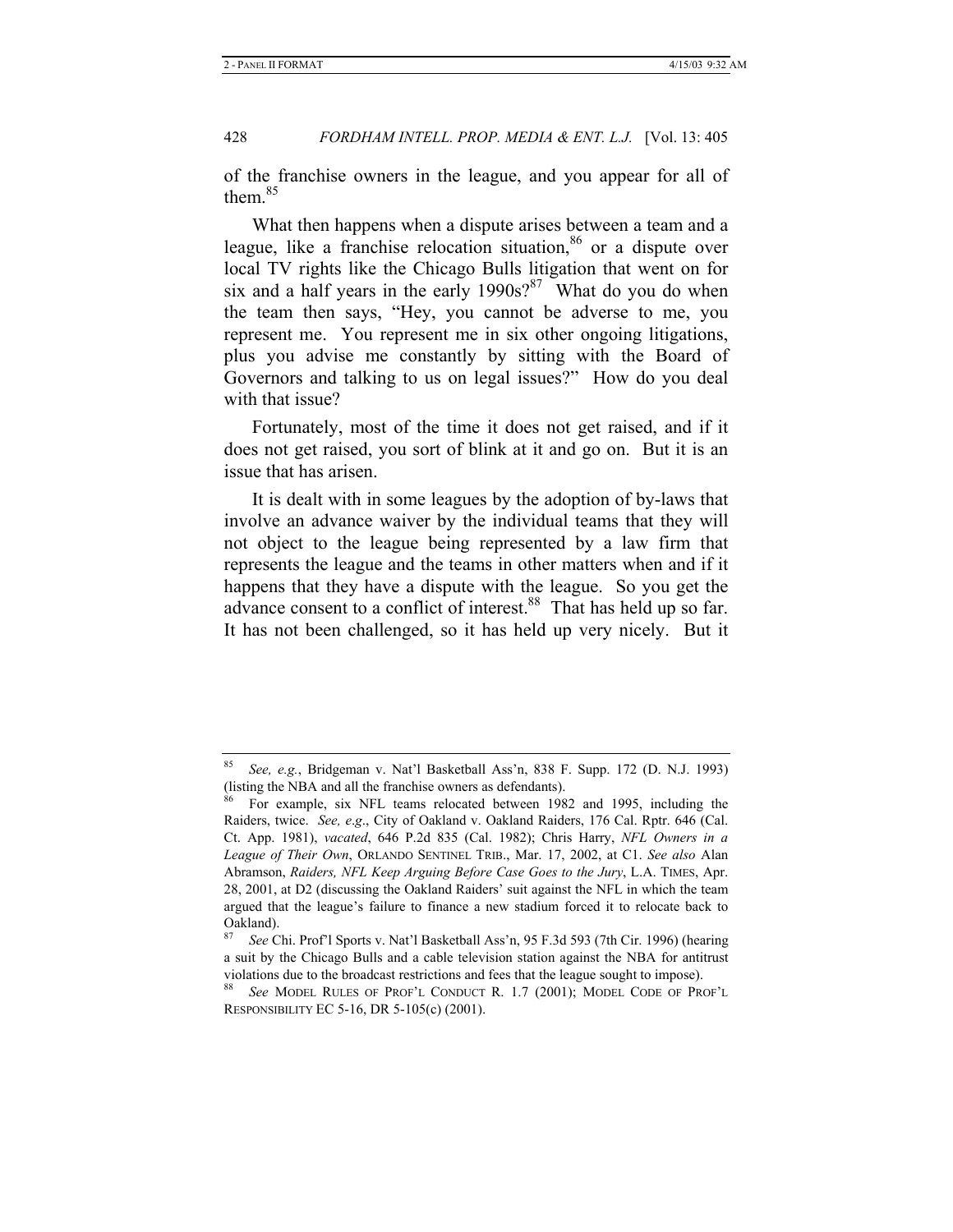remains to be seen what will happen if somebody argues about that, because advance waivers are a controversial issue.<sup>89</sup>

I would just like to briefly talk about one other conflict, the one time in my practice when conflicts of interest and sports law came together in a very prominent way and in a very unusual way.

It involved the president of the United States Olympic Committee (USOC) in the late 1980s and early 1990s, Robert Helmick.<sup>90</sup> Bob Helmick was a lawyer. He was a lawyer with a municipal bond practice in Des Moines,  $Iowa<sub>2</sub><sup>91</sup>$  and he was a sports volunteer par excellence and did a tremendous amount of good for the USOC and devoted a tremendous amount of time to the Olympic movement and moving it forward in the United States.<sup>92</sup>

Unfortunately, this did not do particularly good things for his legal practice. His partners became very annoyed with him that he was spending so much time on Olympic matters and not enough on municipal bonds in Des Moines. $\frac{93}{10}$  He was put on the so-called "eat what you kill" approach to partner compensation, which is essentially—we will call you a partner, but you are compensated based solely on what you generate yourself. This put a tremendous amount of financial pressure on him to try to generate some business for himself so that he would have some income.

So he did what he knew best. He went to some clients, or potential clients, who were doing business with the Olympic Committee, or who wanted to do business with the Olympic Committee, or other entities within the Olympic movement and had them put him on retainer as a consultant and took hundreds of thousands of dollars from them over the course of a number of

<sup>89</sup> *See* Jonathan J. Lerner, *Honoring Choice by Consenting Adults: Prospective Conflict Waivers As a Mature Solution to Ethical Gamesmanship*, 29 HOFSTRA L. REV. 971 (2001) (discussing of the controversy surrounding the use of advance waivers).

<sup>90</sup> *See* Phil Hersh, *USOC Boss Won't Quit over Conflict Charges*, CHI. TRIB., Sept. 6, 1991, at 3C.

 $\frac{91}{92}$  *Id.* 

<sup>92</sup> *See id.* (listing other sports associations on which Helmick served). 93 *See* Mike Dodd & Rachel Schuster, *Helmick Says Clients Were OK; Critics Disagree*, USA TODAY, Sept. 5, 1991, at 2C. 94 *See id.*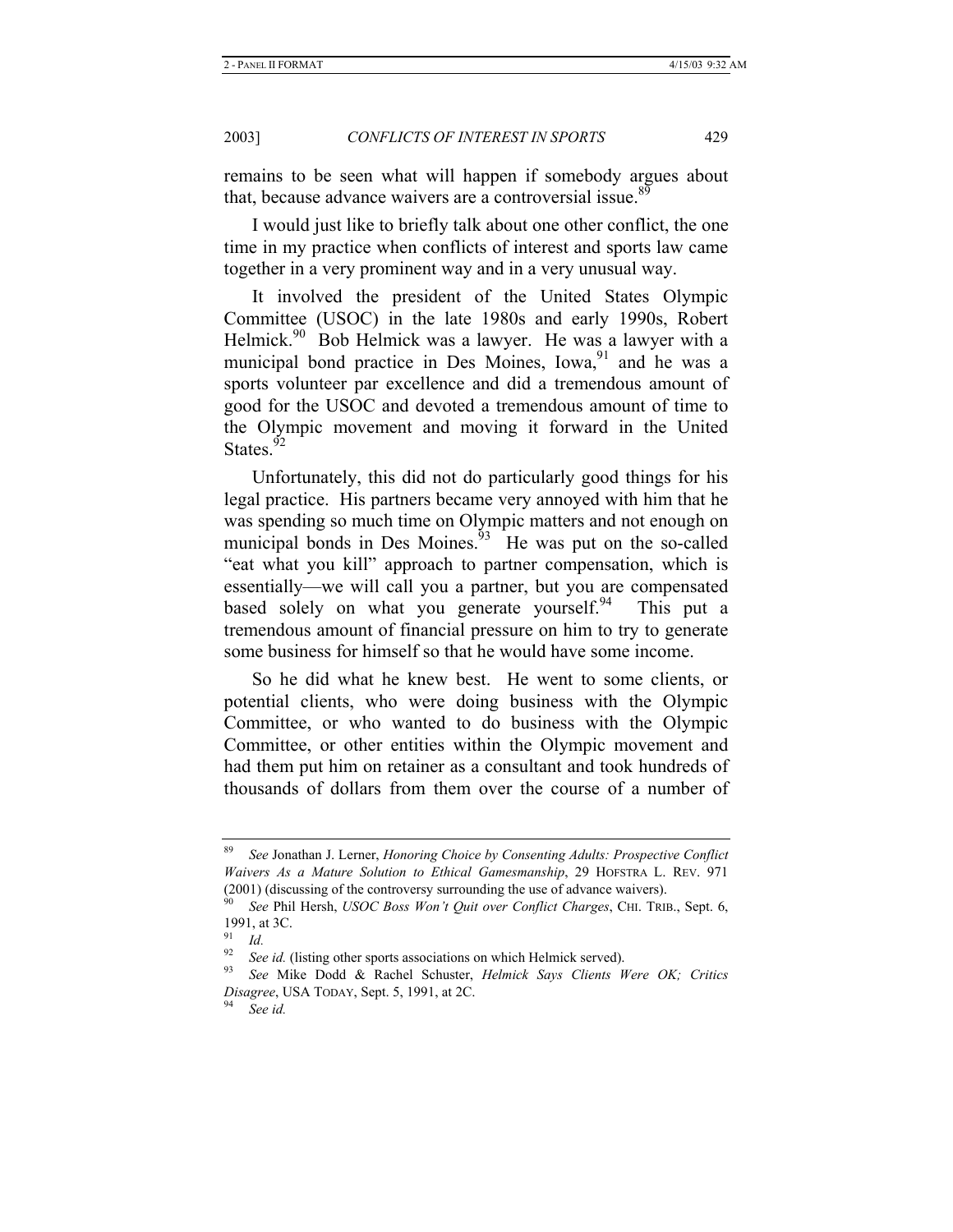years, \$50,000 which would be good for *X* number of hours of services,<sup>95</sup> and the services were generally "I'd like to meet Soand-So; could you arrange the introduction?"<sup>96</sup>

This came out in the press. I am not telling you anything that is confidential.<sup>97</sup> This was widely reported in 1991.<sup>98</sup> I was the chief investigator for the Olympic Committee that delved deeply into this situation and reported and made recommendations to the committee.<sup>99</sup>

Ultimately, Mr. Helmick was forced to resign from his position, not just as president of the Olympic Committee, but as a member of the International Olympic Committee (IOC).<sup>100</sup> At that time, even Nazi war criminals had not been forced to resign from the  $IOC<sup>101</sup>$  Of course, times have changed.<sup>102</sup> He was really a pioneer in that regard of leaving the IOC.<sup>103</sup>

But that was one area where sports law and legal ethics came right together, clashing on the front pages of the newspapers.

Conflicts are everywhere. You are lawyers or are going to be lawyers, and you will be dealing with conflicts, no matter what kind of practice you are in, everyday of your careers. The key, and I advise you if you are still in law school to listen closely in your ethics class, is that ninety percent of dealing with ethical issues is issue spotting and knowing enough to ask a question; knowing enough to see a problem approaching. You do not have to know the answers. If you do not know the answers, call me and pay me my fee and I will give you the answers.

<sup>95</sup> *See id.*

<sup>96</sup> *See Business Deals Draw Attention*, USA TODAY, Sept. 6, 1991, at 8C (describing the nature of Hemlick's relationships with various companies and individuals).

<sup>97</sup> *See* Mike Dodd & Rachel Schuster, *Helmick Report Has New Change*, USA TODAY, Nov. 22, 1991, at 2C (crediting *USA Today* with breaking the story).<br><sup>98</sup> See id.<br><sup>99</sup> See Ken Stanborg, *USOC Braha Laguas Sekillar with an Immus* 

<sup>99</sup> *See* Ken Stephens, *USOC Probe Leaves Schiller with an Improved Attitude*, DALLAS MORNING NEWS, Dec. 22, 1991, at 18B. 100 *See id.*

<sup>101</sup> *See* John Powers, *Chaos Reigns with Soviets After Latest Developments; Many Uncertainties Must Be Hammered Out*, BOSTON GLOBE, Dec. 15, 1991, at 54 (stating that Helmick was the first member of the International Olympic Committee [IOC] to "resign under fire" in fifty-five years).

<sup>102</sup> *See id.*

<sup>103</sup> *See id.*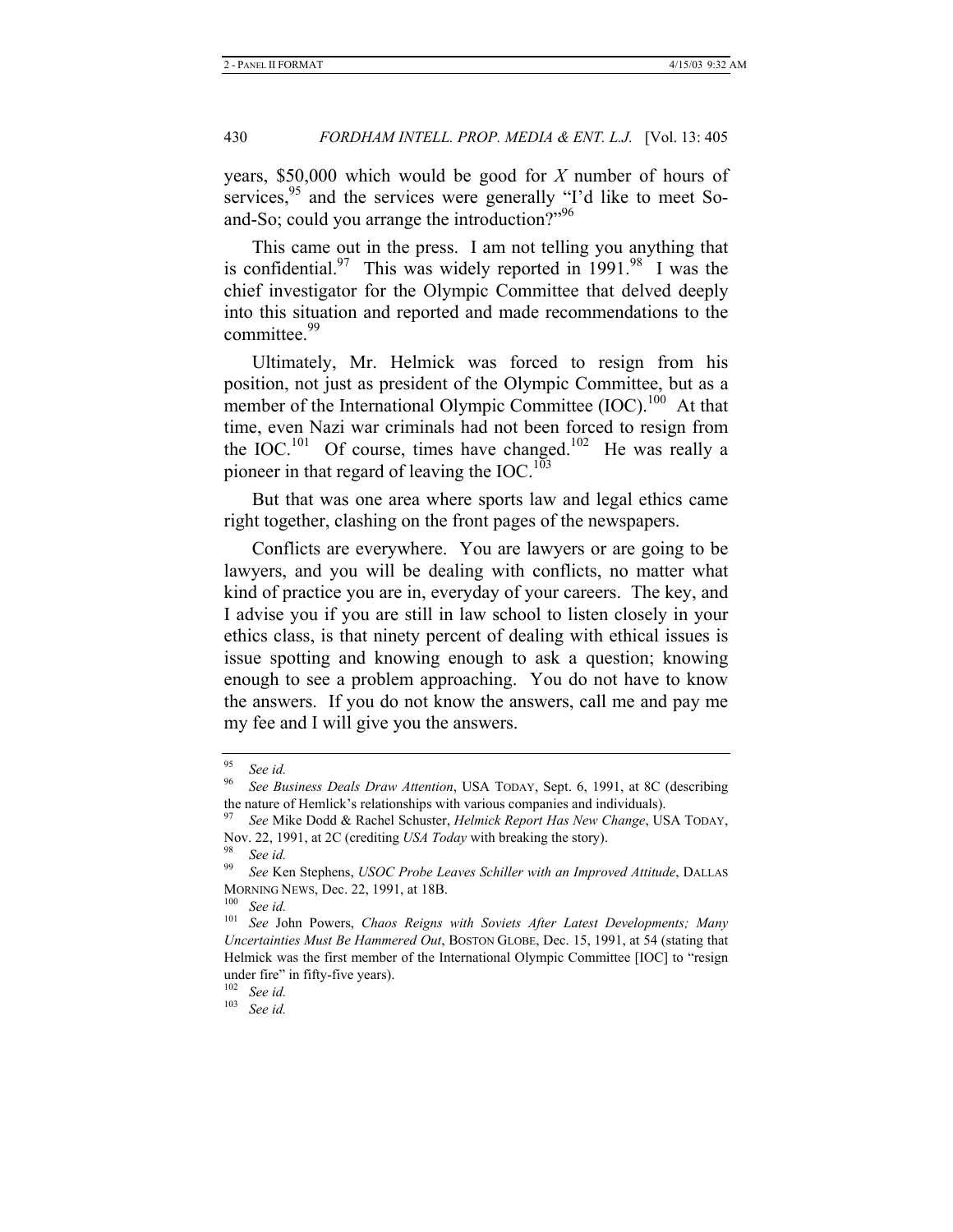At this point, I will turn it back to the Dean to open up for questions.

DEAN FEERICK: Thank you very much. We will have a comment from the members of the panel.

David?

MR. FEHER: I just wanted to note one thing, because it is interesting. Steve had mentioned that whenever in the bankruptcy context you have people going against a finite pool, there is conflict and how that would be analogized to the agent context.

I do not know how far this goes for sure, but it is a little bit different in the union context, in the sense that those sorts of moral questions arise all the time with unions, where in a collective bargaining negotiation they may be told by the employer: "You have \$1 million and you can spend that on your own employees however you want. If you want it to go to this plant, that plant or another plant, that is your choice. We do not really care, but that is all that we are going to spend." Then those union bargainers have to make that tough decision as to who gets the money.

Now, agent compensation is driven by how much player salary they individually help to create, and they are not on salary from the union, so it is slightly different.<sup>104</sup> But at the same time, they are exercising authority delegated by the union in a similar context, which can happen where clubs or even leagues will say, "You get this money and you can do whatever you want with it," and then the delegated agent of the union or the union itself has to decide.<sup>105</sup>

The union faces tough decisions all the time as to where money goes between veterans or rookies, or this particular type of player or that particular type of player. Those are inherent in the structure of the labor laws because the union is the exclusive bargaining representative of everyone.<sup>106</sup>

<sup>104</sup> *See, e.g.*, Kenneth Abo & Jack P. Sahl, *A Professional Responsibility and Primer for Today's Entertainment Lawyer*, 18 ENT. & SPORTS L. 3, 7 (2000) (noting that sports agents are usually compensated by their clients on a contingency fee); Goldaper, *supra*  note 61 (explaining that an agent can earn up to 4 percent commission on each player contract negotiation under NBPA rules).

<sup>105</sup> *See* 29 U.S.C. § 159(a) (2000); Fraley & Harwell, *supra* note 38. 106 29 U.S.C. § 159(a).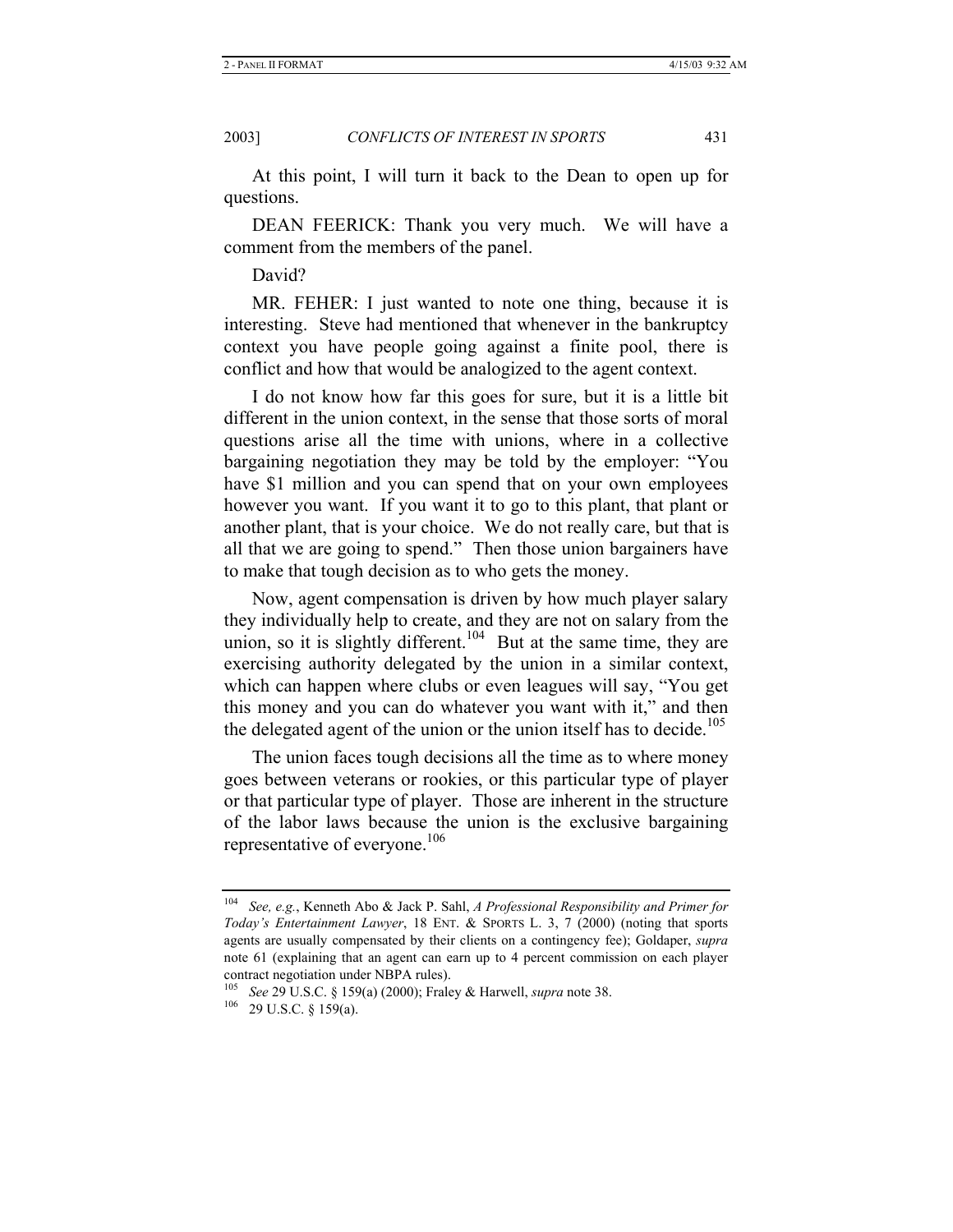DEAN FEERICK: Thank you very much.

Let me ask the other two panelists if there is anything more they wanted to say, now that everyone has spoken?

MR. FENECH: First of all, the situation where an agent can represent the coach, the general manager and the players on the same team, exists today in the NFL. $107$  It does not in the NBA<sup>108</sup> and it is sort of a gray area in Major League Baseball.<sup>109</sup> It used to not exist, and now there has been some blurring of that. $110$ 

The second is what Dave just talked about, and Charlie can speak to this better than anyone, that situation exists every time there is a collective bargaining negotiation, because not all of your membership is situated the same way and you have to trade off the interests of one group to get something for another.<sup>111</sup>

The clearest example I can think of right off the top of my head was there was a collective bargaining situation in baseball where the union gave back the right to go to salary arbitration, which is one of the paramount rights that a player can earn in baseball,<sup>112</sup> and moved it back from two years to three years, thereby dropping the hammer on a whole class of players, one of whom happened to be Tom Henke, who I was representing at the time, who would otherwise have been eligible for salary arbitration,<sup>113</sup> and it cost Henke and many of the players in that group hundreds of

NFLPA agent regulations do not expressly prohibit such representations, but they do prohibit engaging in activity "which creates an actual or potential conflict of interest or the appearance of conflict of interest with the effective representation of NFL players."

NFLPA, *supra* note 6. 108 *See* Richard Justice & Mark Asher, *Falk's Role in Jordan Deal Is a 'Concern'; Agent Rules Under Review*, WASH. POST, Jan. 15, 2001, at D1 (noting that the NBPA prohibits an agent from representing both a player and being a team executive).

<sup>109</sup> *See, e.g.*, Thomas Hill, *Valentine's "Double Agent"*, DAILY NEWS (N.Y.), July 24, 1997, at 67 (indicating that then-MLB rules prohibiting player agents from representing management without permission of the players union).

 $\frac{110}{111}$  See id.

<sup>111</sup> *See* 29 U.S.C. § 159(a). 112 *See generally* Murray Chass, *Lacking Suitors, Bonds Remains with the Giants*, N.Y. TIMES, Dec. 20, 2001, at S1 (discussing the probable benefit to Bonds of his decision to exercise his right to salary arbitration).

<sup>&</sup>lt;sup>113</sup> Salary arbitration eligibility was increased from two to three years under the MLB-MLBPA CBA agreed to on August 7, 1985. *Baseball Labor Stoppages*, L.A. TIMES, Aug. 31, 2002, § 4, at 6.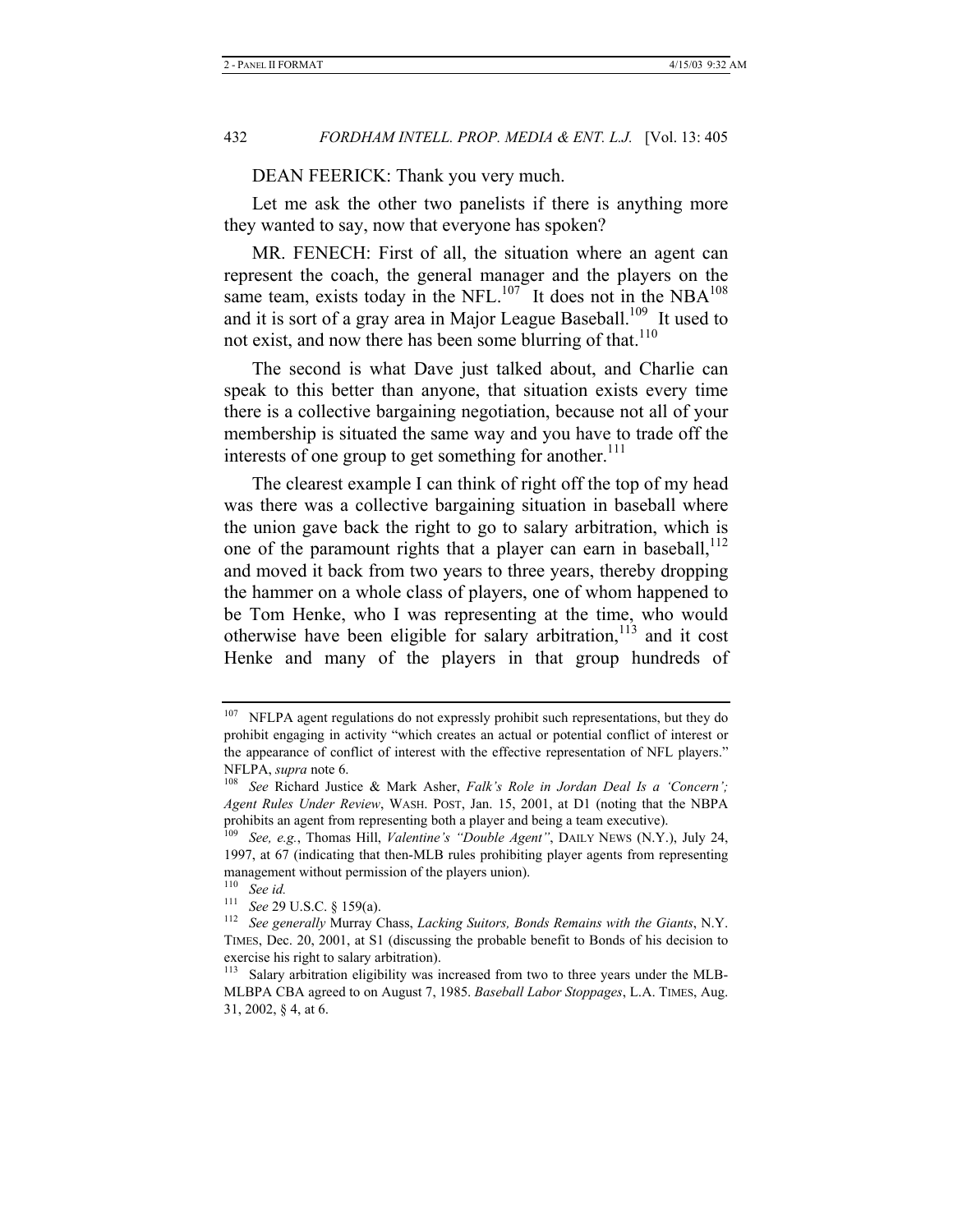thousands, even millions of dollars, and I do not remember anybody asking for any waiver of conflict of interest in that regard.

DEAN FEERICK: Mr. Grantham?

MR. GRANTHAM: I would add one thing. Keep an eye on the baseball negotiations, because from my perspective, they will probably not agree to a revenue sharing or salary cap.<sup>114</sup> I think if you look at all the sports, the hard caps become real problems for unions and for individual athletes. $115$ 

I think the interesting thing to watch with regard to baseball is that the kind of revenue sharing that they are negotiating is revenue sharing among teams.<sup>116</sup> As long as the union can keep As long as the union can keep management focused on revenue sharing among themselves, then the union will prevail and not have a salary cap or revenue sharing with the players.<sup>117</sup>

Revenue sharing as a technique is clearly, very simply put, a management technique, because they control access to the numbers and the process. They control access to the information and all the financial operations.<sup>118</sup> In spite of what anyone will tell you on the union side, $119$  the union will not get access to every single entity and the revenue generated by them.<sup>120</sup> And if, in fact, you do not have a staff, from a forensic standpoint, to monitor management's

<sup>114</sup> Steven Greenhouse, *This Time, a Tie Breaks the Deadlock*, N.Y. TIMES, Aug. 31, 2002, at D1.

<sup>115</sup> *See* Anderson, *supra* note 64 (discussing the frustration of NBA players with the hard salary cap in that league).

<sup>116</sup> Greenhouse, *supra* note 114. *Cf.* Anderson, *supra* note 64 (explaining that the NBPA consented to a hard salary cap in exchange for NBA owners agreeing to 53 percent revenue sharing with the players).

<sup>&</sup>lt;sup>117</sup> See Greenhouse, *supra* note 114. *Cf.* Anderson, *supra* note 64.<br><sup>118</sup> See, e.g., Dale Hofmann, *Selig's Biggest Battles Are Ahead*, MILWAUKEE J. SENTINEL, Sept. 1, 2002, at 1C. 119 *See, <sup>e</sup>*.*g*., Steven Greenhouse, *Coolly, Fehr Plays His Hand*, N.Y. TIMES, Aug. 22,

<sup>2002,</sup> at D1. According to Donald Fehr, head of the MLBPA, the union generally does not oppose revenue sharing, but opposes it only when coupled with a luxury tax, since the combination of the two effectively acts as a salary cap. *Id.*<br><sup>120</sup> See a.g. Hofmann, sunra, note, 118 (criticizing the

See, e.g., Hofmann, *supra* note 118 (criticizing the CBA reached between the MLBPA and baseball management on August 30, 2002, for failing to require that shared revenue be spent on the players and ensure that the additional revenue will be used to improve the teams).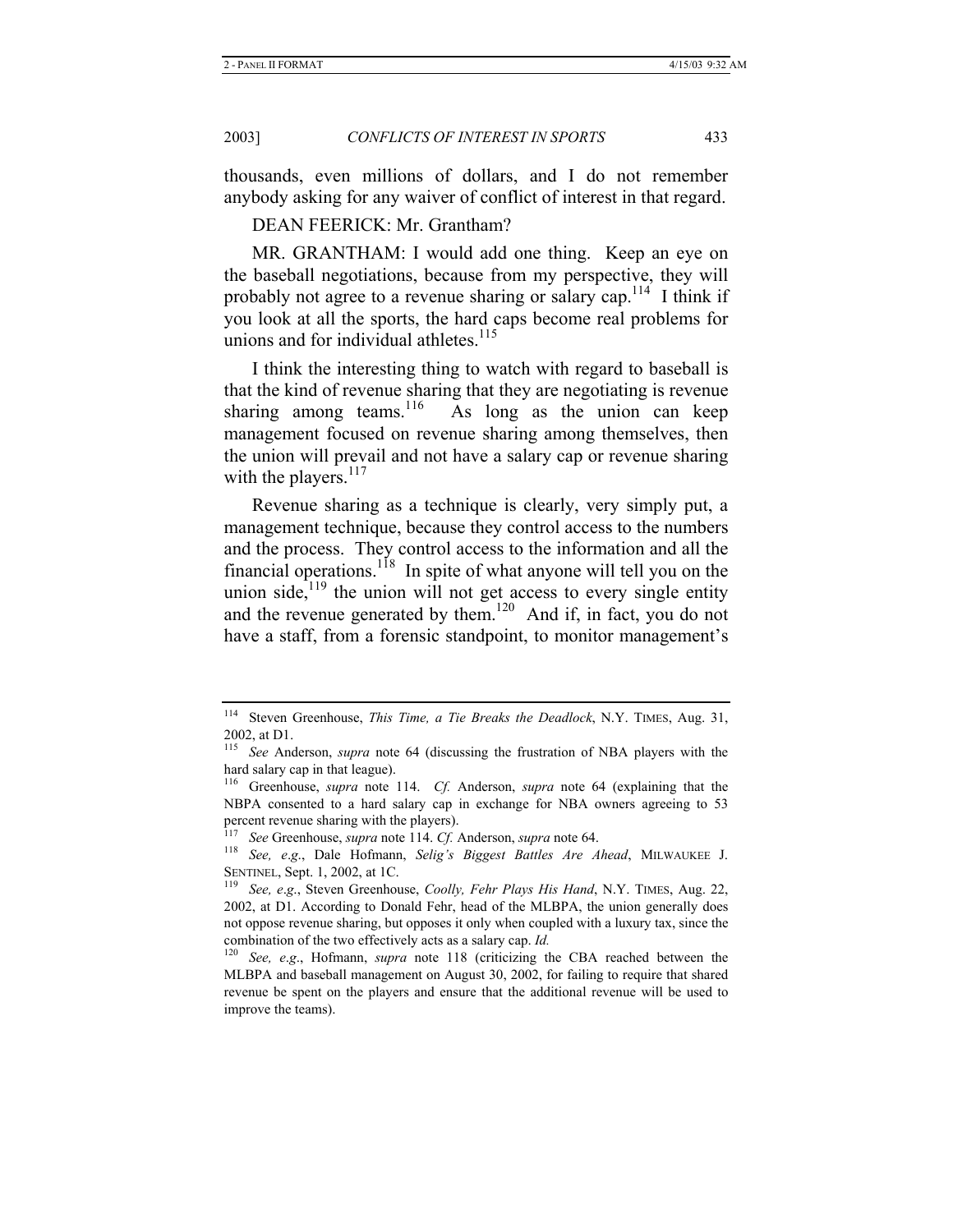conduct you will not get full disclosure and full information from them. $^{121}$ 

As a result, the hard salary cap jeopardizes all these individual athletes. $122$ 

QUESTIONER: One of the things that has always bothered me is the salary cap that you have in professional football and basketball. Of course, it is much worse, it seems, in football because you have so many players on one team that have to be let go because of the salary cap.<sup>123</sup> In baseball, they have their problems too, where you have somebody like Steinbrenner who can pay all kinds of money and there is nobody else who can compete with that.<sup>124</sup> But it seems that the salary cap, certainly in professional football, is not the answer, where a team might win the Super Bowl and in the next year they have to let go half of their players.<sup>125</sup>

MR. FEHER: By the way, as counsel for the players, I want to say that I wholeheartedly agree that the salary cap is not an answer for anything.

I do want to say that in the NFL, the only reason the salary cap is there is because it is the result of a settlement after a trial where we won a verdict but there were threats of an appeal and the legal proceedings could have gone on, so it was not agreed to with a high degree of enthusiasm.<sup>126</sup>

The other thing that I want to mention is that in terms of players getting cut, I cannot give you a percentage on this, but I wholeheartedly believe that the salary cap is in some ways the

<sup>&</sup>lt;sup>121</sup> See id.<br><sup>122</sup> See Anderson, *supra* note 64; Hoffman, *supra* note 118.

<sup>&</sup>lt;sup>123</sup> See John Clayton, *Salary Cap Decisions Affect League Parity*, ESPN, *at* http://espn.go.com/nfl/columns/clayton\_john/1260343.html (Oct. 6, 2001); Aaron Rennie, *Salary-Cap Ravaged Ravens Practically Starting Over*, CBS, *at*  http://cbs.sportsline.com/nfl/story/5645600 (Aug. 27, 2002).

<sup>124</sup> Clayton, *supra* note 123. 125 *See id.*; Rennie, *supra* note 123. 126 *See* Clark C. Griffith, *New Law Provides Optimism in the Coming Baseball Labor Negotiation*, ANTITRUST MAG., Spring 2002, http://www.ccgpa.com/atart12.htm.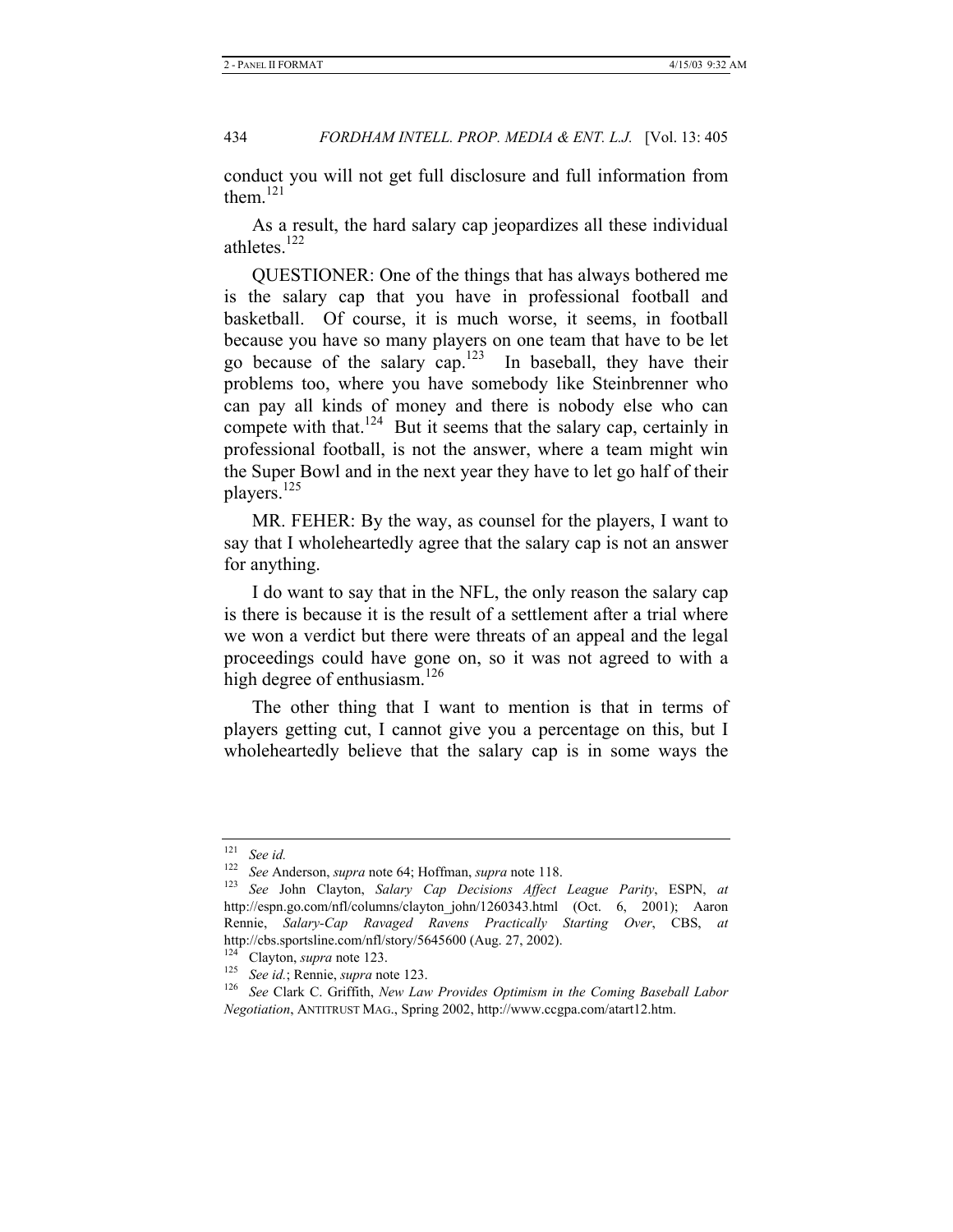world's greatest excuse for any team.<sup>127</sup> And I have talked to coaches about this, in terms of grievances as to why guys are cut.

At a grievance hearing where a coach just told a player that he was one of the greatest players in the world, and then he cut him, the question was—was the player released because of the cap or was it because he was not such a good player?

The coach said, "What do want me to do? Do you want me to go to the player and say, 'I think you're on the down-side of your career, we really don't want you anymore,' or do you want me to say, 'We cut you because of the cap?'"<sup>128</sup>

In that instance, and I think in a lot of other instances, the cap is an impersonal and ready excuse for a lot of teams who are going to cut guys anyway, $129$  and where they do not want to be seen by either the teammates or in the papers as making a negative comment on a player.<sup>130</sup> The player is going to go out and try to get a job with another team, and in many instances he does go out and get a job with another team at a pretty good salary.<sup>131</sup>

And so I would just say that when you see these things, take it with a little bit of a grain of salt because there is some measure of courtesy involved and excuses, which are understandable. But it is easier to blame a cap than it is to blame a player or a team.

MR. GRANTHAM: If I can add for a moment, from the beginning, both the employer and employees must have a joint philosophy as to the league operation.<sup>132</sup> On management's part, you have *X* number of teams. On the labor side, you have uniquely talented individuals to fill these teams' rosters.<sup>133</sup> Each of these is

<sup>127</sup> *See* NFLPA, IT HAPPENS EVERY FEBRUARY: MEDIA MISPERCEPTIONS OF THE CURRENT NFL SYSTEM (2002) ("Bottom line: The cap has become a most convenient strawman."), http://www.nflpa.org/PDFs/Shared/Media\_ Misperceptions.pdf.

<sup>128</sup> *See id.*

 $\frac{129}{130}$  *Id.* 

 $\frac{130}{131}$  *Id.* 

 $\frac{131}{132}$  See id.

<sup>132</sup> *See, e.g.*, William J. Hoffman, Comment, *Dallas' Head Cowboy Emerges Victorious in a Licensing Showdown With the NFL:* National Football League Properties v. Dallas Cowboys Football Club et al., 7 SETON HALL J. SPORT L. 255, 260–64 (1997) (describing the NFL's philosophy of cooperation among its teams).

<sup>133</sup> *See* Phila. World Hockey Club v. Phila. Hockey Club, 351 F. Supp. 462, 501–02 (E.D. Pa. 1972) (stating that NHL owners paid high salaries to players as a result of the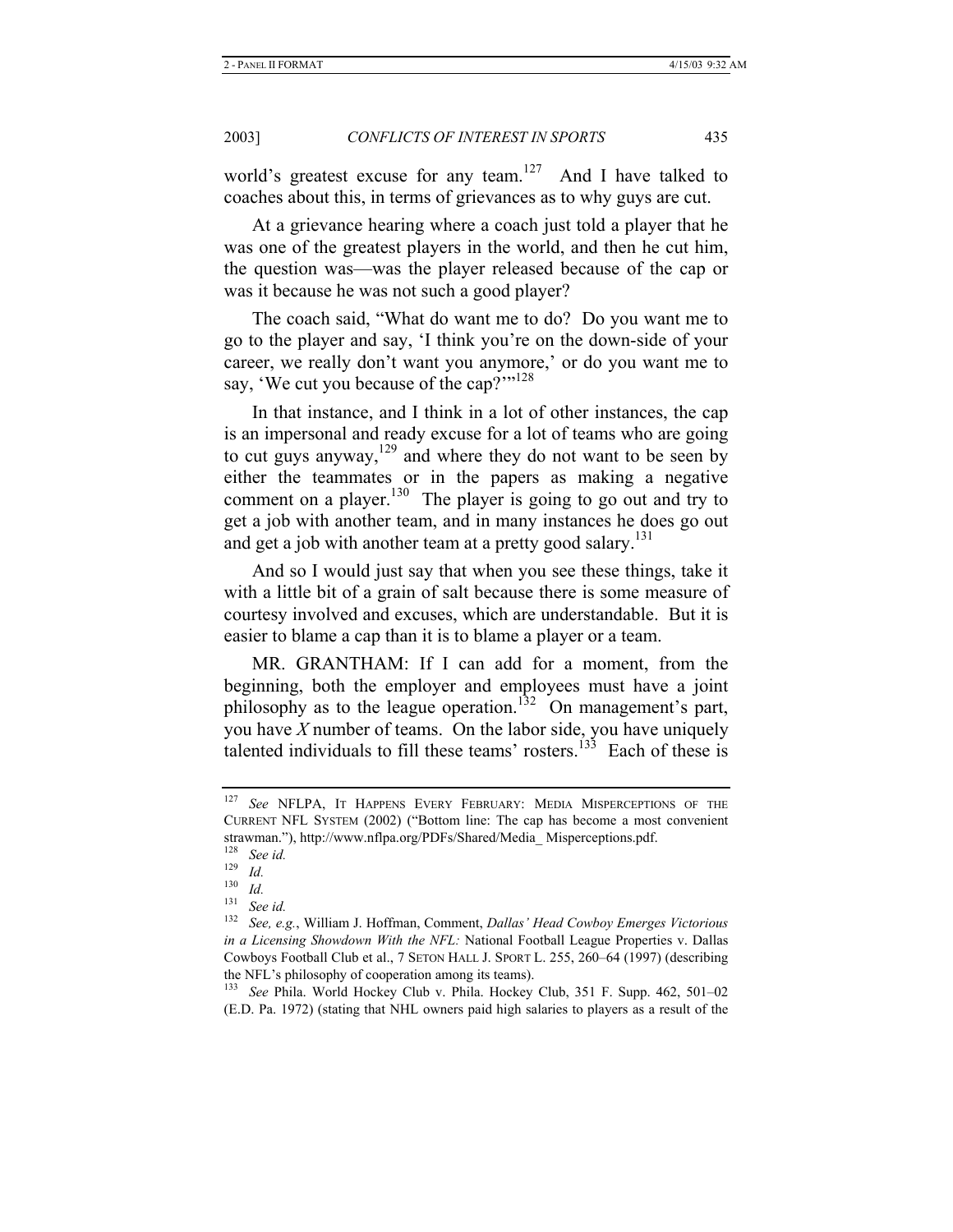a uniquely talented individual, and therefore a cap restricts and prohibits them from realizing their real worth in the marketplace. $134$ 

Secondly, the difference between basketball and football, is that most contracts signed in football are not guaranteed, $135$  and as a result, they have a hard cap and simply can replace or waive players in order to get under the cap for the following year.<sup>136</sup>

You do not see that in basketball because they are guaranteed contracts,137 and once they have signed the player, they must pay him, and will not likely waiver him unless a settlement is reached or a guaranteed portion of his salary.<sup>138</sup>

So it goes back to the league's philosophy. For example, the NFL has decided that they would like to have a new Super Bowl winner every year or, it's the competitive balance argument.<sup>139</sup> They simply would rather for these teams to compete on a level playing field.<sup>140</sup> Gone are the days in football of dynasties.<sup>141</sup> The NFL hard salary cap promotes parody.

Perhaps basketball will follow suit.<sup>142</sup> However, the problem in the NBA is the current structure denies teams the ability to

players' skill, and holding that professional hockey players are not "interchangeable products" for antitrust purposes); Emily C. Chi, *Star Quality and Job Security: The Role of the Performers' Unions in Controlling Access to the Acting Profession*, 18 CARDOZO ARTS & ENT. L.J. 1, 72–74 (2000) (outlining the differences between union members in construction work and unions in the entertainment industry).

<sup>134</sup> *See* Stephen F. Ross, *Antitrust Options to Redress Anticompetitive Restraints and Monopolistic Practices by Professional Sports Leagues*, 52 CASE W. RES. L. REV. 133, 152–54 (2001) (examining labor market restraints in professional sports leagues).

<sup>135</sup> *See* Randy Cross, *Thoughts from a Dry Week of Owners Meetings*, SPORTING NEWS, Mar. 20, 2002, http://www.sportingnews.com/voices/randy\_cross/20020320.html; NFLPA, *A New Look at Guaranteed Contracts in the NFL*, *at* http://www.nflpa.org/ PDFs/Shared/Guaranteed\_Contracts.pdf (last visited Mar. 16, 2003).

<sup>1&</sup>lt;sup>36</sup> See, e.g., Tim Tucker, *No Guarantees in the NFL*, ATLANTA J.-CONST., Mar. 3, 2002.<br><sup>137</sup> See id.<br><sup>138</sup> See id.

<sup>138</sup> *See id.*

See Justin Brown, *Pro Football's Triumph of Equal Opportunity*, CHRISTIAN SCI. MONITOR, Jan. 3, 2003, at 3. 140 *See id.*

See id.

<sup>142</sup> *See, e.g.*, John Donovan, *In Search of a Dynasty*, CNN/SI, *at* http://sportsillustrated. cnn.com/inside\_game/john\_donovan/news/2000/08/04/dynasty (Aug. 4, 2000).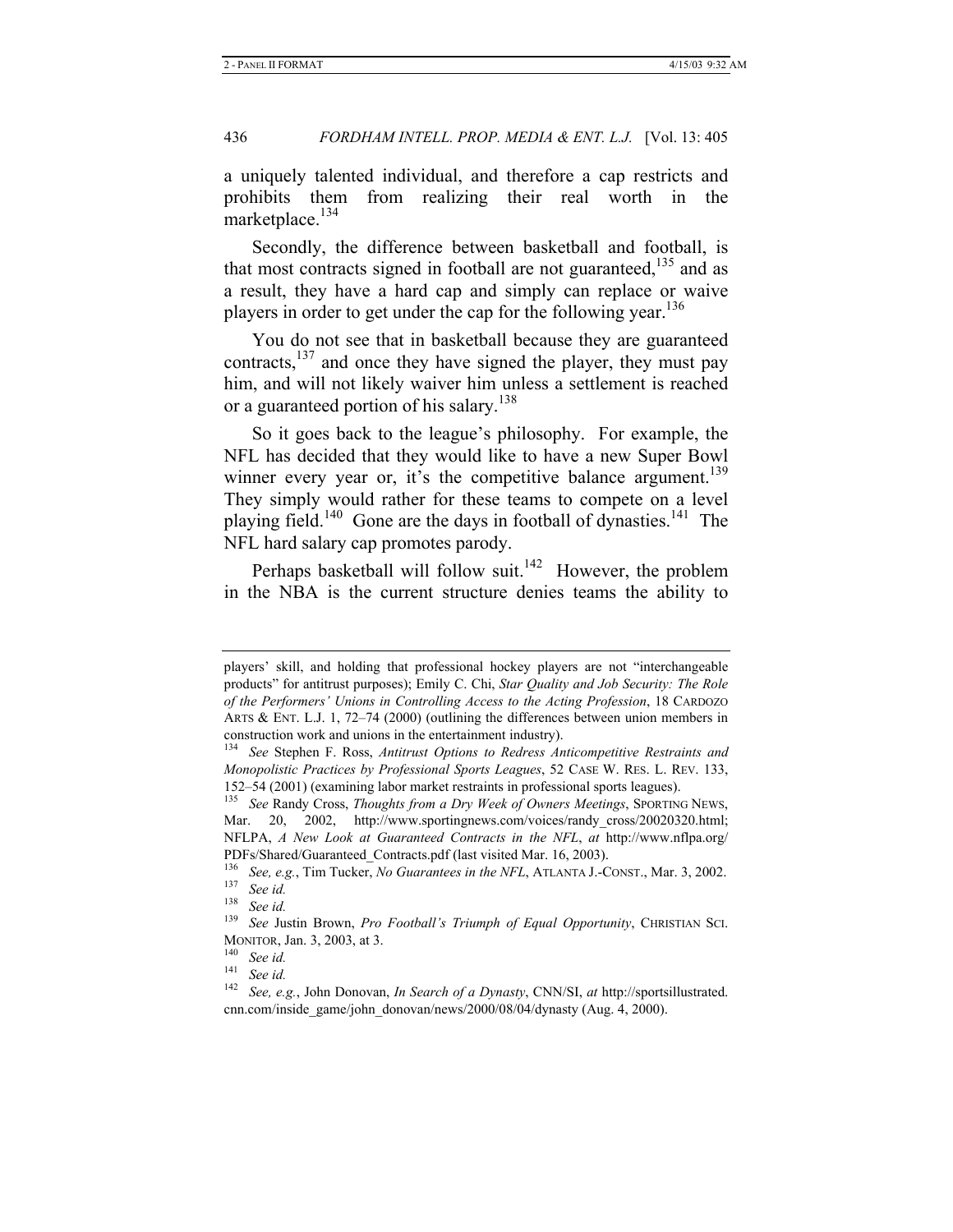improve.<sup>143</sup> For example, the New York Knicks are stuck for the next five years.<sup>144</sup>

Now, if you were the Commissioner of the NBA, you ask yourself, "The major markets—New York, Chicago, Boston, L.A.—I would like for them to be competitive every year."<sup>145</sup> Therefore, the structure a revenue-sharing agreement, would enable all teams New York, Chicago, Boston, et cetera, or George Steinbrenner, for example, the right to pay what he wants to get a good team.146 So it starts with the league's philosophy and vision with regard to revenue sharing.

It ends in the collective bargaining agreement that you have negotiated with the players.<sup>147</sup>

MR. FENECH: I just want to say one other thing. Everybody links revenue sharing with salary cap.<sup>148</sup> There is no reason why it has to be.<sup>149</sup> There is nothing to prohibit the owners in baseball, for example, from sharing the revenue in pretty much whatever

<sup>143</sup> *See* Jonathan C. Latimer, *The NBA Salary Cap: Controlling Labor Costs Through Collective Bargaining*, 44 CATH. U. L. REV. 205 (1994). 144 *See* Joe Aquilar, *New York Knicks 2001–02 Season Preview*, SPORTS NETWORK, Oct.

<sup>25, 2001.</sup> 

<sup>145</sup> *See* Thomas A. Piraino, Jr., *A Proposal for the Antitrust Regulation of Professional Sports*, 79 B.U. L. REV. 889, 906 (1999) (stating that New York is the largest market in the U.S., with over 14 million people); *Top 50 Cities in the U.S. by Population and Rank, 1990 and 2000*, Info Please, *at* http://www.infoplease.com/ipa/A0763098.html (last visited Mar. 16, 2003) (listing the top five cities in the U.S., in terms of population, as New York, Los Angeles, Houston, Chicago, and Philadelphia, with Boston ranked at twentieth).

<sup>146</sup> *See*, *e*.*g*., Walter Adams & James W. Brock, *Monopoly, Monopsony, and Vertical Collusion: Antitrust Policy and Professional Sports*, 42 ANTITRUST BULL. 721 (1997) (stating that owners traditionally approve of competition between teams where it works in their financial favor and so long as they "receive their 'fair' share" of profits).

<sup>147</sup> *See* NFL-NFLPA CBA art. XXII, *supra* note 19; Peter N. Katz, Comment, *A History of Free Agency in the United States and Great Britain: Who's Leading the Charge?*, 15 COMP. LAB. L.J. 371, 381–84, 394–96 (1994). 148 *See, e.g.*, Brien C. Bell, *Baseball's Economic Woes*, BUS. TODAY, Winter/Spring

<sup>2002,</sup> at 12–13 (stating that revenue sharing without a salary cap is inflationary and ineffective), http://www.businesstoday.org/mag/2002spr/nation-baseball.pdf; Allen Barra, *Bud Selig's Forked Tongue*, Salon, *at* http://archive.salon.com/news/sports/col/ barra/2001/12/14/selig/index1.html (Dec. 14, 2001).

<sup>149</sup> *See* Piraino, *supra* note 145, at 937–38 (arguing that there are "less restrictive alternatives" available to ensure competitive balance).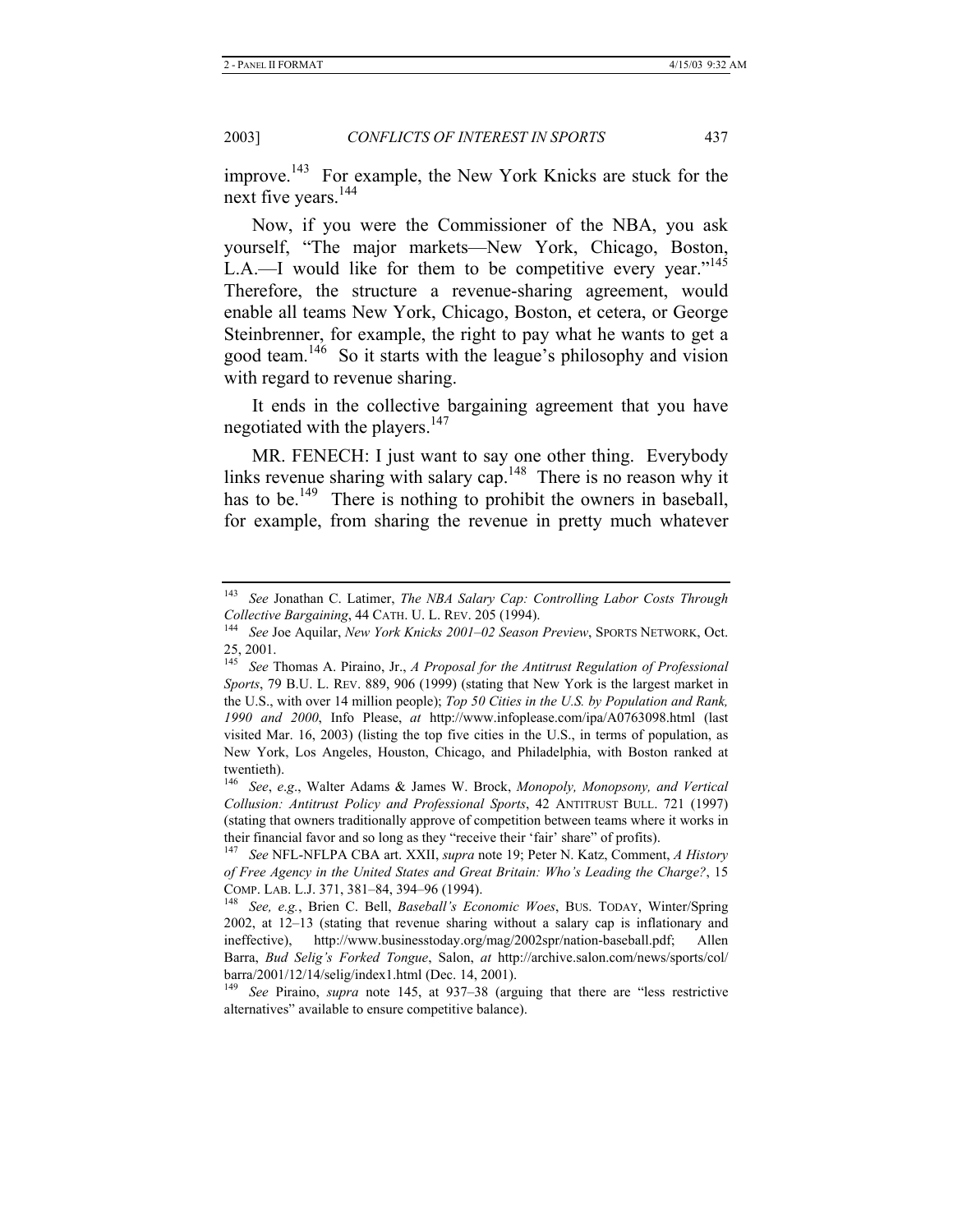fashion they choose.<sup>150</sup> And it really has nothing to do with the players. The players do not control that. If the owners really wanted to share revenue, they could.<sup>151</sup>

They do not, however. The George Steinbrenners, the largemarket teams, do not want to share revenue, so the game in baseball, and I have spent twenty-two years watching this negotiation game in baseball, is the so-called large-market owners.<sup>152</sup> And it is really not the size of the market, it is the size of the revenue that the team generates, and that may have to do with the expertise of the people running the franchise.<sup>153</sup> The large-revenue teams have interests that are antithetical to the smallrevenue teams, but they both choose to fight the players and try to paper over their grievances with one another.<sup>154</sup> That is what happens in every single baseball negotiation.

MR. FEHER: By the way, in terms of this parity issue, the salary cap does not really make a whole lot of sense in terms of promoting parity, if that is your only goal.<sup>155</sup> The salary cap has a big effect on the owners' bottom line in terms of why we thought the owners were looking for it.<sup>156</sup> That is the only basis we ever believed.

See RICHARD C. LEVIN ET AL., THE REPORT OF THE INDEPENDENT MEMBERS OF THE COMMISSIONER'S BLUE RIBBON PANEL ON BASEBALL'S ECONOMICS (2000) (detailing the panel's various recommendations for revenue sharing in baseball), http://www.mlb.com/ mlb/downloads/blue\_ribbon.pdf.

<sup>151</sup> *See, e.g.*, Stephen F. Ross, *Light, Less-Filling, It's Blue-Ribbon*, 23 CARDOZO L. REV. 1675, 1680 (2002) (stating that "any changes in revenue sharing will require the voluntary agreement of the *owners* or an extraordinary edict by the Commissioner under his newly granted powers") (emphasis added).

<sup>152</sup> *See* Marc Topkin & Bill Adair, *Amid MLB Woes, Rays Numbers Are Optimistic*, ST. PETERSBURG TIMES (Fla.), Dec. 7, 2001, at 1C.<br><sup>153</sup> See Eric Fisher, *NFL Moving Toward Division of the Haves and Have-Nots*, WASH.

TIMES, Sept. 9, 2001, at C3. 154 *See, e.g.*, Christopher Carey, *Cards Post \$7.3 Million Loss, Report Says; DeWitt* 

*Says He's Worried About Baseball's Finances*, ST. LOUIS DISPATCH, Dec. 7, 2001, at D1. 155 *See* Ross, *supra* note 151, at 1697–99 (explaining why a blanket salary cap would be ineffective in creating parity among MLB franchises).

<sup>156</sup> *See* Christopher D. Cameron & Michael J. Echevarria, *The Ploys of Summer: Antitrust, Industrial Distrust, and the Case Against a Salary Cap for Major League Baseball*, 22 FLA. ST. U. L. REV. 827 (1995) (arguing that a salary cap in baseball would have little effect on competitive balance).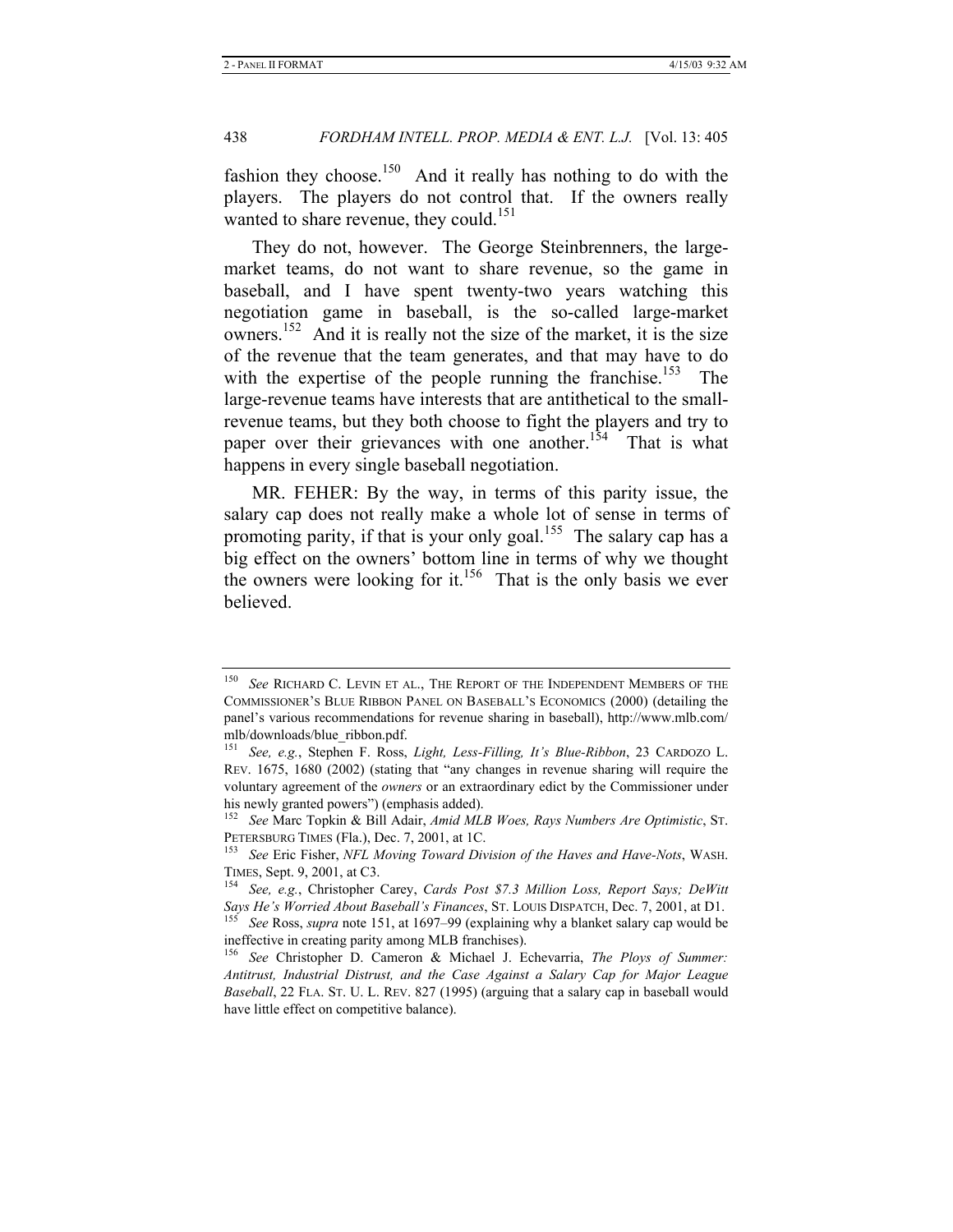There are other very ready solutions to parity, one of which is actually in the NFL's collective bargaining agreement, but that only applies in uncapped years. Basically if a team wins the Super Bowl or is one of the final playoff teams, they cannot sign as many free agent players the next year.<sup>157</sup>

So you can have very limited rules promoting parity that do not have an effect on the total wage bill.<sup>158</sup> But the thing that the owners really want is to have rules that limit the total wage bill, which is usually what collective bargaining agreements are about, or what antitrust cases are about, in terms of employers trying to inhibit competition so that their total wage bill is lower.

For example, there is a very common practice in the NFL, which does not get talked about very much, of signing a long-term contract with a big roster bonus that kicks in in a certain year, where both the player and the team know that when that year comes the player is not going to make it.<sup>159</sup> The contract has a \$6 million roster bonus or something like that. It says it is a six-year contract, for signing bonus pro ration reasons. Because in the NFL, and I know this sounds complex, but the bonus is a form of guaranteed money.<sup>160</sup> The players get their money upfront.<sup>161</sup> So they get a big signing bonus, there is a six-year contract, but because it has a huge roster bonus that is payable at the beginning of the fourth year everyone knows the player is going to get cut at the beginning of the fourth year.<sup>162</sup> So he gets his big paycheck upfront and it is really a three-year contract for all practical

<sup>157</sup> *See* NFL-NFLPA CBA art. XXI, *supra* note 19; Adam W. Heller, *Creating a Win-Win Situation Through Collective Bargaining: The NFL Salary Cap*, 7 SPORTS L.J. 375 (2000) (outlining the basic provisions of the NFL-NFLPA CBA).

<sup>158</sup> *See* David Thomas, *Let's Wear a Patriots Cap*, EVENING STANDARD (London), Sept. 10, 2002, at 81.

<sup>159</sup> *See* David J. Sipusic, *Instant Replay: Upon Further Review, the National Football League's Misguided Approach to the Signing Bonus Should Be Overturned*, 8 SPORTS LAW. J. 207, 221, 239 n.233 (2001). 160 *Id.* at 218–19. *See also* Ed Bouchette, *Pittsburgh's Heinz Field Helps NFL Team* 

*Stand Up to the Competition*, PITT. POST-GAZETTE, Aug. 24, 2001. 161 *See* Bouchette, *supra* note 160. 162 *See* Gary G. Roberts, *Interpreting the NFL Player Contract*, 3 MARQ. SPORTS L.J.

<sup>29, 33 (1992).</sup>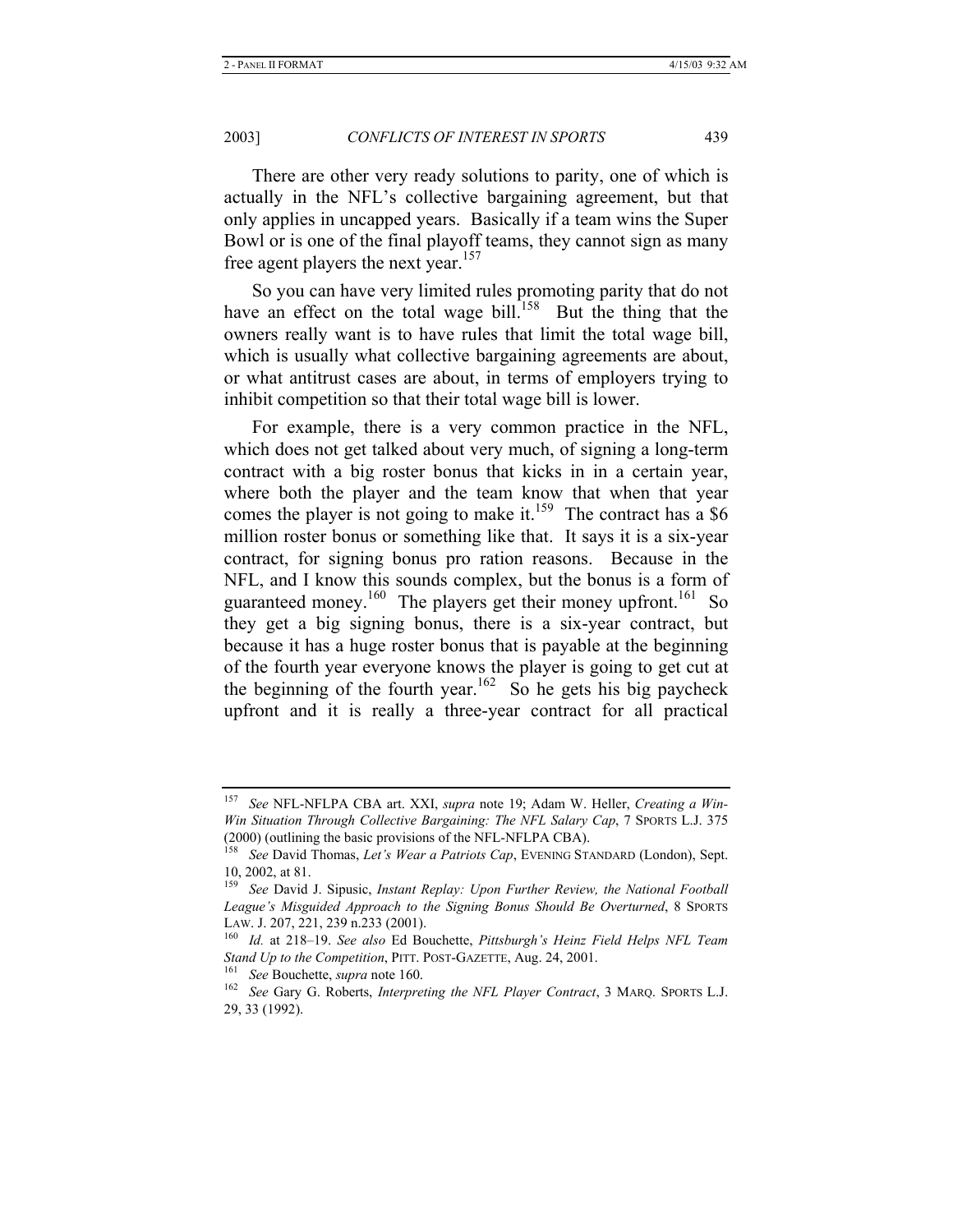purposes.<sup>163</sup> It is just a totally different structure that happens to be negotiated that way.

In the NBA, the situation is different because you have guaranteed contracts.<sup>164</sup> Some of this results from the fact that the sports are different in terms of the type of sports they are—the number of players, the length of careers, and from where the sports were coming. $165$ 

From the players' point of view, we do not think the current system is perfect by any means, and I am more than willing to take any idea you have that will not involve the continuation of the cap.

MR. KRANE: Here we have the polarization of the sports law field coming full-tilt at you. I have spent the last twenty years defending the legality and reasonableness of salary caps in various leagues.<sup>166</sup> It is not exactly on our topic of conflicts of interest, and it is also a subject that we could debate for the next three days without finishing.

But I will just say that, in defense of the leagues that do have caps, there is one fundamental question that you have to ask: If you are a professional athlete, are you going to take a "me first, I want as much money as I can get" attitude, or do you have a concern about there being a league at all ten years down the road?<sup>167</sup>

<sup>163</sup> *See* Scott McPhee, Comment, *First Down, Goal to Go: Enforcing the NFL's Salary Cap Using the Implied Covenant of Good Faith and Fair Dealing*, 17 LOY. L.A. ENT. L.J. 449, 468–72 (1997) (describing how NFL teams use signing bonuses even with salary cap restrictions).

<sup>164</sup> *See* Robert P. Garbarino, *So You Want to Be a Sports Lawyer, or Is It a Player Agent, Player Representative, Sports Agent, Contract Advisor, Family Advisor or Contract Representative?*, 1 VILL. SPORTS & ENT. L.F. 11, 37 (1994); Roberts, *supra* note 162, at 32.

<sup>165</sup> *See, e.g.*, Roberts, *supra* note 162, at 30–31; Sipusic, *supra* note 159, at 218–19. 166 *See, e.g.*, Fraser v. Major League Soccer, 284 F.3d 47 (1st Cir.) (holding that the teams comprising MLS do not violate antitrust laws in functioning as a single entity when negotiating employment contracts with players, thereby preventing players from negotiating contracts with individual teams and facilitating a hard salary cap), *aff'd*, 123 S. Ct. 118 (2002); Nat'l Basketball Ass'n v. Williams, 45 F.3d 684 (2d Cir. 1995); Bridgeman v. Nat'l Basketball Ass'n, 838 F. Supp. 172 (D.N.J. 1993).

<sup>167</sup> *See, e*.*g*., Roger Adams, *Baseball: Safe at Home*, GLOBE & MAIL (Toronto), Aug. 29, 2002 (discussing recent tension in negotiations between baseball owners and players, during which the owners have expressed financial desperation).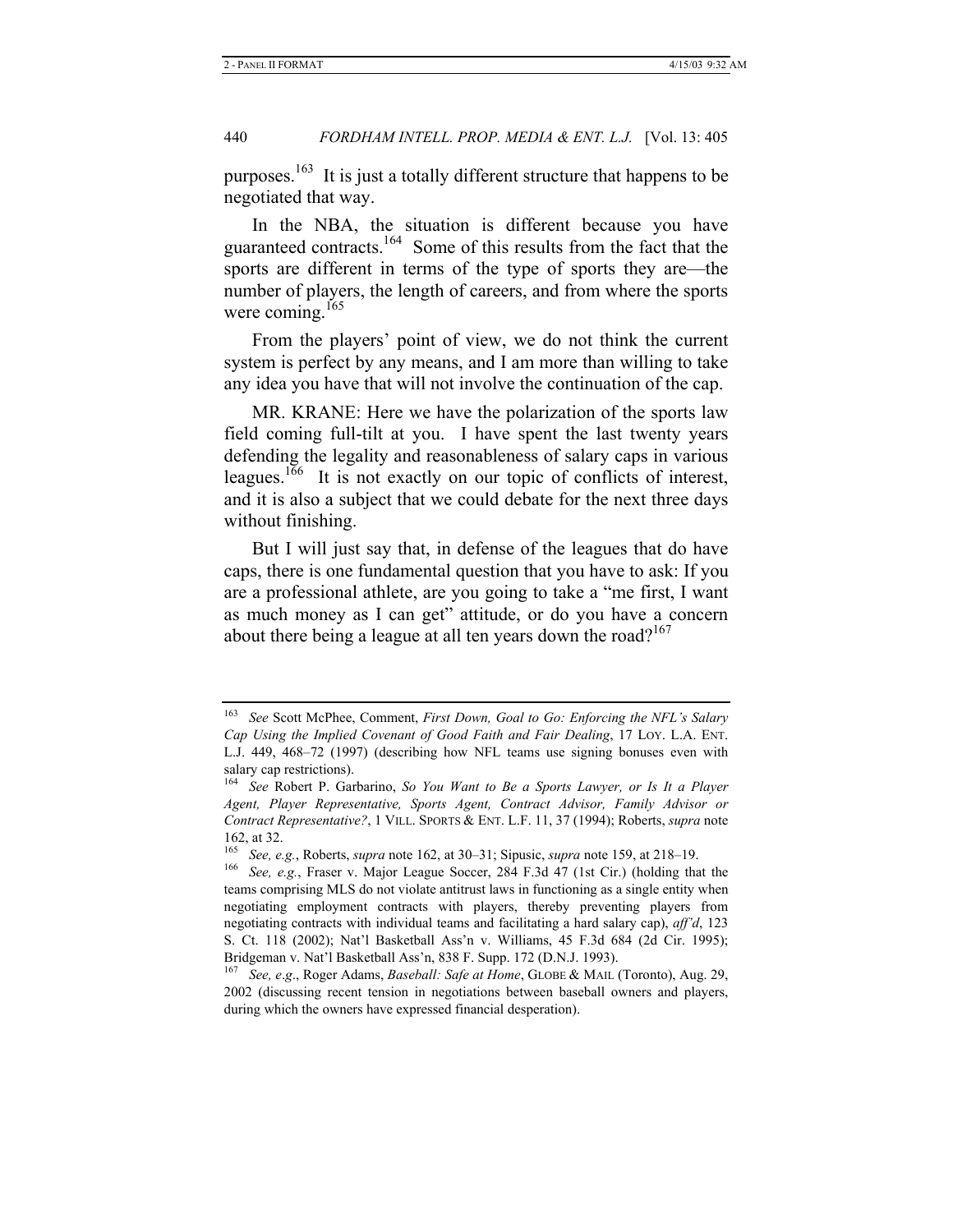MR. GRANTHAM: If I could make one point, and I do not represent a legal view, but strictly a business view. It is very simple economics: If I own a team and I must revenue share, would I rather share with the players?<sup>168</sup> If I share with the players, I will now have acquired a partner, and all partners then have financial certainty.<sup>169</sup> As soon as you engage in this type of revenue sharing you have agreed to a cap on wages. $170$ 

If you read *The New York Times* this past Sunday, Len Koppett, who is notably one of the best writers in sports, wrote a very interesting piece.<sup>171</sup> It simply said that the owners in baseball are being unpatriotic, and they are being unpatriotic because they are not sharing this "thing" with us, this "thing" that somehow escapes all of us.<sup>172</sup> Maybe Enron could have had that thing.

Well, what is that thing? That thing is the ability to have a business or be in a business for 148 years, like some of the baseball teams, or for the last three decades, and lose money, most recently \$500 million, but still not go out of business, and at the same time increase your revenue by three-fold. What is that secret? Whatever it is, if you are not sharing it, you are not being patriotic to our people.<sup> $173$ </sup> I rest my case.

QUESTIONER: Is the structure of bargaining units and player representation and leagues and clubs similar or different in the minor leagues for those sports that have minor leagues, and are there conflicts between the parent club and the minor league club?

<sup>168</sup> *See* Dan Lewis, *Look for the Union Label*, National Review Online, *at*  http://nationalreview.com/nrof\_comment/comment-lewis080202.asp (Aug. 2, 2002) (discussing how revenue sharing among teams decreases the amount which teams can spend on players, thereby reducing salaries and creating a "cap"); Darren Rovell, *Steinbrenner to File Antitrust Suit?*, ESPN, *at* http://espn.go.com/mlb/s/2000/ 0719/641139.html (July 21, 2000).

<sup>169</sup> *See* Lewis, *supra* note 168; Rovell, *supra* note 168. 170 *See* Hal Bodley, *Fehr Blasts Owner's Proposals: Memo to Players*, USA TODAY, Aug. 20, 2002, at 1C (discussing how a plan to adopt revenue sharing is a wholesale attack on salary structure and would result in big losses for big spenders, such as the New York Yankees); Lewis, *supra* note 168; Rovell, *supra* note 168.<br><sup>171</sup> See Leonard Koppett, *Backtalk: The Business of America's National Pastime Is* 

*Unpatriotic Obfuscation*, N.Y. TIMES, Mar. 10, 2002, § 8, at 9. 172 *See id.*

<sup>173</sup> *See id.*; Darren Rovell, *Economists: Baseball's Debts Misleading*, ESPN, *at*  http://espn.go.com.mlb/s/2000/0719/641339.html (July 21, 2002).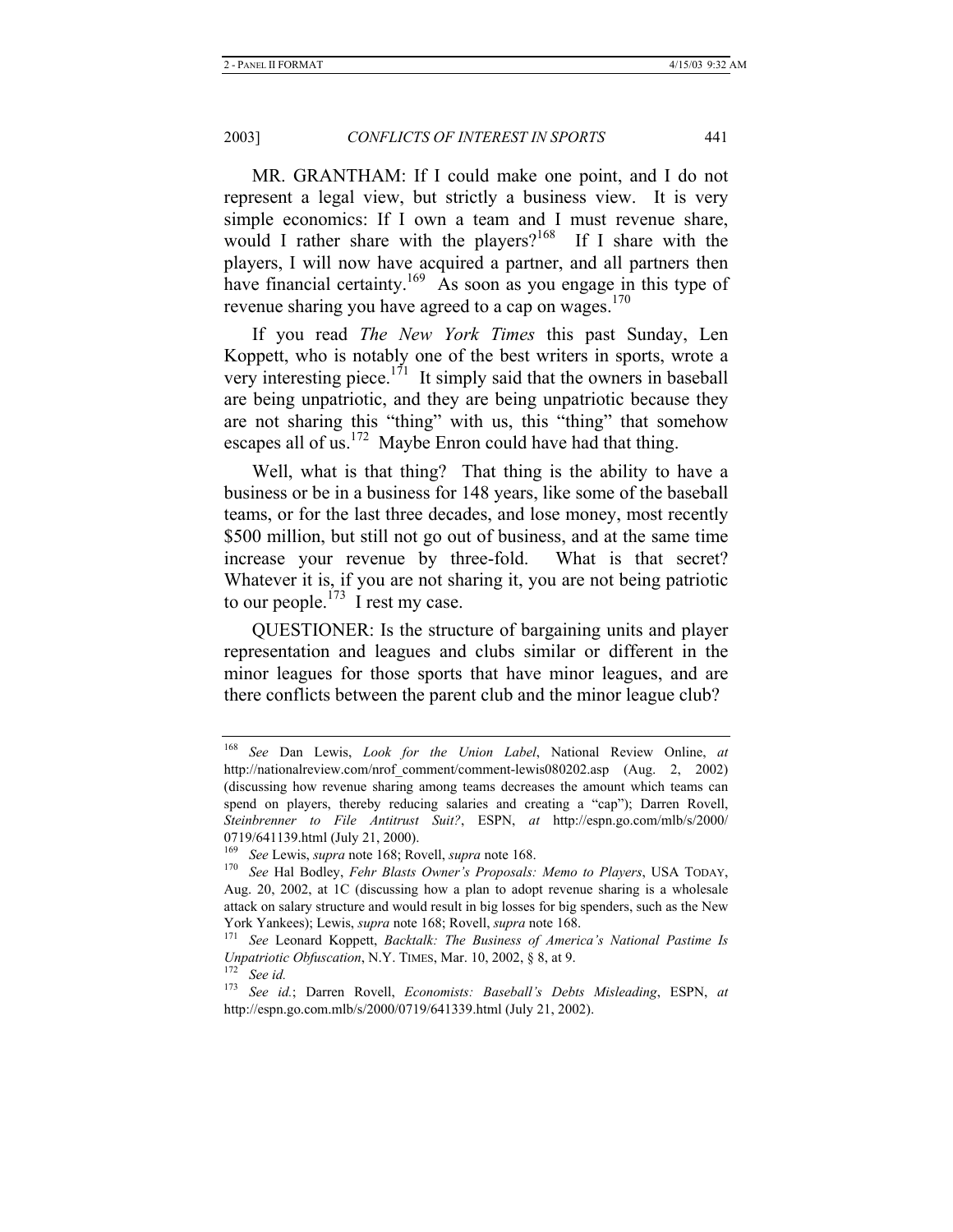MR. FENECH: Let me answer that for baseball. First of all, there is no bargaining unit for minor league baseball players.<sup>174</sup> They are the abandoned stepchildren of the sport. That is point one.

Secondly, the minor league clubs have a contractual relationship with the major league clubs.<sup>175</sup> A few years back, the major league clubs saw that the minor league clubs were actually running a pretty profitable business, and they hammered them in the negotiation of their contract with the minor league clubs, so they now exist at the sufferance of the major league clubs.<sup>176</sup>

You know, having an unregulated monopoly is a wonderful thing.177 My favorite line from John Helyar's book, which I would recommend to all of you, called *Lords of the Realm*, was, and I cannot quote it exactly, Ted Turner is quoted as sitting in an owners' meeting saying, "Guys, we have the only unregulated monopoly in America and you are still"—I'll say screwing it up.<sup>178</sup> It is true. It is absolutely true.

So to answer your question, minor league players get the short end of the stick. Minor league players earn \$850 a month in their first contract year.<sup>179</sup> One of the guys in my office showed me his father's contract as a minor league baseball player, which would have been back in like 1960, and he earned \$650 a month. So that shows you how their wages have increased.

QUESTIONER: I have two quick questions. You said that if a lawyer is representing, and even acting as an agent, that they are

<sup>174</sup> *See* Michael Kinsman, *Ballplayers Union Proves So Successful*, SAN DIEGO UNION TRIB., Aug. 18, 2000, at H-2. 175 *See* Lori Clark, *The Evolution of Minor League Baseball*, Western Michigan

Whitecaps Captivations, *at* http://www.whitecaps-baseball.com/PRESSBOX/ FEATURE98/minors.html (July 3, 1998).

<sup>176</sup> *See* Clark, *supra* note 175; Bob Hoie, *Minor League Farm Systems*, En El Punto, *at* http://www.enel.net/beisbol/history/leagues/minors/farm.html (last visited Mar. 20, 2003).

<sup>177</sup> *See* Major League Baseball v. Butterworth, 181 F. Supp. 2d 1316 (N.D. Fla. 2001) (noting that the business of baseball has been exempt from the antitrust laws since 1922); WILLIAM J. BAUMOL & ALAN S. BLINDER, ECONOMIC PRINCIPLES & POLICY 258–64 (7th ed. 1997); JOHN HELYAR, LORDS OF THE REALM: THE REAL HISTORY OF BASEBALL (1994).<br><sup>178</sup> *See* HELYAR, *supra* note 177.<br><sup>179</sup> *See Hearing on S. 53 Before the Senate Comm. on the Judiciary* (1997) (statement of

Dan Peltier), *available at* http://www.diamondfans.com/minors-peltier.html.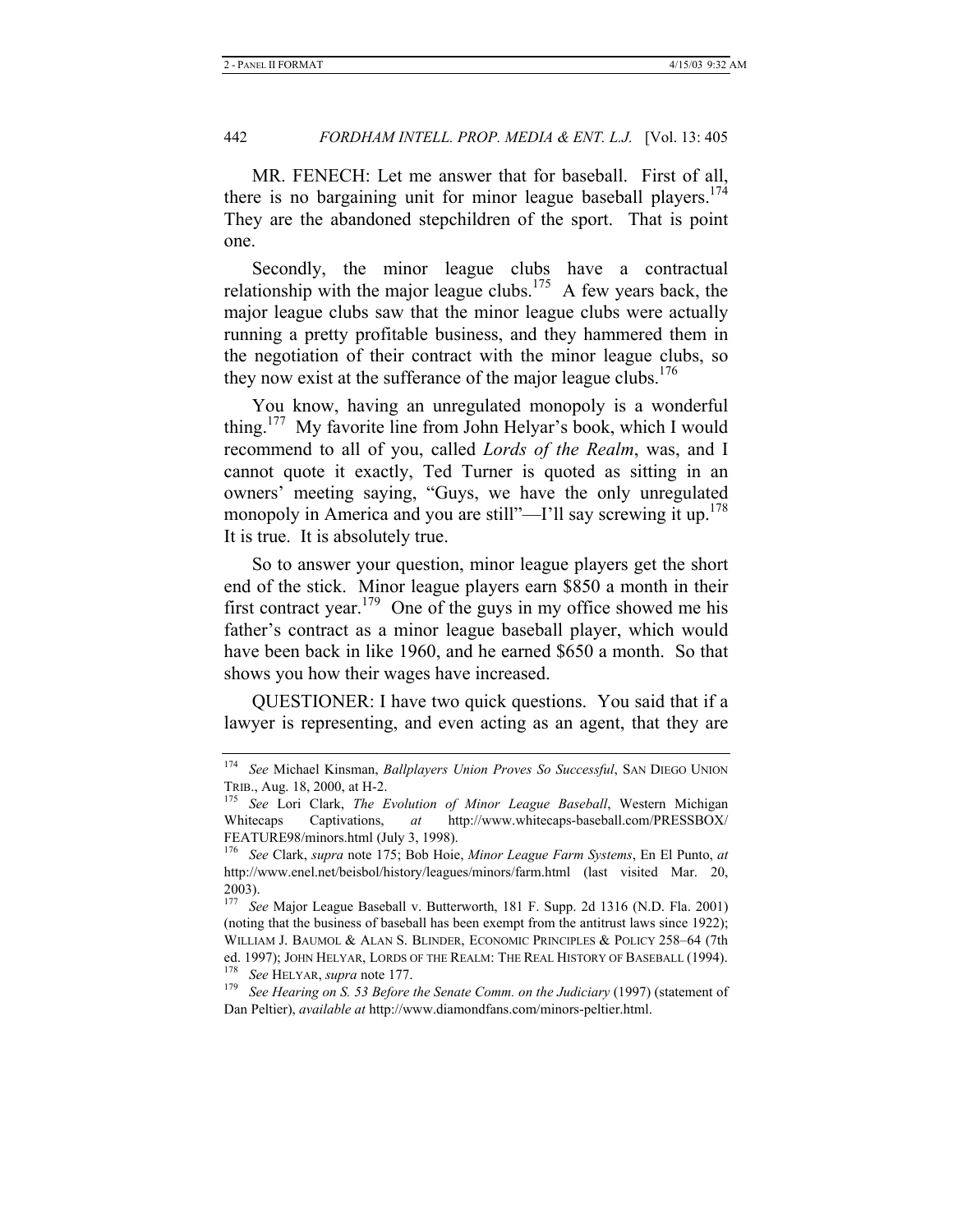still held to the lawyer's standards of ethics.<sup>180</sup> What happens if there also is a lawyer involved on behalf of the player? Does the standard change for that agent who also happens to be a lawyer?

MR. KRANE: No. If you are a lawyer, you are subject to the *Code of Professional Responsibility* or the *Model Rules* in all of your dealings with clients, and sometimes in your personal life.<sup>181</sup> Even when you are acting for yourself individually, there are some rules that apply to you as an individual. So there is no escaping it. You sign on as a lawyer, you take the baggage.<sup>182</sup>

QUESTIONER: My other question was for Craig. I wondered if you could discuss any interesting merchandising conflicts of interest, as opposed to just conflicts arising in salary negotiations? For example, what if two players are looking to get on a cereal box?

MR. FENECH: Okay. Once again, though, the problem is that "Wheaties" usually makes that determination. I would love to make it for them and you would see my clients on the Wheaties box right now.

But I think that the point that was raised earlier, that there is the real world and then there is the world that we live in in law school. These conflicts come up and we sort of dance around and hope they do not arise. But actually, we have an ethical obligation to see that they do arise, do we not, to see that they are spoken about and that people are made aware of them? $183$ 

<sup>180</sup> MODEL RULES OF PROF'L CONDUCT R. 8.4(a) (2001); MODEL CODE OF PROF'L RESPONSIBILITY DR 1-102(a)(1) (2001). *See also* MODEL CODE OF PROF'L RESPONSIBILITY EC 1-5 (2001).<br><sup>181</sup> MODEL RULES OF PROF'L CONDUCT R. 8.4(a); MODEL CODE OF PROF'L

RESPONSIBILITY DR 1-102(a)(1). *See also* MODEL CODE OF PROF'L RESPONSIBILITY EC 1-

<sup>182</sup> See, e.g., MODEL RULES OF PROF'L CONDUCT pmbl., § 4 ("A lawyer's conduct should conform to the requirements of the law, both in professional service to clients and in the lawyer's business and personal affairs.").

<sup>&</sup>lt;sup>183</sup> Clients may only consent to dual representation after full disclosure where a potential conflict of interest exists if an attorney has a "reasonable belief that the representation" of one client "will not adversely affect the relationship with the other client" or "be materially limited by the lawyer's responsibilities to another client," and it is "obvious that he can adequately represent the interest of each." Otherwise, a conflict is unacceptable and cannot be waived, even through full disclosure and consent. MODEL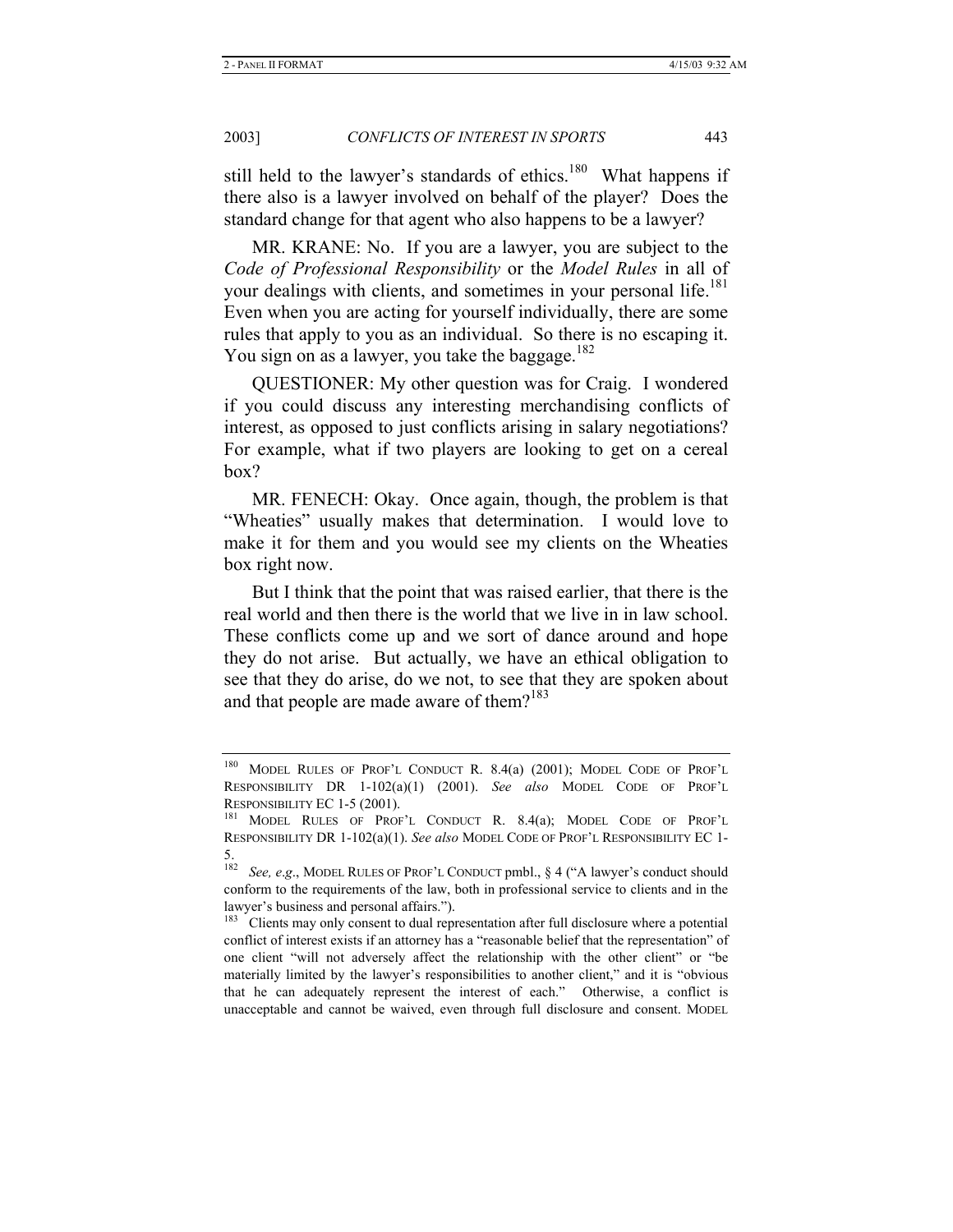I think the concept of advance waivers flies right in the face of all that we have talked about here. To me it is ludicrous to say, "I am going to represent the whole league and I am going to represent the individual teams. You do not know what it is, but you are waiving it." It is absurd and it is a fiction.

MR. KRANE: When you are dealing with sophisticated business-people, as we are with sports owners, who also have their own lawyers, they are at least beyond the age of consent and they know what they are doing.

MR. FENECH: That is a long way from sophisticated.

MR. KRANE: They know what they are doing. They know what they are getting into. It is different when you are dealing perhaps with individuals or with kids in college who are signing on with their first agent. Maybe there it is something to think about.

Ethics opinions on advance waivers make a distinction between the sophisticated business-person and the individual who may never have had an experience with a lawyer and has no advisors.<sup>184</sup>

So you have to look carefully at each situation to see if it is really workable.

QUESTIONER: One of the things that was interesting back in the 1980s, I will not name the Players Association person I spoke with, but when I first started seeing players being victimized by people who were giving financial advice, that lost them all their money, I asked if the Players Association could do something. They said, "We tried and then too many agents threatened to sue us." So they dropped the whole thing.

What I find interesting is they spent all this time trying to ensure that players get the most amount of money possible on

RULES OF PROF'L CONDUCT R. 1.7(a)–(b); MODEL CODE OF PROF'L RESPONSIBILITY DR 5- 105(c). *See also* MODEL CODE OF PROF'L RESPONSIBILITY EC 5-16. 184 *See*, *e*.*g*., New York County Lawyers' Comm'n on Prof'l Ethics, Op. 724 (1998)

<sup>(</sup>stating that a lawyer can seek an advance waiver with respect to future conflicts, and that the validity of the waiver will depend on the adequacy of disclosure given to the client under the circumstances, taking into account the sophistication and capacity of the person or entity giving the consent).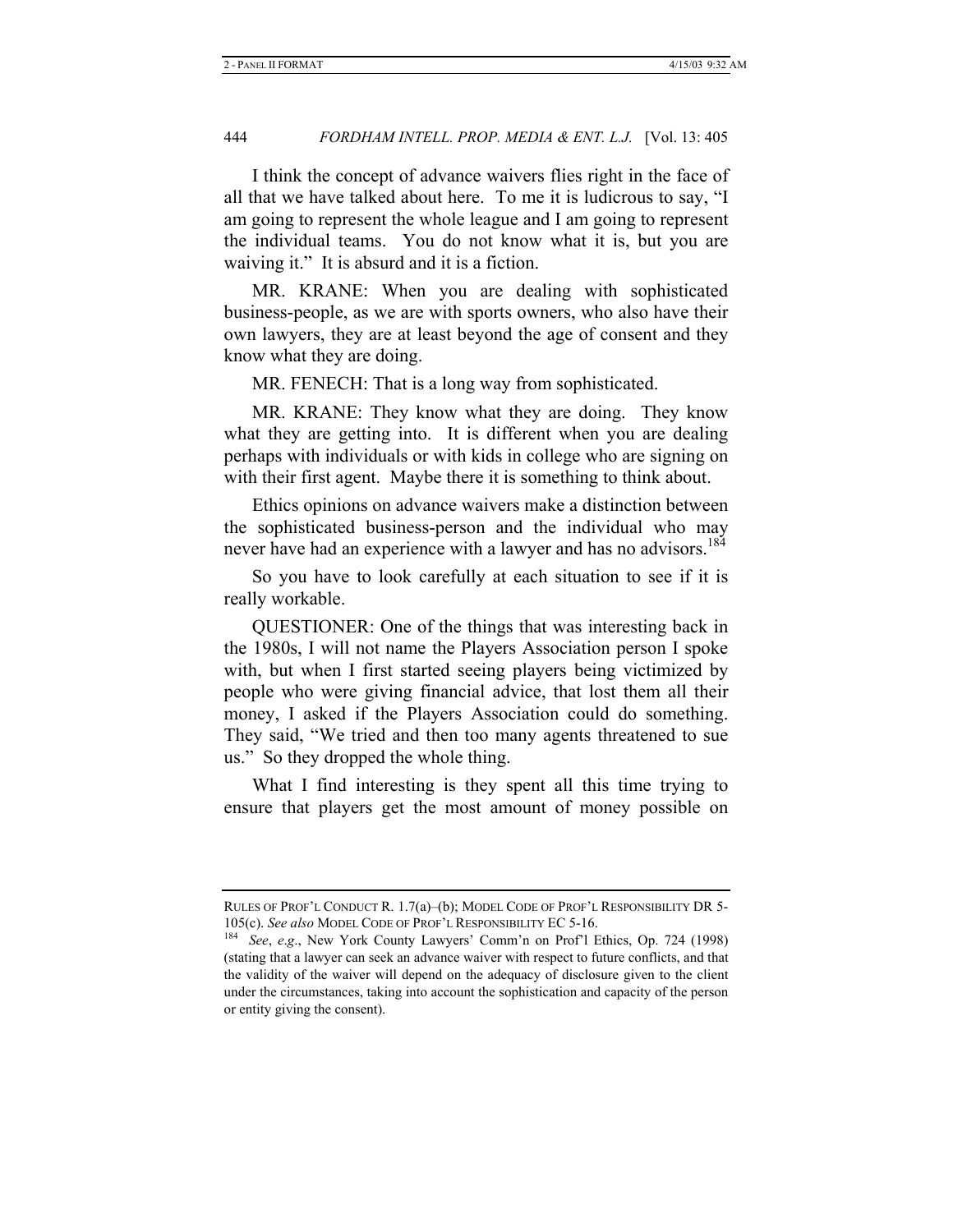contracts, and then seem to be doing nothing until very recently to make sure that they try to retain that monev.<sup>185</sup>

With unions traditionally, you have pension funds that they invest their members' monies in, and they have served as financial advisors, at least in that sense.<sup>186</sup>

So I do not understand why you would think that giving some type of financial guidelines is not appropriate for a Players Association and why they would not want to start certifying, or at least giving strong guidelines for, investment counseling.

MR. FEHER: On that, there are different buckets of money, so to speak. If it is money within the collective bargaining agreement that is in the pension plan, that is subject to all the normal federal rules governing that. $187$  Those are monies received that are subject to the collective bargaining agreement.<sup>188</sup>

What I was talking about is a little bit different, which is that, for example, if you are an auto worker, apart from your pension you also get say \$1,000 in a given week as part of your paycheck. Then your union says, "You're not allowed to go down to Charles Schwab because we have decided we are not going to certify Charles Schwab for this reason or that reason." That is money that the employees have gotten as salary which the employees as adults feel that they should decide as to how they are going to invest it personally.

<sup>185</sup> *See supra* note 45 and accompanying text. 186 *See* Employee Retirement Income Security Act [ERISA], 29 U.S.C. §§ 1001–1461  $(2000)$ .

See id.

<sup>188</sup> *See* DEPARTMENT OF LABOR, EMPLOYMENT LAW GUIDE: LAWS, REGULATIONS, AND TECHNICAL ASSISTANCE SERVICES, http://www.dol.gov/asp/programs/guide.htm (n.d.).

<sup>[</sup>ERISA] requires persons and entities that manage and control plan funds to: manage plans for the exclusive benefit of participants and beneficiaries; carry out their duties in a prudent manner and refrain from conflict-of-interest transactions expressly prohibited by law; comply with limitations on certain plans' investments in employer securities and properties; fund benefits in accordance with the law and plan rules; report and disclose information on the operations and financial condition of plans to the government and participants; and provide documents required in the conduct of investigations to ensure compliance with the law.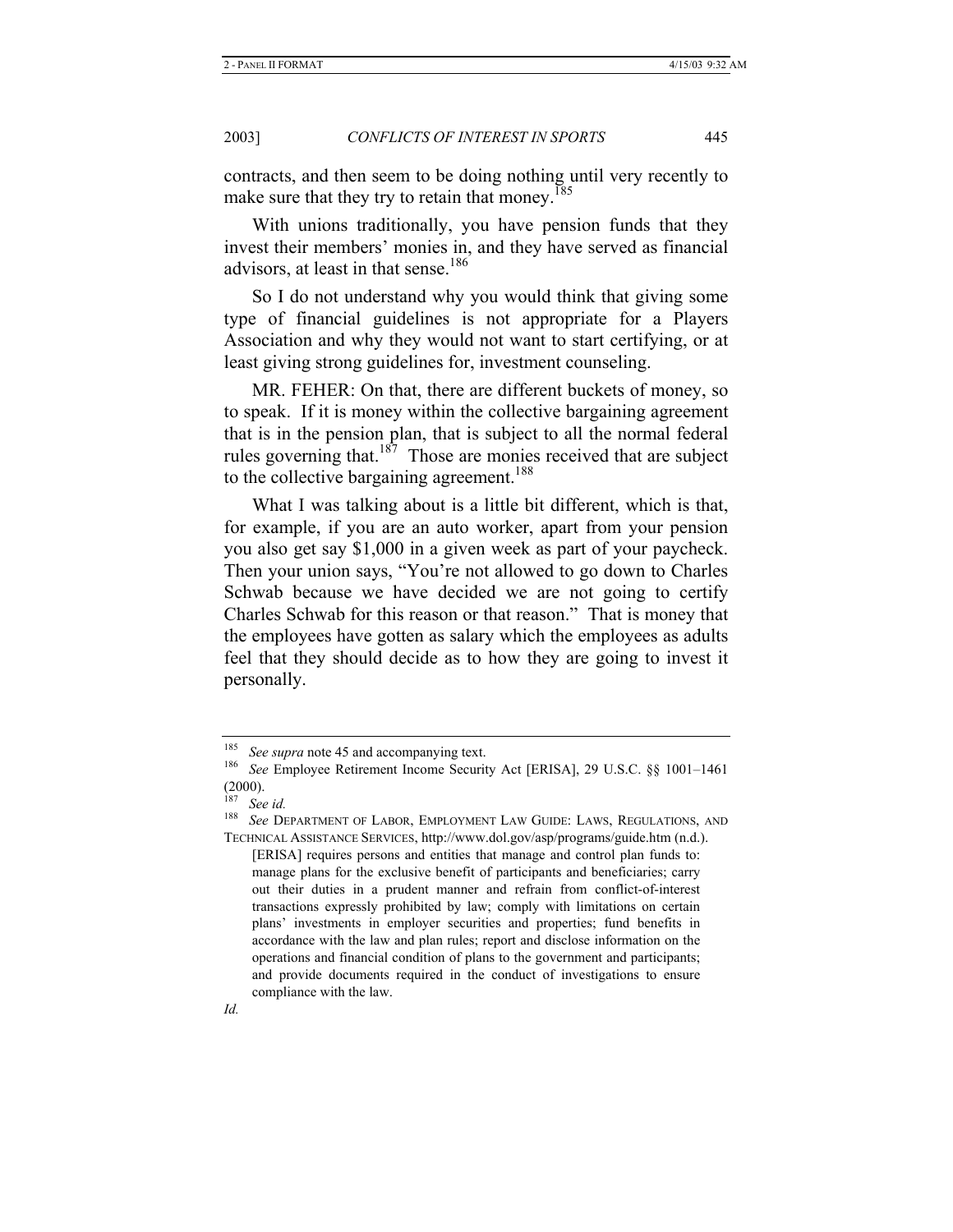The other thing is that unions are democracies, and whatever unions decide to do is, in general, driven by what the players themselves want. And so quite often there are comments like, "Why doesn't the union just do this because it is for the good of the players?"

In the union leadership there are certainly very experienced people who know what is going on, and the leaders of the union have tended to be there over a number of years.<sup>189</sup>

It is very, very difficult for a union to say, "Even though my members do not want this, I am going to force it on you in terms of what is going to happen with your personal paycheck."

This has been important enough of an issue for the NFLPA to implement this financial advisors program.<sup>190</sup>

But, the program is voluntary.<sup>191</sup> If one of the players does not want to deal with one of the registered financial advisors, he could take his money to his brother-in-law who is not registered, who says he should invest in some apartments or some options or whatever. That is money that is in his pocket. It is different.

Even though this is a country that allows unions, this is still a country that does not allow unions, as far as I know, to tell employees what they can do or not do with their money once it gets in the employees' pockets.

QUESTIONER: My question involves the situation going on in baseball right now with the league actually owning a team.<sup>192</sup> Whose role is it now to police transactions with the Montreal

<sup>189</sup> *See, e.g.*, *Gene Upshaw*, Info Please, *at* http://infoplease.com/ipsa/A0109717.html (last visited Mar. 20, 2003) (noting that Gene Upshaw, a former player with the Oakland Raiders, has been Executive Director of the NFLPA since 1987).

<sup>&</sup>lt;sup>190</sup> Singletary, *supra* note 45 (explaining that in 2002, the NFLPA initiated a "Financial Advisors Program" to establish a code of conduct and check the backgrounds and credentials of those proffering services to protect NFL players from financial fraud).

<sup>191</sup> *See* 29 U.S.C. § 159(a) (2000) (Employee representatives are empowered by the NLRA to bargain with employers concerning "rates of pay, wages, hours, or other conditions of employment," but they are not empowered to instruct employees as to what to do with the wages that they receive.).

<sup>192</sup> Meg Vaillancourt, *Sale of Marlins Clears Way for Close of Red Sox Sale*, BOSTON GLOBE, Feb. 19, 2002, at D1 (noting that in February 2002, MLB purchased the financially troubled Montreal Expos from owner Jeffrey Loria for \$120 million).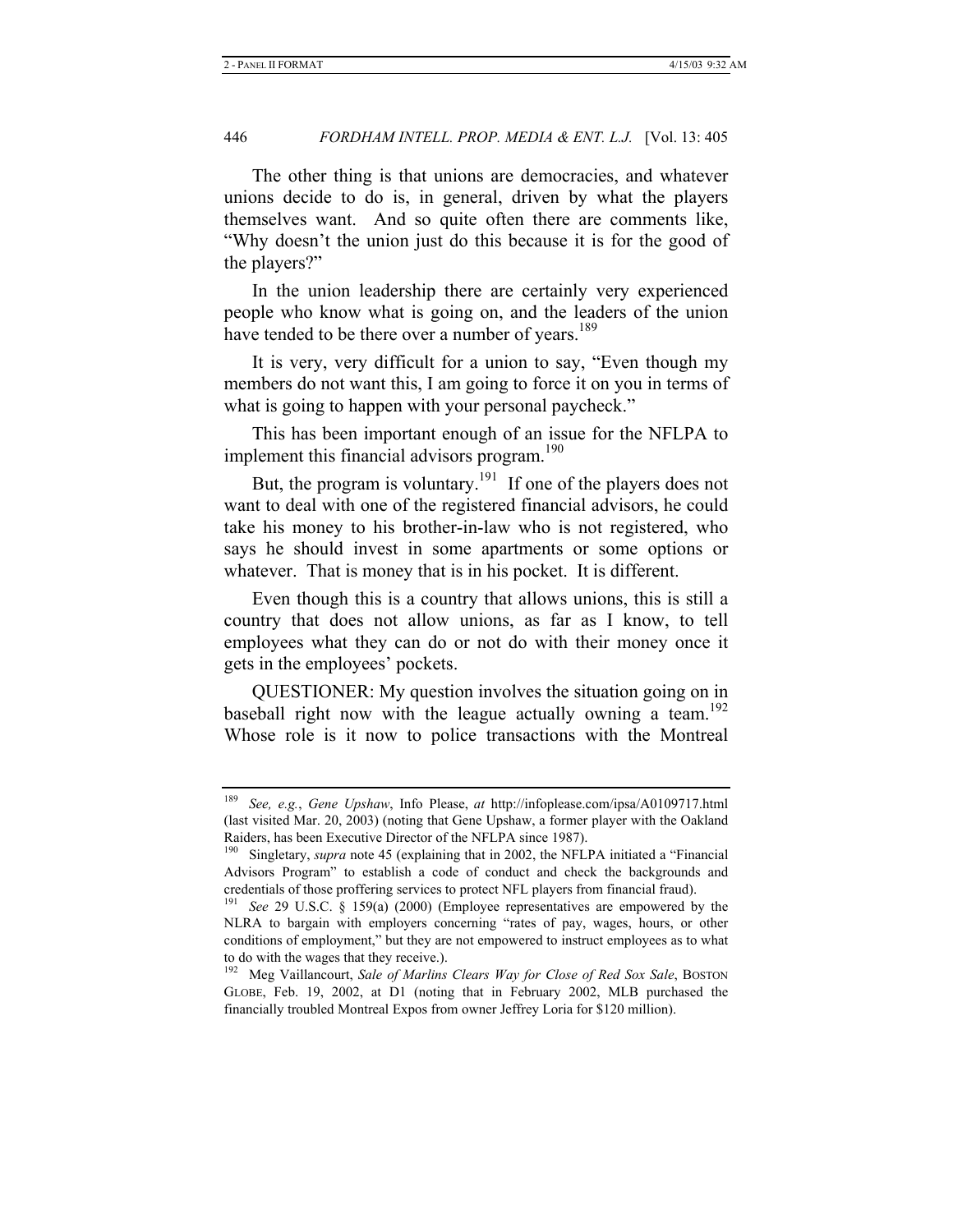Expos, because that role is traditionally empowered to the Commissioner?<sup>193</sup>

MR. FENECH: It is the Commissioner. He has assumed that authority himself.<sup>194</sup> He also owns the Brewers, although perhaps not technically.<sup>195</sup> But their answer to that is it is in a blind trust.<sup>196</sup> I gather he cannot remember that he owns the Brewers. I mean, it is laughable—talk about conflict of interest.

QUESTIONER: In terms of what we have seen in the industry lately, the trend towards consolidation, other than building the screening wall,<sup>197</sup> as  $SFX^{198}$  has done, what else can be done to avoid the conflict of interest? And does creating a screening wall, destroy some of the synergies that you were potentially looking to achieve through consolidation?

MR. FENECH: The screening wall is a joke, as many screening walls in fact are.<sup>199</sup> It is a fiction. It is like the blind trust that Bud Selig has with the Milwaukee Brewers.<sup>200</sup>

<sup>193</sup> *See* Jack O'Connell, *Following His Lead; Selig Has Skippered Sport Through Changes, Strike*, HARTFORD COURANT (Conn.), Mar. 31, 2002, at L2.<br><sup>194</sup> See Gordon Edes, *Caught Up in Spring; Here's an Early Fan's Guide to Everything* 

*Under the Sun*, BOSTON GLOBE, Feb. 15, 2002, at E1. <sup>195</sup> Bud Selig, Commissioner of MLB since 1998, has owned an interest in the Milwaukee Brewers since the 1970s. When he became the interim Commissioner in 1992, he created a blind trust run by his daughter, Wendy Selig-Prieb, to oversee the Brewers. Nonetheless, Selig retains a financial interest in the club, an arrangement that has prompted conflict of interest criticism. *See* Tom Haudricourt, *Conflict of Interest? Owners Want It That Way*, MILWAUKEE J. SENTINENTAL, Jan. 13, 2002, at 13C; Ross Newhan, *Budding Leader; Bud Selig, Who Used to Say He Didn't Want to Be Commissioner, Is Expected to Be Near Unanimous Choice Today Because He's a Known Quantity*, L.A. TIMES, July 7, 1998, at C1; Ross Newhan, *Selig Gets Commissioner's Power*, L.A. TIMES, Sept. 10, 1992, at C1.<br><sup>196</sup> See Haudricourt, *supra* note 195.<br><sup>197</sup> BLACK's LAW DICTIONARY 573 (7th ed. 1999) (A screening wall, also referred to as

an ethical wall is "a screening mechanism that protects client confidences by preventing one or more lawyers within an organization from participating in any matter involving that client.").

<sup>198</sup> Clear Channel Communications, *About SFX*, SFX, *at* http://sfx.com/publish\_ static.asp?page=AboutSFX (last visited Mar. 25, 2003) (explaining that SFX, a subsidiary of Clear Channel Communications, is an agency representing professional athletes in baseball, basketball, football, hockey, tennis, and golf, and owning or operating approximately 130 live entertainment venues throughout the world).

<sup>199</sup> *Id. See also* David Greising, *Chinese Wall No Great Defense Against Conflicts*, CHI. TRIB., May 22, 2002, at B1.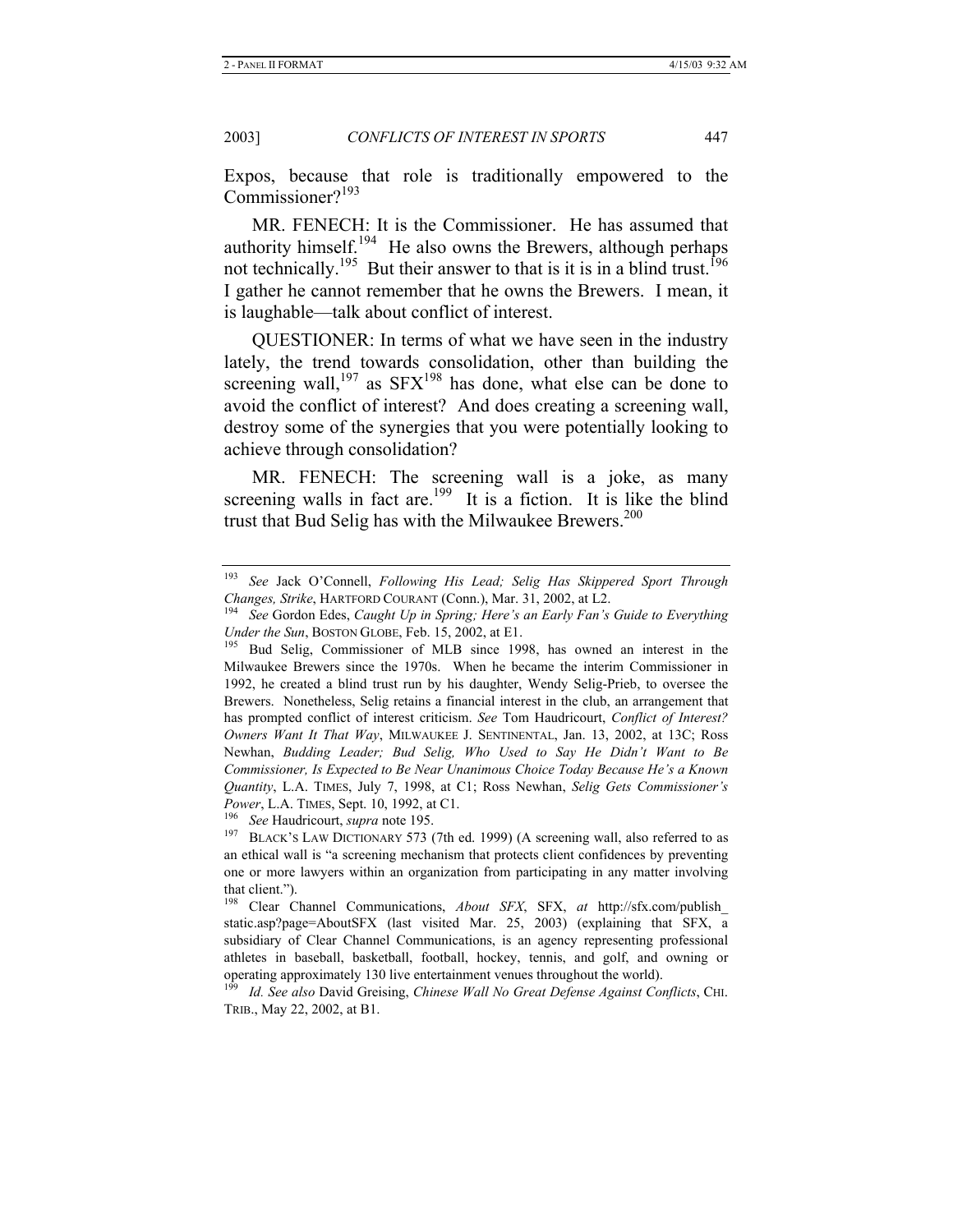But the answer to your question is if there really was this separation, yes, it would destroy the synergies, although it seems to me that they have had a lot of problems in defining exactly what those synergies really are. I mean, it is a nice word, but nobody knows what it means in practice.

DEAN FEERICK: Steve, I have a question to you. There are a lot of law students here. Would you add any additional comments on screening walls?

MR. KRANE: "Screens" are very controversial, highly controversial.<sup>201</sup>

The American Bar Association (ABA) House of Delegates at its meeting two meetings ago, just within the last year, debated whether screens should be allowed in certain limited circumstances within law firms to wall off lawyers who at other firms had previously represented clients and now had come to a new firm that is going to be adverse to someone that they represented.<sup>202</sup> You screen them off so that they do not impart any confidential information that they learned from the old client.<sup>203</sup> Is that good enough, without going to the former client and asking for a waiver, which is the standard? $2^{204}$ 

That was hotly debated, and it went down to defeat, as it did in the New York State Bar Association House of Delegates when I was the proponent of it several years ago.<sup>205</sup> So the legal profession is not too keen on having screens, even in large law firms, even to cure problems.<sup>206</sup> Today screens are used primarily

<sup>200</sup> *See* Haudricourt, *supra* note 195. 201 *See* Susan R. Martyn, *Conflict About Conflicts: The Controversy Surrounding Screens*, 46 OKLA. L. REV. 53 (1993). 202 *See* Memorandum from Tom Edmonds, to the National Association of Bar

Executives [NABE] (Aug. 10, 2001), http://www.abanet.org/nabe/deleg07.html.<br><sup>203</sup> Greising, *supra* note 199.

<sup>&</sup>lt;sup>204</sup> See MODEL RULES OF PROF'L CONDUCT R. 1.7 (2001); MODEL CODE OF PROF'L RESPONSIBILITY DR 5-105 (2001); MODEL CODE OF PROF'L RESPONSIBILITY EC 5-16, 5- 19 (2001).

 $^{205}$  N.Y. STATE BAR ASS'N SPECIAL COMM'N ON THE L. GOVERNING FIRM STRUCTURE AND ORG., PRESERVING THE CORE VALUES OF THE AMERICAN LEGAL PROFESSION: THE PLACE OF MULTIDISCIPLINARY PRACTICE IN THE LAW GOVERNING LAWYERS (2000), http://www.nysba.info/whatsnew/maccrate.pdf.

<sup>206</sup> *See* Martyn, *supra* note 201, at 53.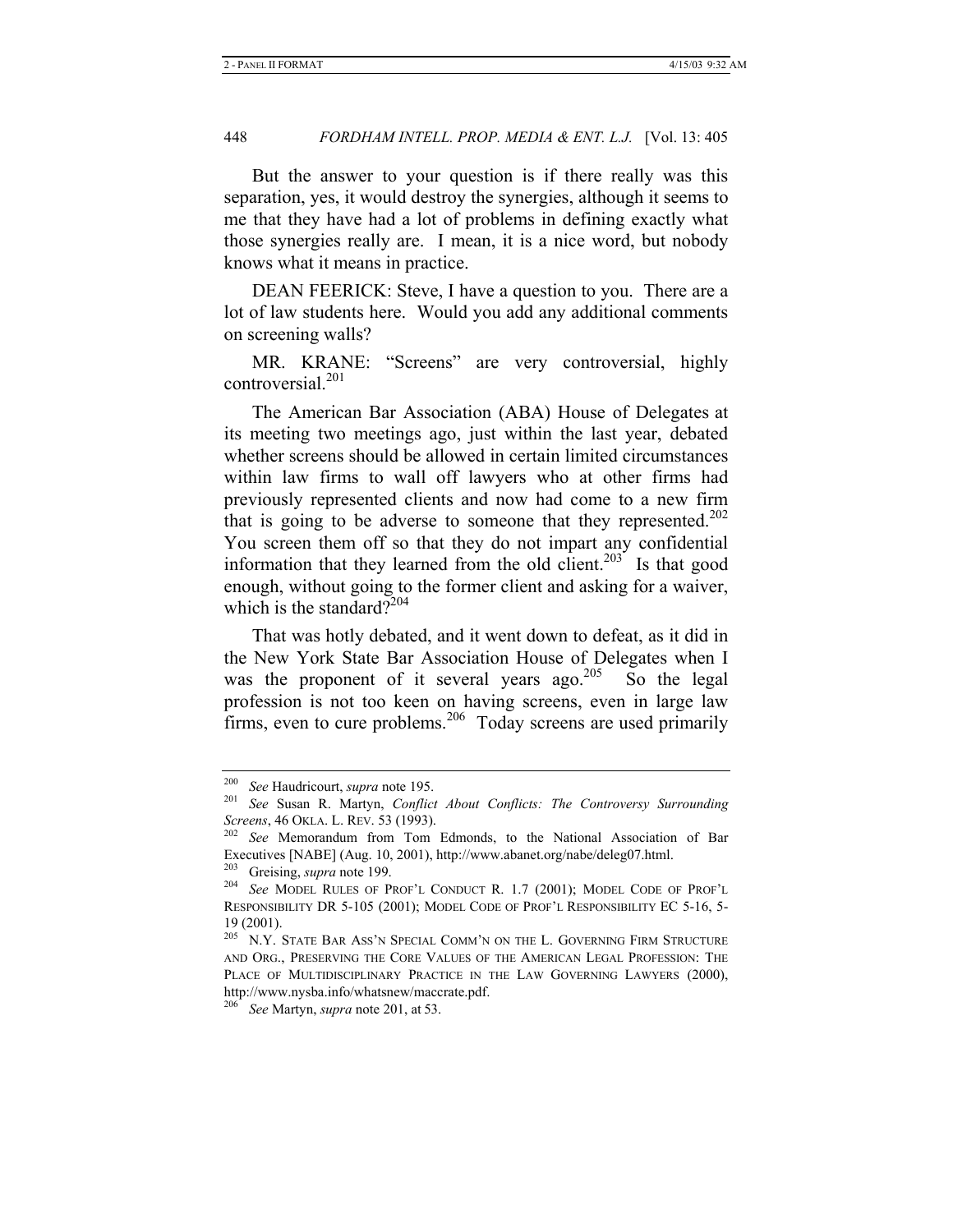as an adjunct to consent, as a way of convincing a client that it is okay to waive a conflict because we will implement these procedures to make sure that your confidential information is preserved and that it does not leak over to the lawyers who are representing the other side. So it is just a way of getting consent, not a substitute for consent.<sup>207</sup>

MR. FEHER: And just as a follow-on to what you are saying, I think that with consolidation there are important things that can be bought. You just have to be careful as to what you are buying, in the sense that if you buy somebody, buy an agency that represents a large number of players, if it is a stable agency that has a lot of goodwill with those players that is going to persist over time and you have confidence in them as businessmen, it is worth your money.

If it is a situation where you do not know whether tomorrow those players are going to be somewhere else, you should be a little more careful as to what you are going to do with your money, because, as I said earlier in terms of what the underlying rules are, they allow for a lot more freedom of choice on the part of the players.208

And so I am not saying do not buy them and that it's not important and you cannot get synergies with your marketing efforts, because you can, but you just need to be sure that you invest in solid entities. And I think that applies across the board.

MR. FENECH: Well, I think that these discussions are helpful, and I think that guidelines are very important. I usually see my role in these as being the guy who is sort of on the ground and, to quote Howard Cosell, tries to "tell it like it is."<sup>209</sup>

All of these considerations are very important, and the closer you can come to adhering to them perfectly the better off you are.

<sup>207</sup> *See id.*

<sup>208</sup> *See* MODEL RULES OF PROF'L CONDUCT R. 1.16, cmt. 4 ("A client has a right to discharge a lawyer at any time, with or without cause, subject to liability for payment for the lawyer's services."); MODEL CODE OF PROF'L RESPONSIBILITY DR 2-110(b)(4). 209 *See* COLUMBIA ENCYCLOPEDIA 691 (6th ed. 2001) (noting that this was Howard

Cosell's mantra and an apt characterization of his approach to journalism).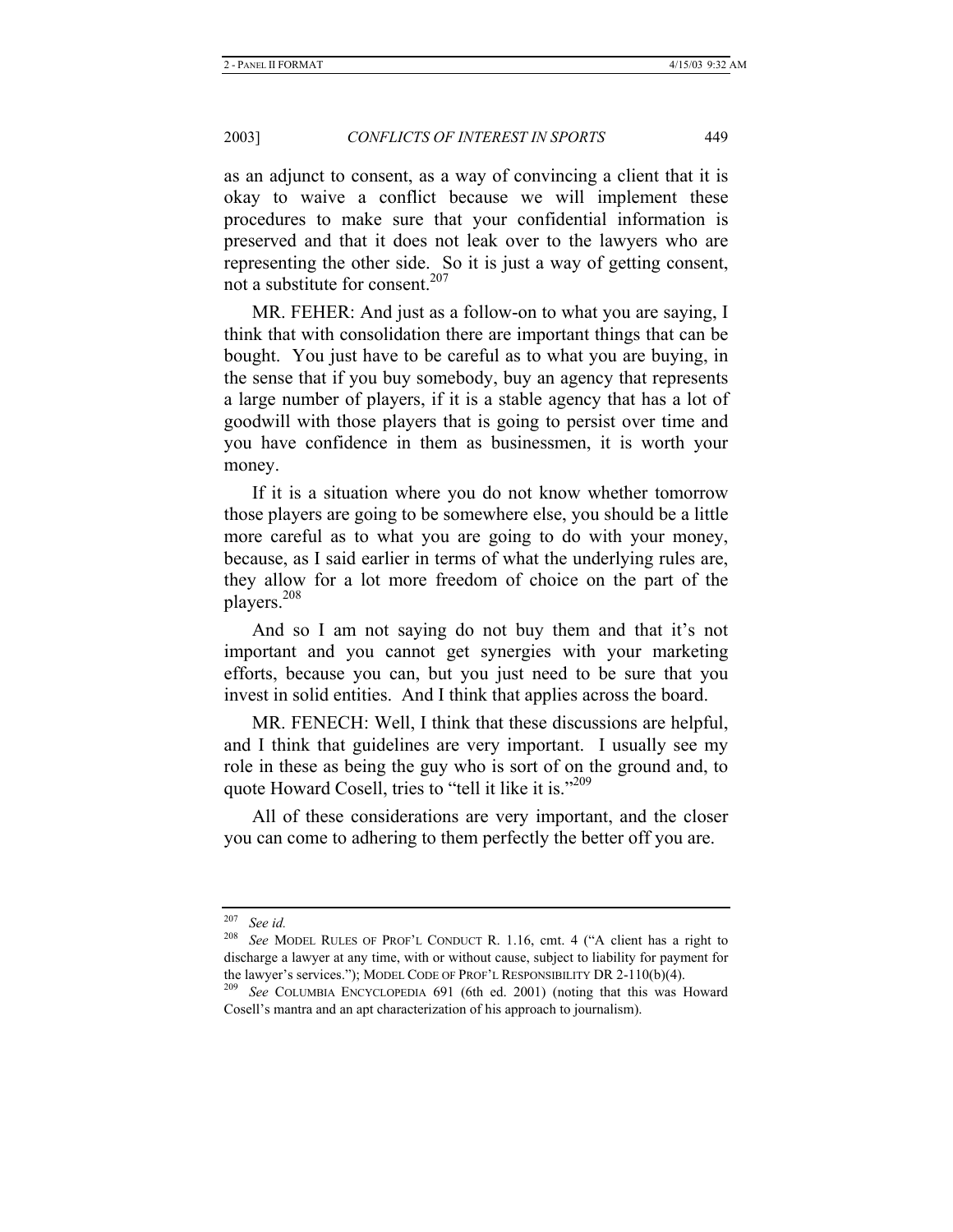I think everybody in the profession wants to see people playing by the rules. The problem is the reality out there is far different than that, and I would caution you when you get out there, some people get a little carried away and think that it is the "Wild West," and you can wind up getting burned, particularly if you are not somebody who has a lot of clout in the industry, which typically you won't be in the beginning. So be careful and adhere to these rules as best you can, but know that your competition probably is not. $210$ 

MR. GRANTHAM: Just as a follow-up to answer the question with regard to unions and the advisory capacity with financial management, I would only say to you that unions are political units. You may want something for the players, but it is what they want for themselves that ultimately rules at the end of the day.

You may provide education as a union, however, with regard to financial advice, in particular, you must rely on trained professionals. The labor law is very specific about what the union can do regarding the management of individual players' money.<sup>211</sup> Negotiating their contracts and items in collective bargaining agreements is the union's regulatory responsibility. With regard to financial management, the union can only act in an advisory capacity. 212

So it becomes political more so than anything at that point.

DEAN FEERICK: Thank you.

Steve?

MR. KRANE: Well, I will just echo everything that everyone has said, except the denigrating comments on the salary cap and so on. But really, just a reminder, in case you forget, that as lawyers,

<sup>210</sup> *See* Paul Ruschmann, *Are Sports Agents Facing a Regulatory Blitz?*, 65 MICH. BAR J. 1124 (1986), *available at* http://www.paulruschmann.com/clips/sports\_law/sports\_ blitz.htm.

<sup>211</sup> *See* 29 U.S.C. § 159(a) (2000) (Employee representatives are empowered by the NLRA to bargain with employers concerning "rates of pay, wages, hours, or other conditions of employment," but they are not empowered to instruct employees as to what to do with the wages that they receive.).

<sup>212</sup> *See, e*.*g*., Singletary, *supra* note 45 (explaining that in 2002, the NFLPA initiated a "Financial Advisors Program" to establish a code of conduct and check the backgrounds and credentials of those proffering services to protect NFL players from financial fraud).